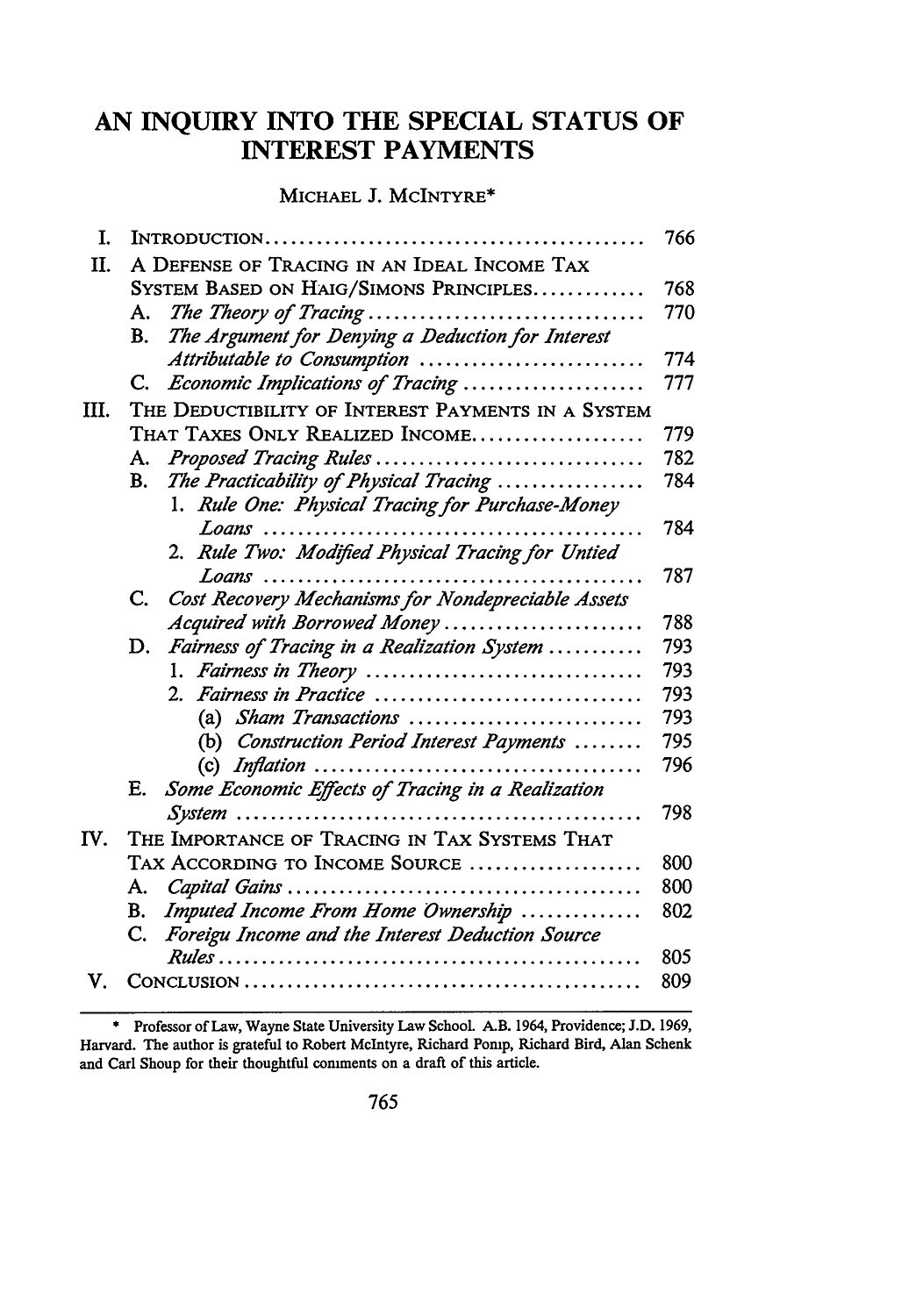#### I. **INTRODUCTION**

Interest is a type of rental payment-an amount paid for the use of borrowed money.' Yet the tax code's treatment of interest payments differs markedly from the treatment afforded other types of rental payments. Interest payments, with a few exceptions,<sup>2</sup> are currently deductible regardless of the use made of the borrowed money.3 In contrast, the deductibility of other rental payments depends primarily on the taxpayer's use of the rented property. For example, the tax code prohibits the deduction of rental payments when the taxpayer's use of the rented property is personal.4 Similarly, rental payments used to create or improve a capital asset must be capitalized.5

Many commentators have criticized some features of the special status of interest payments.<sup>6</sup> They have frequently objected, for exam-

2. See note 8 *infra.*

3. I.R.C. § 163(a) provides: "General Rule-There shall be allowed as a deduction all interest paid or accrued within the taxable year on indebtedness." This general allowance was found in the personal income tax act adopted in 1913. Tariff Act of 1913, ch. 16, § IIB, 38 Stat. **167.** It was also contained in the personal income tax enacted during the Civil War. Act of Mar. 3, 1865, ch. 78, § 117, 13 Stat. 479.

For a summary of the scant legislative history concerning the interest deduction in the personal income tax system, see Asimow, *Principal and Prepaid Interest*, 16 U.C.L.A. L. REV. 36, 62-63 (1968); Berger, *Simple Interest and Complex Taxes,* 81 **COLuM** L. REv. 217 (1981). For the history of the interest deduction under the corporate income tax, see Warren, *The Corporate Interest Deduction: A Policy Evaluation, 83 YALE L.J. 1585, 1585-86 (1974).* 

*4. Compare* I.R.C. § 162(a)(3) (permitting deduction for "rentals **...** required to be made as a condition to the continued use or possession, for purposes of the trade or business **....** ") *with* I.R.C. § 262 ("no deduction shall be allowed for personal, living, or family expenses"). This rule is so well established that cases arise only at the fringes. *See, e.g.,* Summers v. Commissioner, 33 T.C.M. (CCH) 695 (1974) (rental payment to church for wedding party nondeductible personal expense); Rev. Rul. 68-12, 1968-1 C.B. 96 (Congressman's rental of apartment in his district nondeductible personal living expense).

5. I.R.C. § 263(a) prohibits deductions for amounts paid to acquire a capital asset, including construction costs. *See* Commissioner v. Idaho Power Co., 418 **U.S.** 1, 16-17 (1974). Treas. Reg.  $1.471-11(c)(2)(i)(d)$  (1973) requires taxpayers to treat rental payments as an inventory cost when the rented property is used to produce inventory items.

*6. See, ag.,* R. **GOODE, THE INDIVIDUAL** INCOME **TAX** 150-52 (rev. ed. 1976); J. **PECHMAN,** FEDERAL TAX **POLICY** 86 (rev. ed. 1977) (recognizing as important the problem of mismatching of income caused by a current interest deduction on loans used to acquire assets producing deferred gains); Bittker, *Income Tax Deductions, Credits, and Subsidies for Personal Expenditures,* **16 J.** LAW & Econ. 193 (1973). For a concise analysis of the traditional arguments for and against a deduction for home mortgage interest and an extensive list of references to the literature, see Pomp, *Mortgage Interest and Property Tax Deduction: A Tax Expenditure Analysis,* **1 CANADIAN** TAX. 23 (1979). *See also* W. Hellmuth, *Homeowner Preferences* in **COMPREHENSIVE INCOME** TAXATION 163, 172-79 (J. Pechman ed. 1980). The multitude of problems one encounters in attempting to identify interest payments are analyzed in Asimow, *supra* note **1,** at 751-72.

**<sup>1.</sup>** For a discussion of this capsule definition, see Asimow, *The Interest Deduction,* 24 U.C.L.A. L. REV. 749, 751 (1977).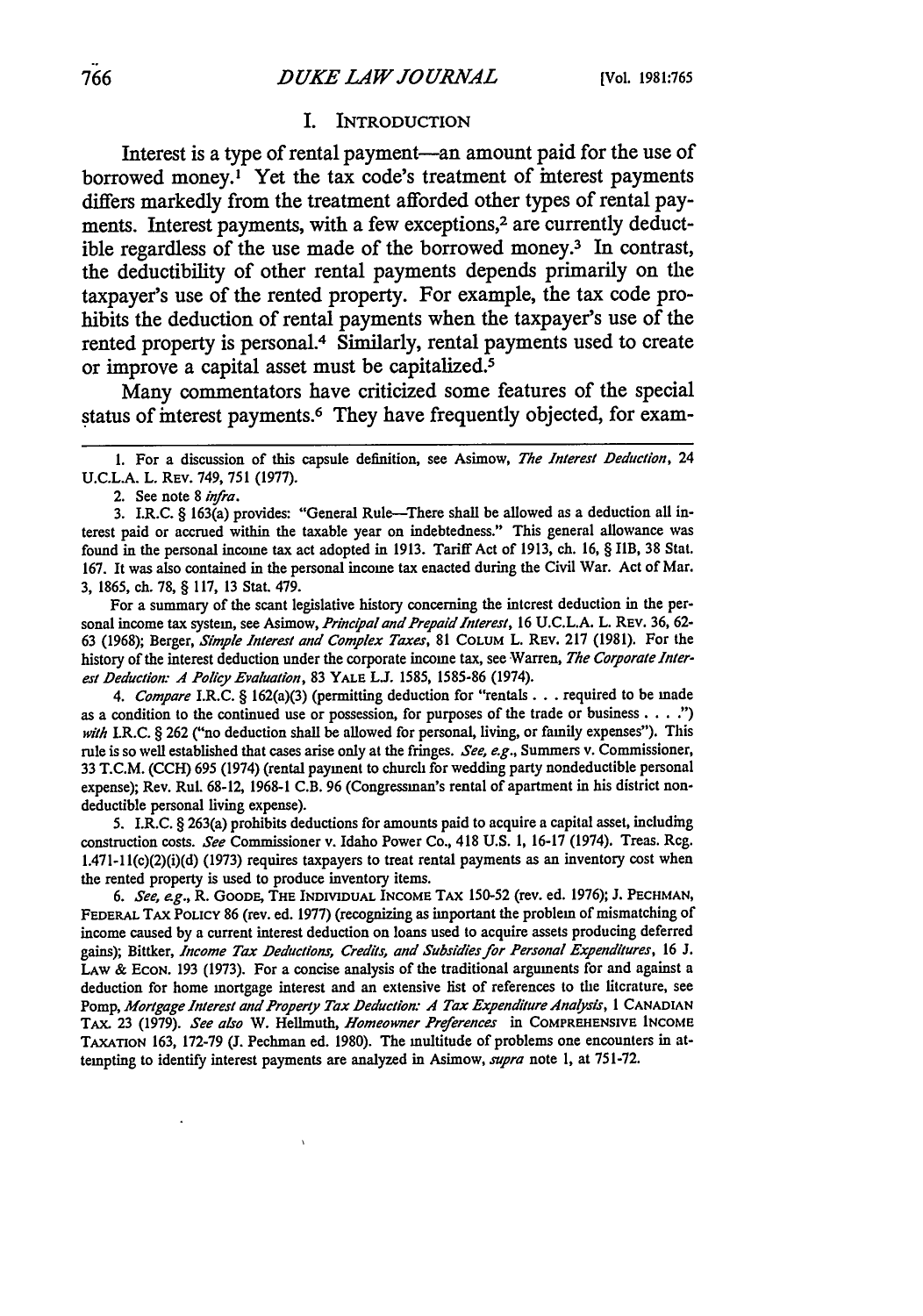**ple,** to the deductibility of interest on loans that finance the purchase of consumer durables, such as home mortgages.<sup>7</sup> Congress has responded periodically to perceived abuses resulting from the special status of interest payments **by** enacting narrowly drawn exceptions to that special status.8 No one, however, has proposed a theoretically defensible, yet practicable, system for tracing interest payments to the use made of the "rented" money-a requirement for a tax system that would treat interest like other rental payments. Indeed, although no one has challenged the propriety of determining the tax significance of rental payments other than interest **by** referring to the use made of the rented property,<sup>9</sup> several distinguished commentators have argued forcefully that tracing interest to the use made of the borrowed funds is administratively infeasible, theoretically objectionable, or both.'<sup>0</sup>

These commentators attempt to defend the universal interest deduction of current law **by** demonstrating that a tracing requirement would be administratively unworkable and would give taxpayers who could finance purchases **by** drawing down their savings an unfair advantage over taxpayers who borrow to make the same purchases.<sup>11</sup>

9. The chief arguments for a special status for interest payments apply with equal force to other types of rental payments, as the following example illustrates. Consider *C* and his tax clone *D,* each of whom owns a lake front cottage, which each rents out every summer for \$1,000. Assume also that one summer *C* and *D* want to vacation at the lake themselves. *C* rents a cottage identical to his own from a neighbor for \$1,000, and continues to rent out his own cottage for \$1,000. *D* decides, instead, not to rent his cottage, but to use it himself. If *C* could deduct his \$1,000 rental payment he could use it to offset his \$1,000 rental income and end up in exactly the same tax position as *D.* Assuming it is desirable to equalize the tax treatment of those who rent and otherwise similarly situated taxpayers who enjoy imputed income from their own assets, *D* should be taxed on his imputed income or *C* should be given his deduction, even though *C's* rental payments for a summer vacation constitute personal consumption.

The author is indebted to May Ping Soo Hoo for suggesting this example.

**10.** See *Gunn, Is an Interest Deduction for Personal Debt a Tax Expenditure?* **1 CANADIAN** TAX. 46 **(1979);** White & White, *Tax Deductibility of Interest on Consumer Debt, 5* **PUB. FINANCE Q.** 3 (1977).

11. White and White, for example, argue that the disallowance of an interest deduction on consumer debt would favor "asset finance over debt finance," a result they condemn. White &

*<sup>7.</sup> See* Pomp, *supra* note 6, at 23-24.

<sup>8.</sup> Remedial rules are found in I.R.C. §§ 163(d) (placing \$10,000 ceiling on deduction for investment interest in excess of investment income),  $170(f)(5)$  (preventing both an interest deduction and a deduction for charitable gift for same payment), 189 (requiring construction period interest to be capitalized by individuals, but permitting ten-year writeoft), 263(g) (requiring interest payments relating to certain straddle transactions to be capitalized), 264 (preventing deduction for interest paid to carry certain life insurance and annuity contracts), 265 (prohibiting deduction for interest paid to carry tax-exempt bonds), 267(a)(2) (prohibiting deduction for interest incurred by accrual basis debtor but not paid to cash basis creditor where debtor and creditor are related parties), 279 (limiting deduction for interest paid as part of cost of a large corporate acquisition), 385 (authorizing regulations distinguishing corporate debt from corporate equity),  $461(g)$  (limiting deduction for prepaid interest), 465 (limiting deduction for interest paid on certain nonrecourse debts and other debts in which taxpayer bears no risk of personal liability for repayment).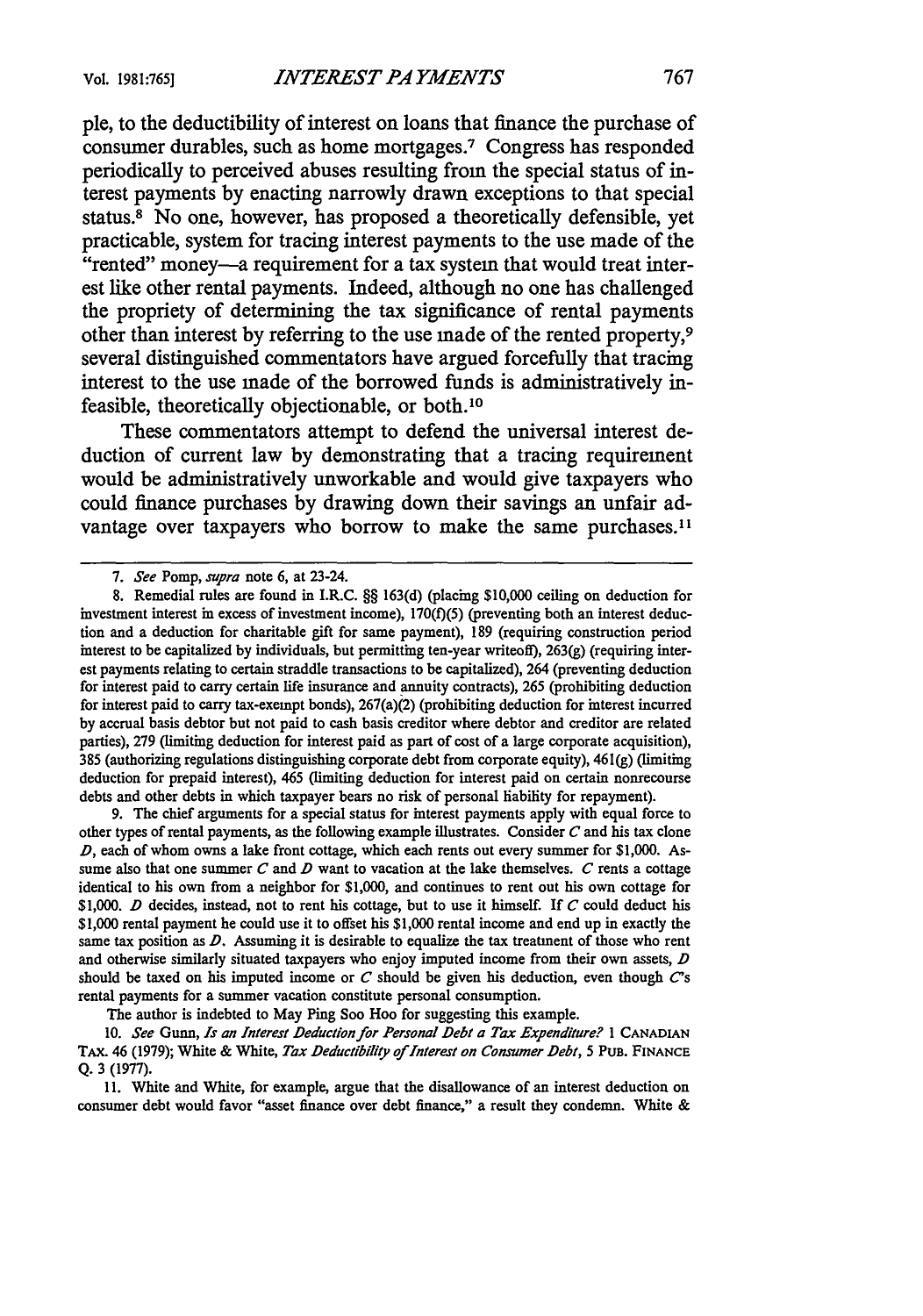Section II of this article refutes these arguments **by** articulating the principles that should govern the deductibility of interest in an ideal income tax system based on Haig/Simons principles<sup>12</sup> and by demonstrating that a tax system that consistently applies those principles would preserve the essential features of the tracing requirement generally applicable to other types of rental payments.'<sup>3</sup>

The current tax system, of course, is not a pure Haig/Simons system. Perhaps its most significant departure from Haig/Simons principles is that it includes only realized income in the tax base. Section III develops and defends tracing rules that would operate fairly, at modest administrative cost, in an "ideal" realization system. Finally, Section IV illustrates the critical importance of good tracing rules in a tax system that departs even further from a Haig/Simons system **by** treating income from some sources more favorably than income from others.

## **II.** A DEFENSE OF TRACING IN AN IDEAL INCOME TAX SYSTEM BASED ON HAIG/SIMONS PRINCIPLES

Taxpayers are as individualistic as snowflakes. They may differ in wealth and income, in their consumption and saving patterns, in their degree of enterprise, in their natural endowments, in their general appearance, and in countless other ways that affect their ability to obtain and enjoy economic benefits. A tax system that accounted for all the considerations that affect an individual's taxable capacity would not be

H. SIMONS, PERSONAL INCOME TAXATION 50 (1938) (emphasis in original).

For Robert Haig's somewhat different formulation, see Haig, The Concept of Income--Eco*nomic and LegalAspecls,* in READINGS IN THE ECONOMICS OF TAXATION 59 (R. Musgrave & **C.** Shoup eds. 1959).

13. In contrast to the treatment of other rental payments, commentators have uniformly treated interest as a current cost. For example, Musgrave and Musgrave assert that interest paid in a business setting "is properly deductible in computing taxable income. It is a cost of doing business, just as are wage payments." R. **MUSGRAVE** & P. **MUSGRAVE,** PUBLIC **FINANCE IN** THE-**ORY AND PRACTICE 307 (2d** ed. **1976).** The tax code, however, requires taxpayers to capitalize their wage payments if those payments are made to construct or acquire a capital asset.

White, *supra* note 10, at **5.** This contention is essentially a restatement of the widely cited arguments made earlier by M. White. White, *Proper Income Tax Treatment of Deductionsfor Personal Expense, in* I HOUSE COMM. ON WAYS **AND** MEANS, 86TH CONG., **IST** SESS., TAX REVISION COM-PENDIUM 365 (Comm. Print 1959).

<sup>12.</sup> Simons defined income as follows:

Personal income may be defined as the algebraic sum of (1) the market value of rights exercised in consumption and (2) the change in the value of the store of property rights between the beginning and end of the period in question. In other words, it is merely the result obtained by adding consumption during the period to "wealth" at the end of the period and then subracting "wealth" at the beginning. The *sine qua non* of income is *gain,* as our courts have recognized in their more lucid moments-and gain *to* someone during a specified time interval. Moreover, this gain may be measured and defined most easily by positing a dual objective or purpose, consumption and accumulation, each of which may be estimated in a common unit by appeal to market prices.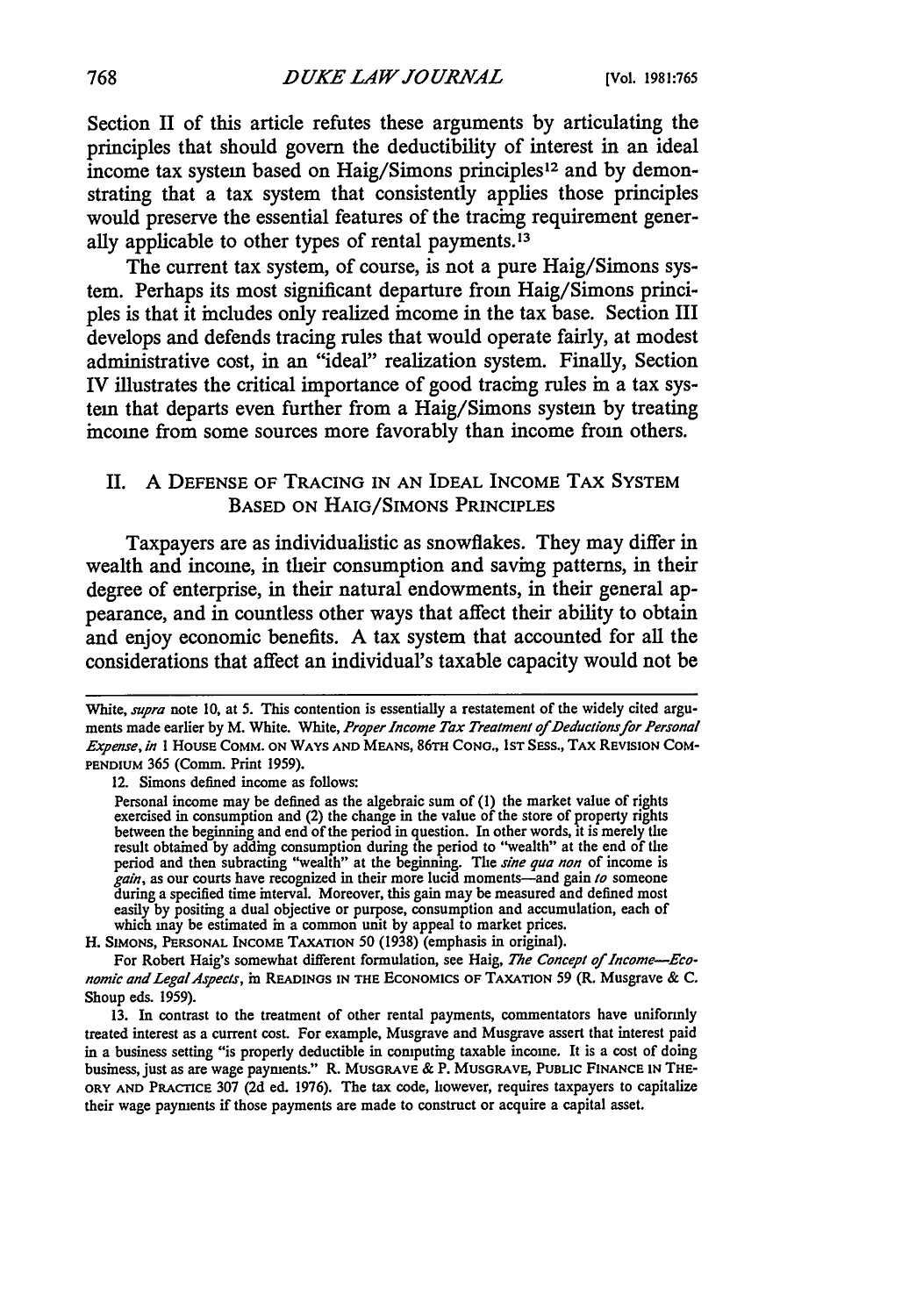a system at all-it would be complete chaos. **All** practical tax systems select a small number of quantifiable considerations that are used as either complete or partial proxies for the taxable capacity of individual taxpayers. An ideal income tax ignores differences in the taxable capacity of individuals, including arguably relevant differences in wealth and consumption, unless those differences effect a change in the income of those individuals.14 Stated most simply, similarly situated taxpayers under an ideal income tax are taxpayers with equal incomes.

Among tax specialists, the Haig/Simons definition of income is most commonly used in specifying the features of an ideal income tax. According to this income concept, the tax code should require taxpayers to include in income the benefits obtained from interest payments whenever those benefits constitute personal consumption or produce a net increase in accumulated savings.<sup>15</sup> This deceptively simply rule leaves unresolved the problem of determining when these benefits constitute consumption or accumulation, as the following example illustrates.

*The Airline Ticket Example.* Assume that bothA and *B* have a net salary income of \$12,000 in years one and two, and that both own a **\$1,000** money market certificate paying **10%** interest. Assume also that both A and B plan to vacation away from home, and for that purpose, they both purchase in year one a **\$1,000** airline ticket. *A* finances the ticket purchase **by** cashing in his money market certificate. *B* finances the purchase **by** borrowing **\$1,000** at **10%** annual interest. In year two, *4* will receive no interest income on the cashed certificate and will have no interest payments to make, leaving \$12,000 of salary income subject to taxation. *B* will receive **\$100** interest income on his certificate, giving him a total income of \$12,100, but he will have to make a **\$100** interest payment on his loan. After *B* makes that payment, both he and *A* will have the same \$12,000 for consumption and accumulation.<sup>16</sup>

**16.** The example modifies the one offered **by** White and White, *supra* note **10,** at 4, in two respects. First, White and White posit a situation in which an individual taxpayer faces the choice of either drawing down assets or borrowing. Their example does not address the fairness of an interest deduction, because a fairness argument, in contrast to the efficiency argument addressed

<sup>14.</sup> For a discussion of the strategy of a tax based chiefly on money income, see Andrews, *Personal Deductions in an Ideal Income Tax,* **86 HARV.** L. **REV. 309, 327-30 (1972).** *See also* McIntyre **&** Oldman, *Taxation of the Family in a Comprehensive and Simplfed Income Tax,* **<sup>90</sup>** HARv. L. **REV. 1573, 1593 (1977).**

**<sup>15.</sup>** For the Haig/Simons definition of income, see note 12 *supra.* Because the Haig/Simons income concept includes consumption and accumulation, interest payments would, **by** definition, be taxable when they fall into either category. But as explained in the text accompanying notes **19-22** *infra,* payments attributable to accumulation would enter the tax base only indirectly, through their impact on the taxpayer's store of goods at the end of the taxable period.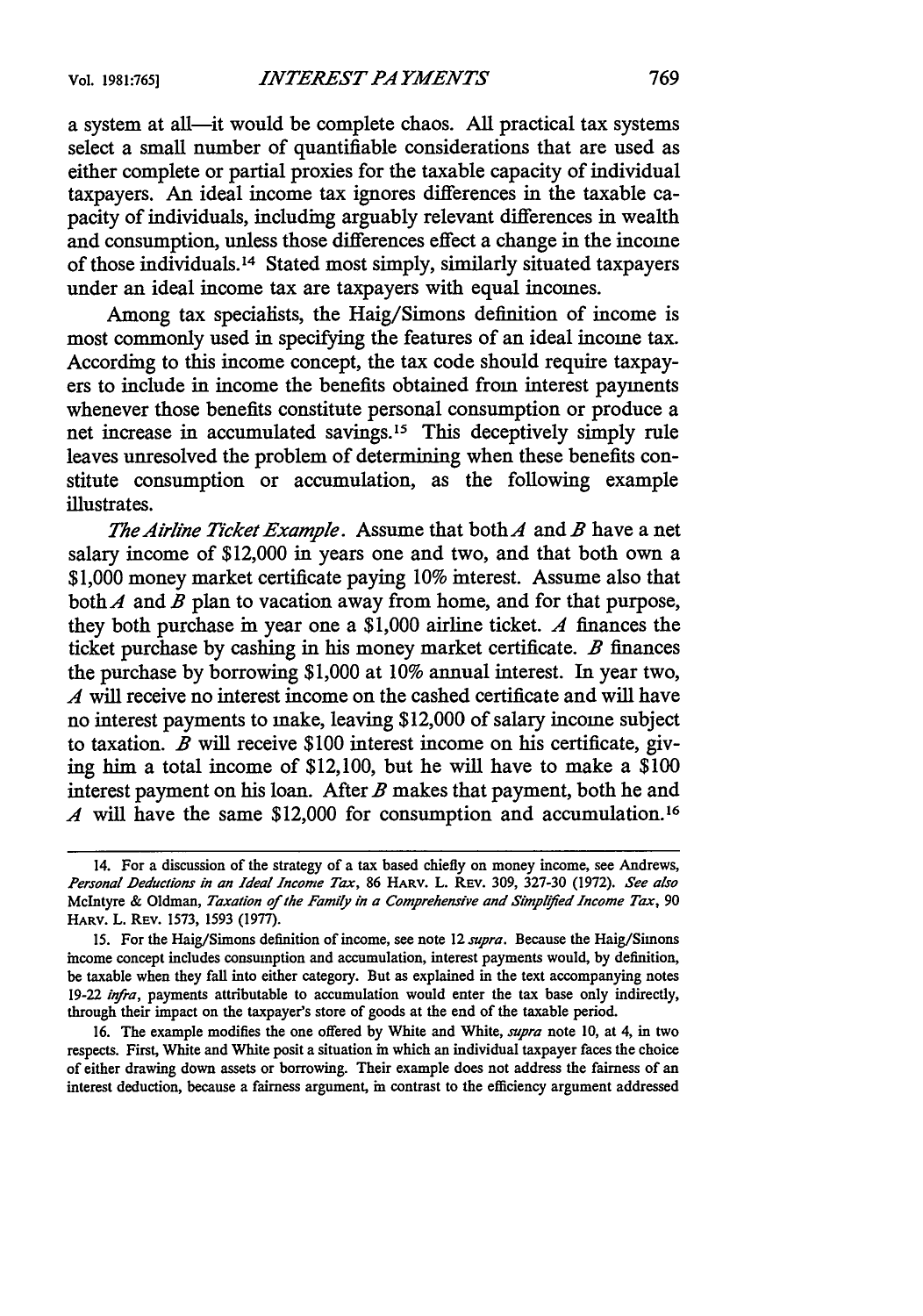Thus equal tax treatment of  $A$  and  $B$ , achieved under current law by giving  $\overline{B}$  an interest deduction, is intuitively appealing. But as will be seen,<sup>17</sup> achieving this result in a Haig/Simons system requires modification of the tracing rules applicable to other types of rental payments.18

In discussing tracing rules one must not confuse these issues with issues that arise in characterizing payments after the tracing issues have been settled. Assume, for example, that the proceeds of a loan are properly traced to the purchase of an airline ticket. If the ticket was used for business purposes, then tracing, in effect, determines the character of interest payments on the loan. Technically, however, conclusions drawn from the use of the ticket determine the character of the interest payments. When the use of the ticket is ambiguous, a combined vacation and business trip for example, then tracing is only a step in the process of characterizing the payments.

## *A. The Theory of Tracing.*

Because of the difficulty of directly measuring the consumption of individual taxpayers, every tax system, including one based on Haig/Simons principles, must look to sources of income as the starting point in identifying the tax base and in computing and collecting the tax.19 A taxpayer who asserts that he should have some portion of

17. See text accompanying notes 22-23 *infra.*

18. In an ex ante consumption tax, equality of burdens could be achieved by exempting the interest income B earned on his money market certificate. A tax on potential income could achieve equality of burdens by taxing A on the income he could have earned if he had not called his money market certificate. For a brief discussion of these alternatives, see McIntyre, Book Review, 26 WAYNE L. REV. 1181, 1187-89 (1980).

19. No tax administration could conceivably determine each taxpayer's actual consumption by recording the value of all consumption expenditures (C). As a practical matter, consumption would have to be computed indirectly from presumably knowable information about income sources and about the change in value of assets held **by** the taxpayer. The following formula would yield Haig/Simons income (HSY):

**(1)** Total income sources (money income plus the money equivalent of property and services received during the taxable year)(S); plus

(2) Net increase in the value of assets held both at the close and the start of the ycar over their value at the start of the year  $(OA<sub>1</sub> - OA<sub>0</sub>)$ ; plus<br>(3) Value of assets acquired during the taxable year and held at the close of the

year (AA); minus

(4) Acquisition costs (AC); minus

(5) Profit seeking expenses (E); minus

(6) Personal expense deductions excludable from a refined consumption concept (PD).

by White and White, must compare the tax burdens on two or more taxpayers who are similarly situated. Second, White and White do not specify what assets the taxpayer can draw down for financing his consumption, a matter of great importance in both a tax on realized income and a Haig/Simons tax applied in a world with high transaction costs for liquidating some types of investments. The example in the text assumes that the taxpayers hold easily liquidated assets.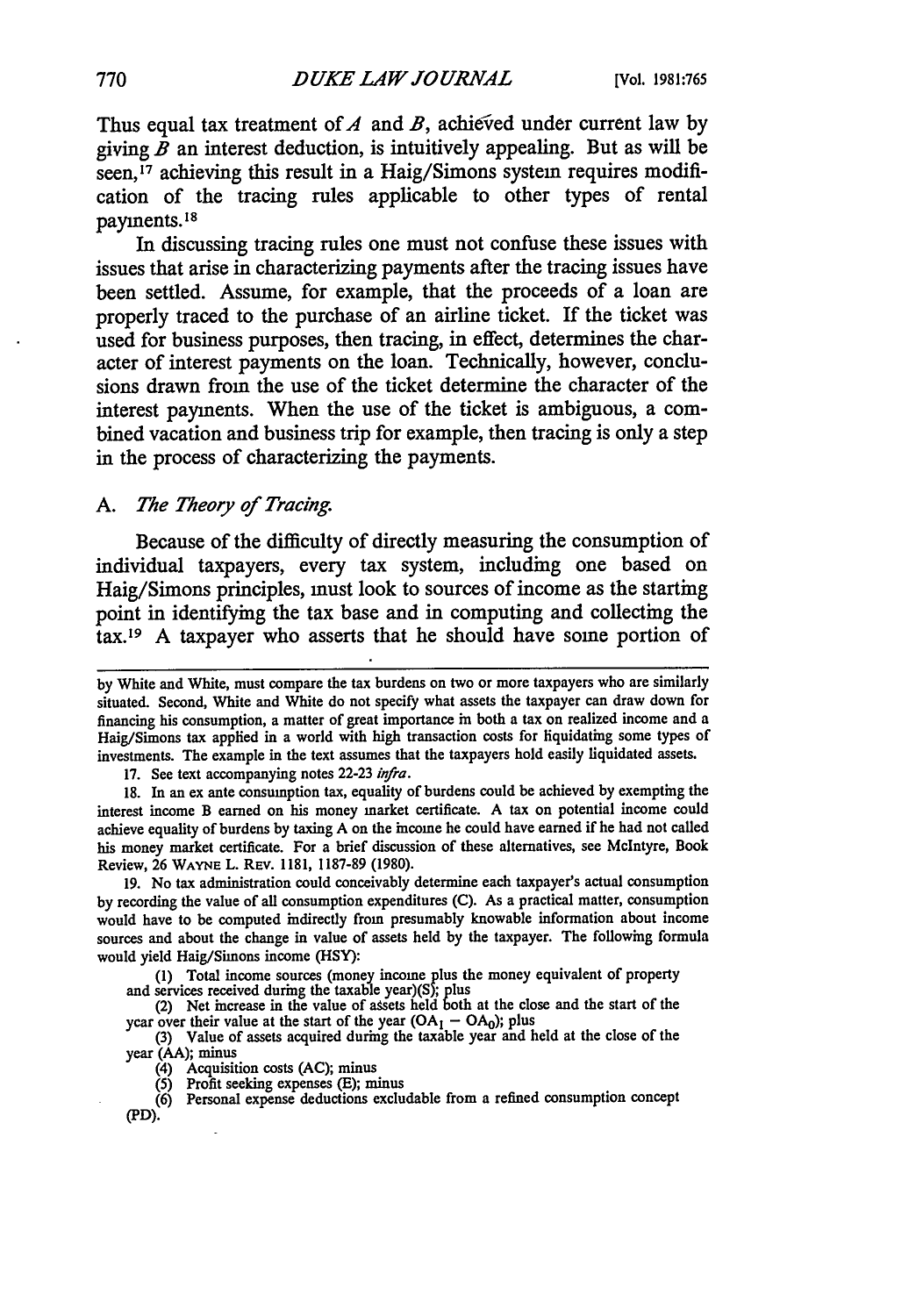gross income excluded from his taxable income must show that he has made expenditures—out of income sources, loan proceeds, or accumulated wealth—that qualify as a cost of earning income or that otherwise satisfy the tests for deductibility in the tax system. To make this showing, the taxpayer must trace his expenditures to their tax-significant use. For example, the payment of money to a university might be a deductible donation or a nondeductible tuition payment. Thus, tracing is a familiar, fundamental, and necessary feature of any net income tax system.

Because interest, **by** definition, is money paid to acquire the use of borrowed funds, tracing an interest expenditure to its initial use poses no special problem. Borrowed funds, however, are almost invariably used as a medium of exchange. This secondary use, the use made of the goods and services received in exchange for the borrowed funds, determines whether the interest payments qualify for exclusion from the tax base.20 Thus the obvious problem for the taxpayer is that physically tracing borrowed dollars can in some cases be impossible,<sup>21</sup> and

That formula may be expressed symbolically as follows, using the symbols defined above:  $HSY = S + (OA<sub>1</sub> - OA<sub>0</sub>) + AA - AC - E - PD$ 

The elements of the traditional Haig/Simons definition may be expressed as follows:

 $HSY = C + NW_1 - NW_0$ 

 $NW_1 = AA + OA_1 - L_1$ 

 $NW_0 = SA + OA_0 - L_0$ 

 $S = S - AC - E - PD + (L<sub>1</sub> - L<sub>0</sub>) + SA$ 

(where SA is the value of assets on hand that were valued at the start of the year and that were sold or exchanged during the year, and  $L_1 - L_0$  is the net increase in liabilities at the close of the year over the liabilities at the start of the year).

The above formula excludes from Haig/Simons income the economic gain that accrues during the taxable year on assets held at the start of the year and sold for consumption during the year. In theory that element of gain could be taxed by valuing the assets at the time of sale, but that would be impractical. It would require recording the value of consumption expenditures, which the source formula is intended to avoid. See note 65 *infra* for an example illustrating this point.

20. Though rented property other than money is not commonly exchanged for other goods and services, on those occasions when it is, the tax code determines the tax-significant purpose of the rental payment **by** looking at the use made of the goods or services acquired in the exchange. For example, if an employer permitted an employee to vacation at a rented beach cottage, the employer usually could deduct the rental payment so long as he paid the rent in order to compensate the employee for services rendered. *See* Treas. Reg. §§ 1.162-7 (1958), 1.274-2(d)(iii) (1963).

21. The following example illustrates the impossibility of tracing in some instances. Consider *F,* a commercial farmer, who wants to spend \$1,000 for his daughter's wedding reception and another \$1,000 for feed for his hogs. In anticipation of these expenditures, *F* deposits \$2,000 in his checking account-S1,000 from his savings account and \$1,000 from an unsecured bank

The above formula mixes consumption and accumulation. Consumption could be computed, however, by measuring accumulation and subtracting it from the sum of consumption and accumulation yielded by the above formula. Accumulation would equal the net value of all assets held by the taxpayer at the close of the taxable year (NW<sub>1</sub>), minus the net value of assets held by the taxpayer at the start of the year  $(NW_0)$ .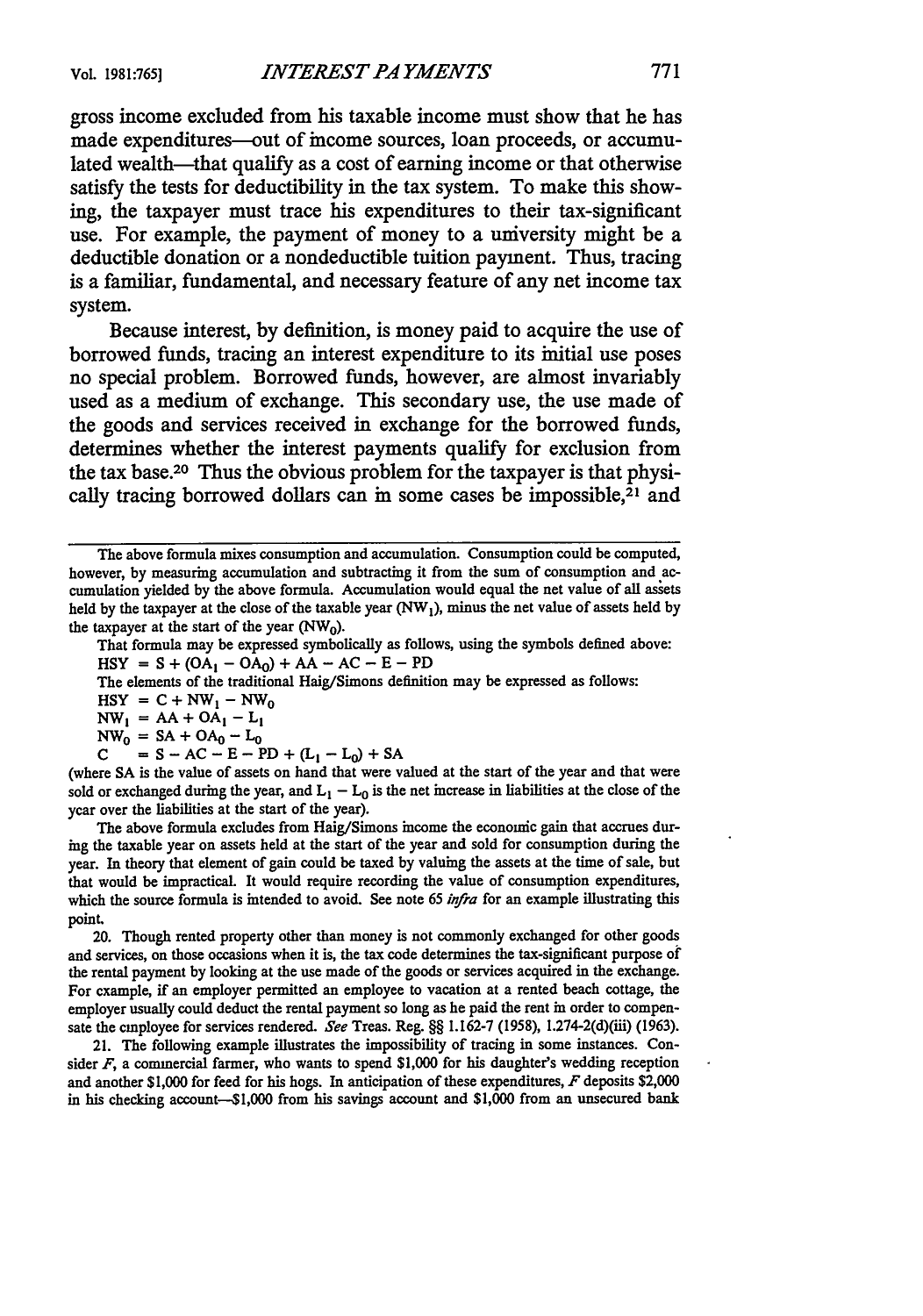can cause his tax liability to be determined by his tax planning ability, rather than by his material well-being.

The airline ticket example illustrates the undesirable tax consequences of a rule that would require the taxpayer to trace the loan proceeds. In that example, physical tracing would prevent *B* from deducting his interest payment, a result that is intuitively unappealing, but easily avoided. The tax-sophisticated *B* would shuffle his affairs in the following manner. First, he would call his money market certificate and use the proceeds to buy his airline ticket. Then he would take out a \$1,000 loan, using the proceeds to purchase a money market certificate identical to the one he had just called. The use of the loan proceeds would then be a cost of acquiring an asset, includible in income under Haig/Simons only to the extent that the fair market value of *B's* accumulation at the end of the taxable year exceeded his accumulation at the beginning of the year. Because *B's* payment of interest on the loan would not increase the value of his money market certificate, the money he expended to pay the interest charge would not be includible in his tax base.22

*B* should not be taxed on the portion of his gross income used to pay interest because no legitimate tax policy objective is served by a tracing rule that operates merely as a trap for the unwary. A tracing rule in an ideal income tax should presume that the taxpayer had spent his loan proceeds for a purpose other than consumption when he actually did so or when he could have done so merely by restructuring the form of his transaction. The taxpayer should lose his deduction, however, whenever his interest payment could be linked with an expenditure that arguably constituted consumption regardless of the changes he could have made in the form of his transaction.23 Such a rule would

In the above example, tracing would determine the character of an interest payment if the character of the actual or hypothetical use of the loan proceeds was unambiguous. If the loan

loan. *F* later writes two **\$1,000** checks, one to the wedding caterer and one to the grain merchant. He also pays \$100 of interest on his loan. Under these facts, F's actions in depositing his funds laundered their source.

<sup>22.</sup> Assume, for example, that *T,* a taxpayer, starts the taxable year without any savings and earns \$10,000 in wages during that year. Assume also that he borrows \$1,000 during the year, which he uses to buy a money market certificate with a face amount of **\$** 1,000, which earns \$100 in interest income. Assume finally that he pays \$100 in interest on his loan and spends the balance of his income on consumption. Employing the formula set forth in note 19 *supra, 7* would have Haig/Simons income of \$10,000 computed as follows: **(1)** \$10,000 plus (2) **\$0** plus **(3)** \$1,000 minus (4) \$1,000 minus **(5) \$0** minus (6) \$0.

<sup>23.</sup> Assume, for example, that *R,* a taxpayer, starts the taxable year holding land worth \$1,000. He earns \$10,000 during the year and borrows \$2,000. Assume that he spends all his available dollars on consumption. Under these assumptions, if *R* uses \$1,000 of the loan proceeds, he is able to consume without selling his land. The other \$1,000 of the loan, however, could not be traced to anything but consumption under any conceivable tracing rule.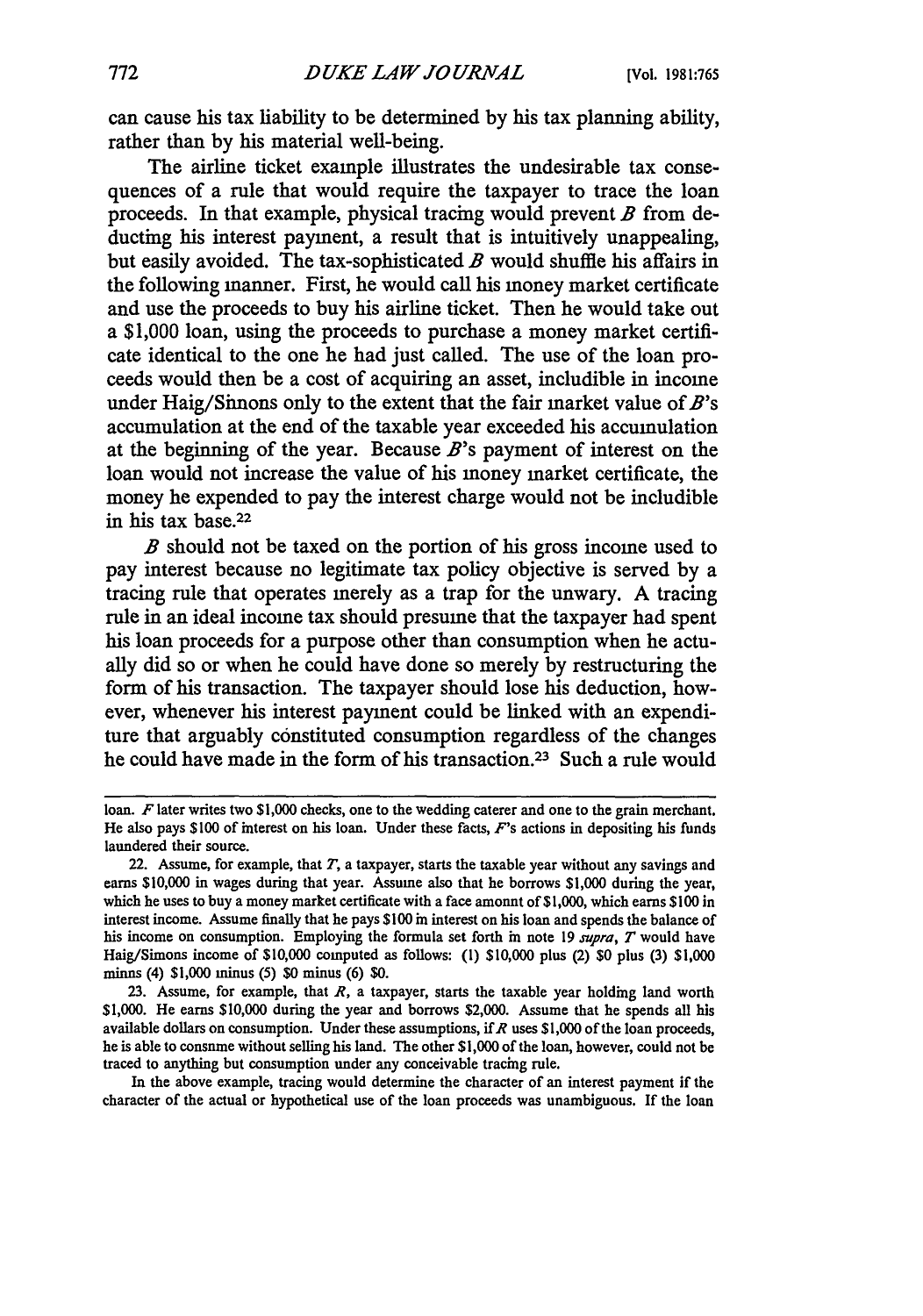remove the trap for the unwary without creating a special status for interest payments distinct from the tax treatment accorded other types of expenditures.

The proposed rule for interest payments would be simple to apply due mainly to the tax treatment of acquistion costs under a practical Haig/Simons system. Because practical Haig/Simons uses gross income as the starting point in identifying the tax base, all acquisition costs-even those made to purchase consumer durables-would be deductible. The accumulation component of income would enter the tax base only once through the valuation of assets held **by** the taxpayer at the close of the taxable year.24 When this treatment of acquisition costs is combined with the proposed tracing rule, a borrower could deduct interest payments on a loan to the extent that his loan proceeds in the year of the loan did not exceed the value of his assets (net of liabilities from prior years) on hand at the close of that year. For taxpayers with a positive net worth at the end of the taxable year, the proposed tracing rule would identify their interest payments as deductible acquisition costs. 25 Only taxpayers whose borrowings exceeded the value of their assets would need to be concerned about the mechanics of tracing.

proceeds were traced to an ambiguous expenditure-an entertainment expenditure that arguably constituted a business expense and arguably constituted consumption, for example-then tracing would be the first, but not the final, step in characterizing the interest payments on the loan.

24. Consider, for example, Mr. *T,* a taxpayer with no assets at the start of the taxable year who earns gross wage income for the year of \$10,000: \$1,000 of which he spends for business expenses; \$6,000 of which he spends on a work of art; and \$3,000 of which he spends on consumption. Assume that at the close of the taxable year, the art piece was worth \$11,000. Under the classical Haig/Simons income definition, Mr. *T's* net income for the year would be \$14,000, computed by valuing his consumption during the year-\$3,000-and adding to it the net change in his savings--the value of the art piece at the close of the taxable year. The cost of the art piece and the amount of his business expenses would have no direct impact on his income; indirectly they would reduce his income by reducing resources otherwise available for consumption or for the acquisition of other assets.

A Haig/Simons system that initially included all income sources in income would need to give Mr. *T* a deduction for his acquisition costs in order to prevent those costs from entering the tax base twice. Thus, Mr. *T* would compute his income under the above facts by taking his gross wage income of \$10,000, subtracting his acquisition costs of \$6,000 and his business expenses of \$1,000, and adding the value of his art piece at the close of the year, for total income of \$14,000. The chief advantage of this alternative method of measuring income is that it obviates the need to measure directly the value of the taxpayer's consumption. For a more formal discussion of the relationship between a classical Haig/Simons system and one that begins with gross income, see note *19 supra.*

25. Like all other acquisition costs, interest payments properly traced to the acquisition of an asset would have no direct effect on taxable income under the classical formulation of the Haig/Simons income definition, but would be deductible in a Haig/Simons system that uses gross income as the starting point in specifying the tax base. Consider for example, Mr. *S,* a taxpayer, who started the taxable year without any savings and who earned \$10,000 in wages during that year. Assume that he borrowed \$1,000 during the year, which he used to buy a nonappreciating money market certificate paying \$100 annual interest. Assume finally that Mr. *S.* paid \$100 in interest on his loan and spent the balance of his income (\$9,000) on consumption. Under these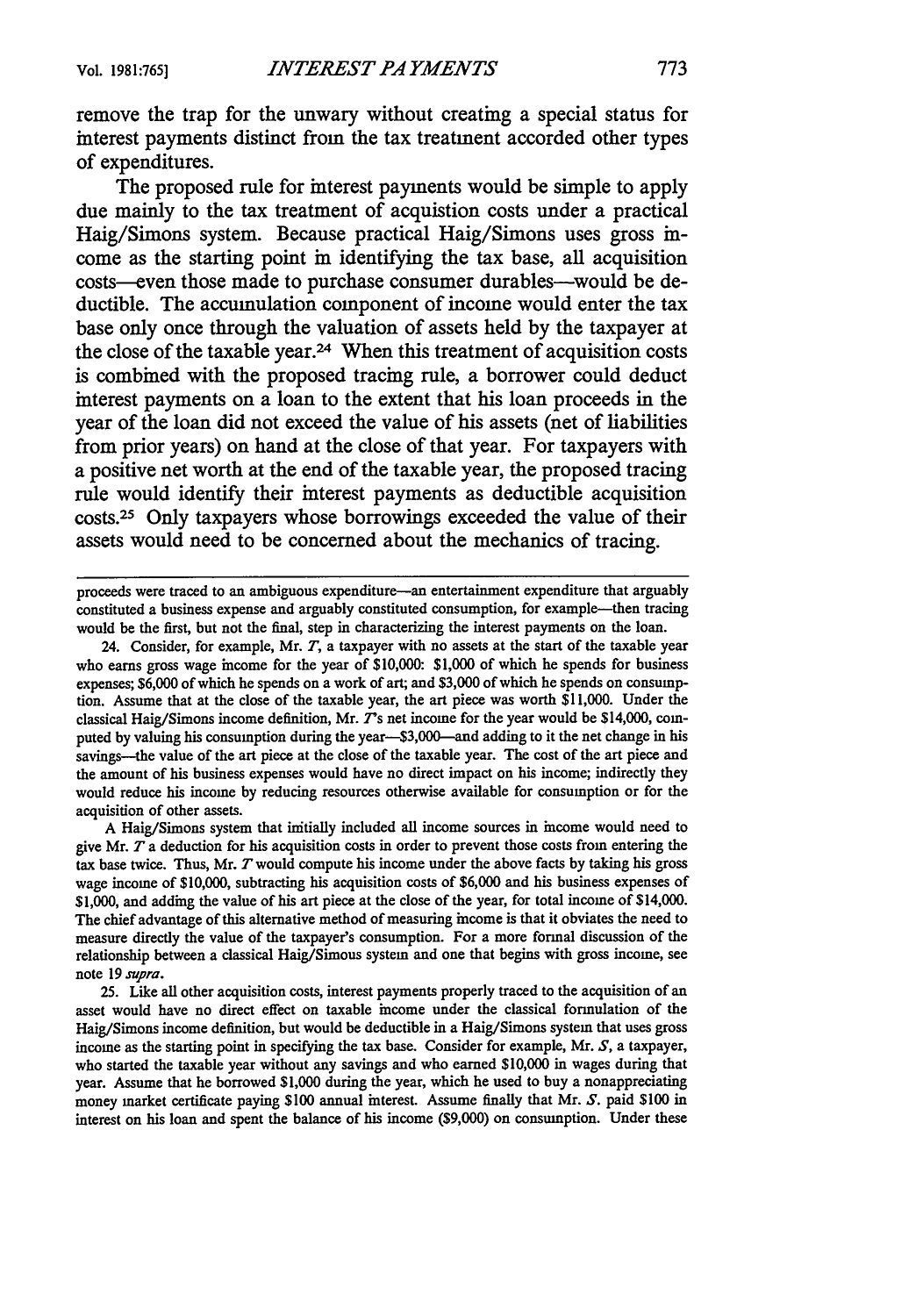Taxpayers who borrowed in excess of their assets would first trace their loans to the actual or to a deemed reacquisition of those assets. The balance of their loan proceeds would then be traced to their current expenses, first to their deductible business expenses and then to their personal consumption expenses. Only interest paid on loans traceable to consumption would not be deductible. The taxpayer would bear the burden of proving the amount of business expenses paid, though to avoid the trap for the unwary, he would not be required to trace the borrowed funds to the business expense.

# *B. The Argument for Denying a Deduction for Interest Attributable to Consumption.*

Taxpayers who purchase consumption goods with borrowed money pay a cost in addition to the purchase price. The extra cost is interest-the rental fee paid for the use of the borrowed money. That a cost of consumption falls within the definition of consumption seems to be a self-evident proposition. But that proposition is hotly disputed among tax specialists.<sup>26</sup>

Advocates of the universal interest deduction (UID) turn the argument for classifying interest as consumption on its head. They contend that because interest makes consumption more costly for borrowers than for savers, it should be excluded from the definition of consumption. 27 The following example illustrates both the crux of their argument and the response of this article by showing the potential impact of the interest deduction on the relative burdens of borrowers and similarly situated taxpayers who draw down their savings.<sup>28</sup>

facts Mr. *S* would have Haig/Simons income of \$10,000. Using the classical Haig/Simons formulation, that result would be reached by adding his consumption of \$9,000 to the \$1,000 net increase in his savings. Using gross income as the starting point, Mr. *S* would get that same result by subtracting from his gross income his acquisition costs of \$1,100 (the cost of the money market certificate plus the interest payment) and adding to gross income the value of his money market certificate at the close of the taxable year. Using the formula set forth in note 19 *supra,* Mr. *S* would compute his Haig/Simons income as follows: **(1)** \$10,000 plus (2) **\$0** plus (3) \$1,000 minus (4) \$1,100 minus (5) **\$0** minus (6) \$0.

<sup>26.</sup> *See* Gunn, *supra* note 10, at 49. Gunn argues correctly that interest on consumer debt should not be classified as consumption merely because of the taxpayer's subjective intent in incurring the debt. But Gunn's attack is not relevant to the argument addressed here for classifying interest as consumption. The correct argument for classifying interest as consumption arises because the taxpayer exchanges borrowed dollars for consumption goods. Subjective intent has relevance in determining the character of expenditures only when the tax-significant purpose of the expenditure is ambiguous--as may occur, for example, with certain business-related entertainment and travel. No such ambiguity about the use of borrowed funds exists, however, when the taxpayer borrows money to finance a vacation.

<sup>27.</sup> *See, e.g., Gunn, supra* note 10, at 48-49.

**<sup>28.</sup>** This example bypasses issues concerning the design of tracing rules **by** considering tax-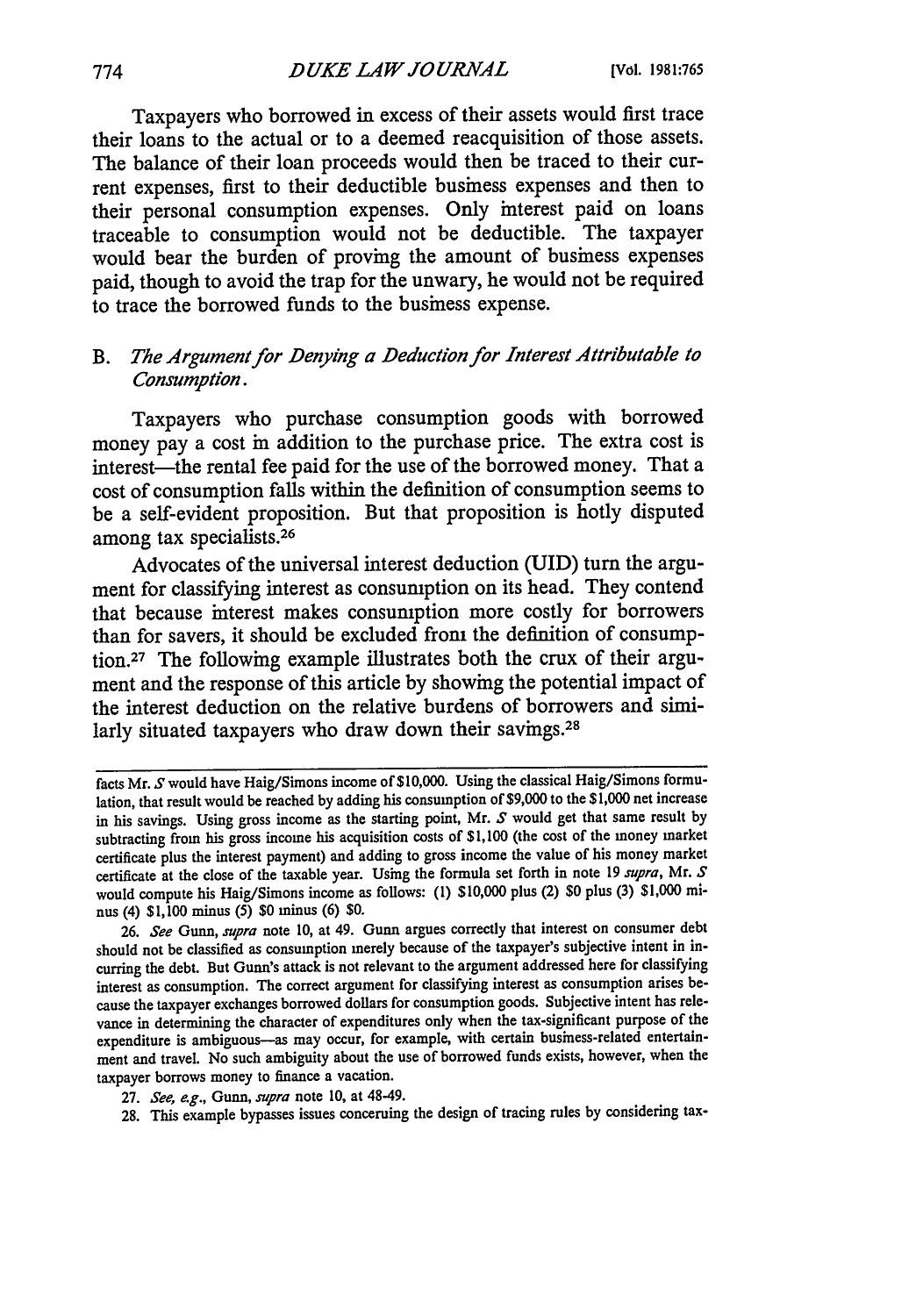*The Ant/Grasshopper Example.* Consider two taxpayers, both of whom have a net salary income of \$12,000. Mr. Ant, a thrifty person, holds a **\$1,000** money market certificate earning **10%** interest; Mr. Grasshopper, who is a spendthrift, has accumulated no savings at all. Assume that Mr. Ant and Mr. Grasshopper both spend **\$1,000** on a personal vacation. Mr. Ant finances his vacation **by** cashing in his demand certificate. Mr. Grasshopper finances his **by** borrowing the **\$1,000** at **10%** interest. Assume also that Mr. Grasshopper pays **\$100** in interest on his loan, and that he and Mr. Ant spend **all** of their remaining net income on food and recreation. Both have enjoyed the benefit of a vacation worth **\$1,000,** but Mr. Ant has **\$100** more than Mr. Grasshopper to spend on food and recreation. Unless permitted a deduction for his interest payment, Mr. Grasshopper will pay the same amount of tax as Mr. Ant despite this difference in spending power.

Mr. Ant undoubtedly enjoys an economic advantage over Mr. Grasshopper. But all differences in the economic conditions of taxpayers do not justify differences in tax burdens. Differences in economic conditions must reflect differences in income before they merit response in an ideal income tax system.<sup>29</sup>

Suppose, for example, an individual chooses a traveling vacation in year **1,** the cost of which exceeds his alternative of vacationing locally by the amount of transportation expense. In year 2 his Simons income will be lower than if he had chosen a local vacation and saved the transportation expenses, **by** the amount of interest on that saving. This will be true regardless of how he finances the travel: if he does it by drawing down his own assets, interest earned on assets in year 2 will be lowered; if he finances the travel by incurring debt, interest payments in year 2 will reduce the net interest component of his income. In other words, the act of consumption in the present, in and of itself, implies sacrifice of future income irrespective of the means by which the consumption is financed.

Now, if tax law definition of income is to conform to the Simons concept, the effect of the traveling vacationer's consumption in period **I** on his income in period 2 must be allowed for in the computation of taxable income. If the individual finances the travel by drawing down his own assets, the tax allowance is automatic—the interest income that would otherwise be included in taxable income in period 2 is simply not there. If, on the other hand, the travel is debt-financed, then deduction of the resulting interest cost must be explicitly allowed in period 2; otherwise taxable income would be overstated relative to Simons income.

White & White, supra note **10,** at 4.

payers who use all their gross income (after taxes) either to pay interest or to purchase goods that indisputably constitute consumption.

<sup>29.</sup> Apparently, White and White believe that a difference in taxable capacity means that there is a difference in income. They state:

The income definition generally accepted as ideal is that formulated by Simons (1938: 50) as the algebraic sum of consumption and net change of assets over an accounting period. By this definition, the act of asset accumulation in one period implies accretion of income in subsequent periods because of the positive rate of return that will ordinarily be earned, whereas the act of consumption does not.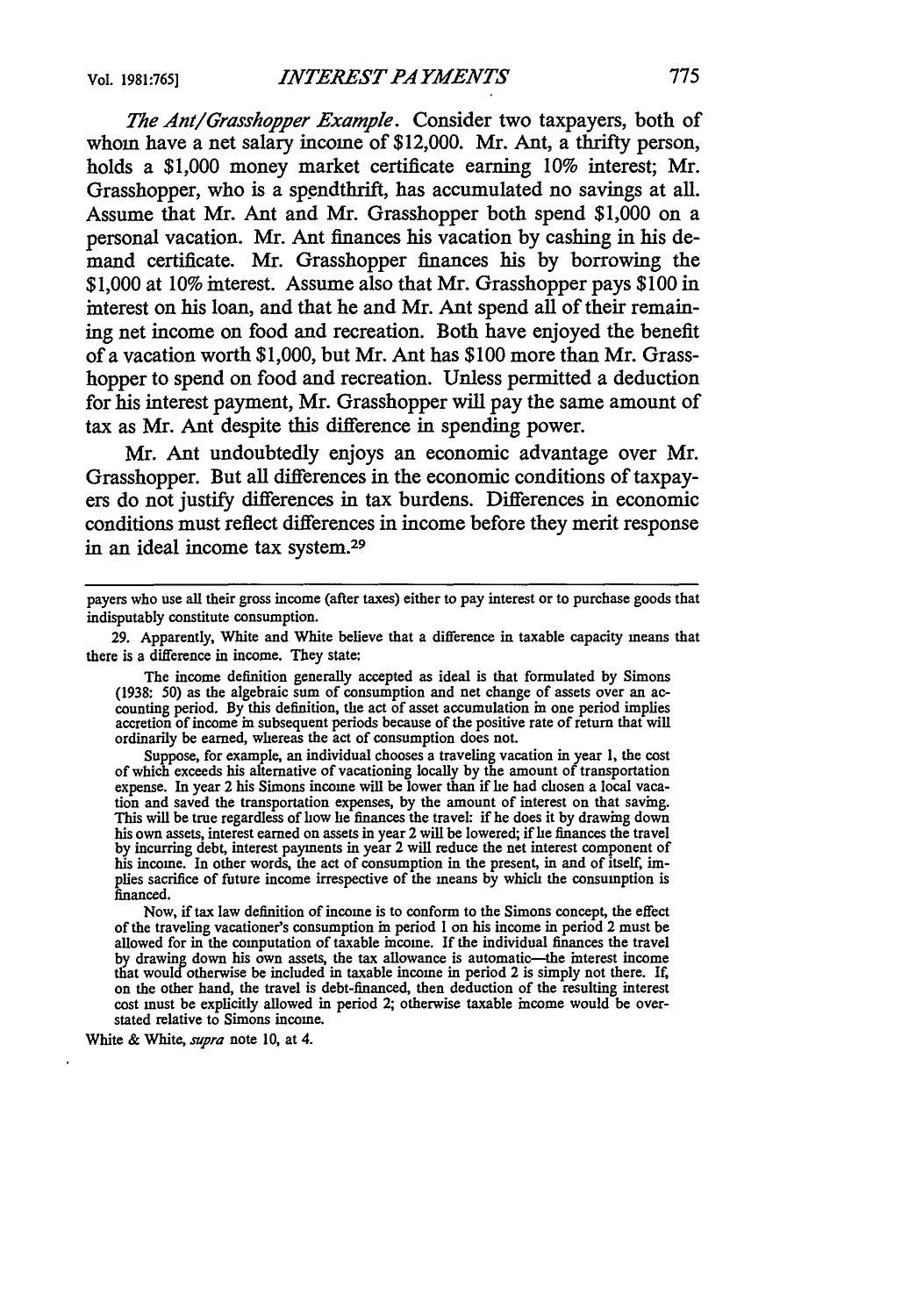Mr. Ant's economic advantage over Mr. Grasshopper stems from his previously accumulated wealth. Because of his savings, Mr. Ant is able to spend in excess of his income without incurring interest expense. Mr. Ant would have enjoyed the same relative economic advantage over Mr. Grasshopper whether Mr. Grasshopper had borrowed nothing, and paid no interest; or had borrowed more than \$1,000, and paid over \$100 interest. Society could tax Mr. Ant on the economic advantage conferred by his savings by enacting a wealth tax, but it could not tax him systematically on that advantage under an ideal income tax.<sup>30</sup>

The UID does not equalize the burden on a taxpayer with accumulated wealth and one without such wealth when the taxpayer without wealth fails to borrow. It undercompensates the taxpayer without wealth, according to wealth tax criteria, whenever he borrows less than the amount of the savings consumed by the taxpayer with accumulated wealth. It overcompensates the taxpayer without wealth whenever he borrows more than the amount that the taxpayer with accumulated wealth spends out of savings.<sup>31</sup>

There is serious question, moreover, about the need for any adjustment in tax burdens on account of the economic advantage resulting from accumulated wealth, at least when an ideal income tax has been in operation from time immemorial.<sup>32</sup> Consider the following variation on the Ant/Grasshopper example. Assume that Mr. Ant and Mr. Grasshopper both begin their income producing lives without accumulated wealth and that each has a fixed salary of \$12,000. Assume also that in their first income-producing year, Mr. Ant saves \$1,000 and Mr. Grasshopper saves nothing. Assume finally that in their second year,

Gunn rejects White and White's argument but defends the **UID** on the ground that in a Haig/Simons income tax system, tracing disadvantages taxpayers whose income is derived from labor. Gunn, *supra* note **10,** at 48-49. Presumably, **Gunn** would not extend his argument to interest payments made in the ideal realization system described in Section **III** or the tax system that made the source distinctions described in Section IV.

**<sup>30.</sup>** For a thoughtful discussion of this point, see Andrews, *Fairness and the Personal income* Tax: A Reply to Professor Warren, 88 HARV. L. REV. 947, 956-58 (1975).

<sup>31.</sup> Consider two taxpayers, A and *G. A* has savings of S1,000 earning a *10%* return and *G* has no savings. *A* has earnings of \$12,000 and *G* has earnings of \$12,000. Assume *A* spends his savings on consumption, forgoing his potential investment income. If G borrows \$500 and pays interest of 10%, he will pay a higher tax than  $\Lambda$  even if he is permitted to deduct his \$50 interest payment. If G borrows \$10,000 for consumption and pays interest of \$1,000, an interest deduction will permit him to pay less tax than  $A$ , even though  $G$ 's income was the same as  $A$ 's and his consumption was greater than  $A$ 's.

**<sup>32.</sup>** The best argument in favor of a wealth tax is that an income tax inherently tends to perpetuate the status quo. **If** the distribution of wealth prior to the introduction of the income tax is considered unfair, then a wealth tax or a consumption tax should be added to the tax system to help diminish that perceived unfairness. *See* Andrews, *supra* note **30,** at 957.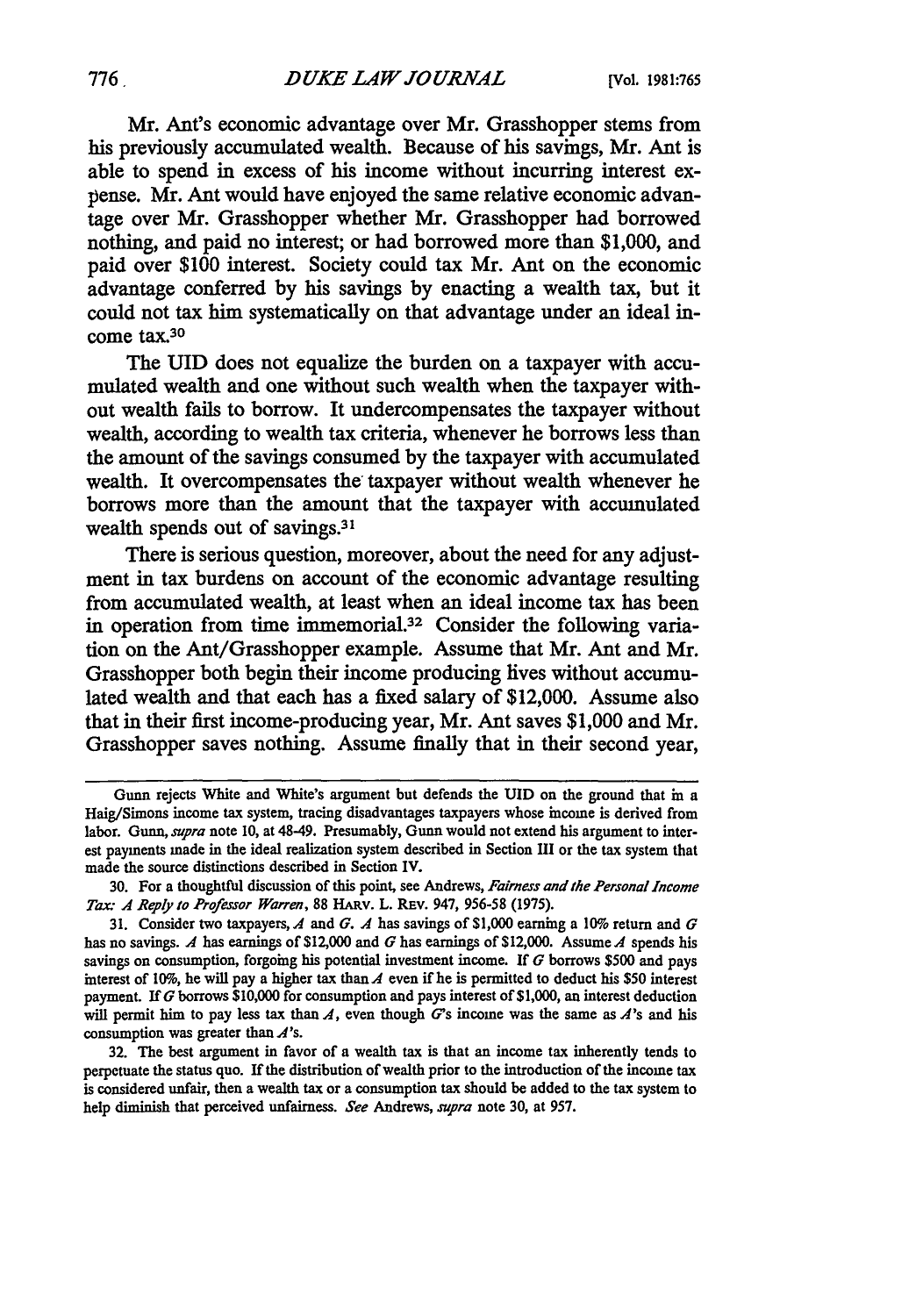they behave exactly as they did in the first example. Under these assumptions, the economic advantage represented by Mr. Ant's \$1,000 nest egg has been reflected in the income tax burden imposed on him during the first taxable year. That economic advantage provides no basis for an extra income tax burden on Mr. Ant or a diminished burden on Mr. Grasshopper in later years.

Mr. Ant's economic advantage in the above example is a necessary by-product of the decision to make actual rather than potential income the base of the income tax. As many commentators have noted, that choice of bases does not always work to the advantage of savers.<sup>33</sup> In many situations, it forces savers to pay a so-called "double tax" on savings, as the following variation on the Ant/Grasshopper example illustrates.

Assume that Mr. Ant and Mr. Grasshopper both begin their tax lives without any accumulated wealth and with an annual income stream from wages of \$12,000. Assume also that Mr. Ant saves \$1,000 in year one and Mr. Grasshopper saves nothing. Assume finally that Mr. Ant earns \$100 on his savings in years two and three and then spends the \$1,000 he saved in year one on a vacation in year four. Under these facts, Mr. Ant will be taxable on \$100 of investment income in years two and three and thus will pay higher income taxes than Mr. Grasshopper over the four-year period. The two taxpayers had equivalent economic opportunities during that period, however, because Mr. Grasshopper could have earned interest income in years two and three if he had elected to save in year one.

## *C. Economic Implications of Tracing.*

In a world without taxes, an individual's choice between financing consumption by borrowing and financing consumption by drawing down assets would turn on the complex interplay of many considerations.34 The two considerations emphasized by advocates of the UID are the interest rate at which the individual can borrow money and his estimated rate of return on the assets he holds. Advocates of the **UID** assert that an ideal income tax that requires tracing would make the choice of drawing down assets more attractive than it would be in a

**<sup>33.</sup>** *See, ag.,* Dyer, *The Relative Fairness of the Consumption andAccretion Tar Basis,* <sup>1978</sup> **UTAH** L. **REv.** 457, 485-87.

<sup>34.</sup> Those considerations would include, among others: (1) the rate of return the taxpayer could earn on his retained assets; (2) the rate at which he could borrow; **(3)** his ability to borrow at any rate; (4) the transactional costs involved in drawing down his assets; (5) his preference for liquidity; **(6)** his subjective evaluation of his retained assets; (7) his expectations about changes in economic conditions; and **(8)** the nature of his ownership rights in his retained assets.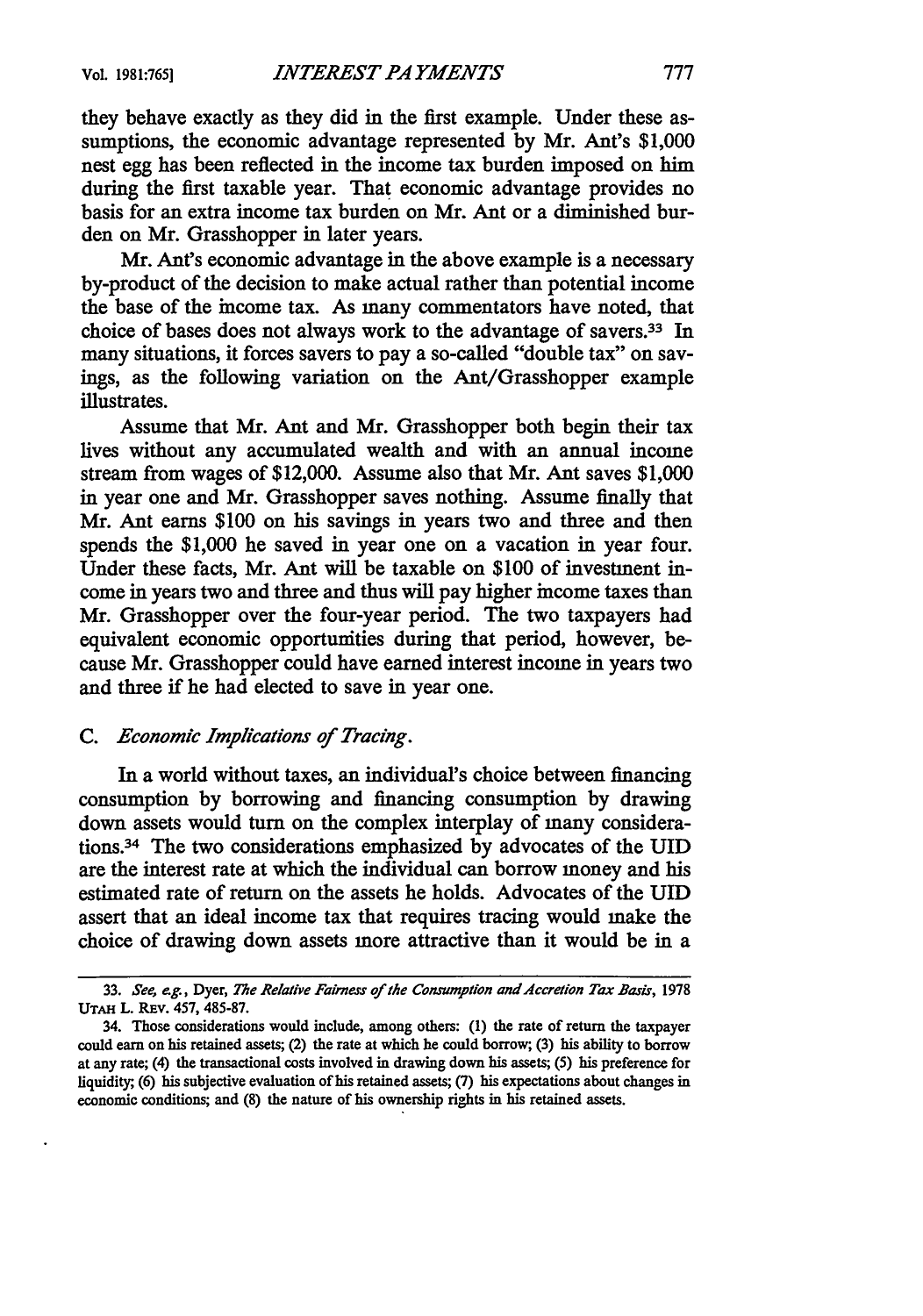tax-free world **by** lowering the after-tax return on assets without changing the after-tax cost of borrowing.<sup>35</sup> This assertion is intended not only as a defense of a UID but also as a criticism of the physical tracing rule generally applicable to expenditures other than interest.<sup>36</sup> It is not a valid criticism, however, of the modified tracing rule proposed in this article.

This article advocates a tracing rule that denies taxpayers a deduction for interest only to the extent that their borrowings exceed their assets. Denying an interest deduction to taxpayers without any assets obviously does not affect their choice between borrowing and drawing down assets, because they have no such choice. Taxpayers with assets who do face this decision should be permitted to take an interest deduction. These taxpayers would be denied an interest deduction only when their borrowings exceed their assets. But at that point they would no longer have the choice of drawing down assets.<sup>37</sup>

This tracing rule would ameliorate the economic defect of the UID-its tendency to encourage taxpayers to borrow for consumption. In a world without taxes, an individual who borrows in order to consume would have to pay the market interest rate on his loan. The UID allows an individual to use the deduction given for interest on his consumer loan to reduce his taxes otherwise due.<sup>38</sup> Consequently, the taxpayer's effective interest rate on the consumer loan **falls** below the market rate.39

38. Assume, for example, that *C,* a taxpayer who holds no assets at the start of the taxable year, has a salary income of \$10,000 and no other income. Assume also that he borrows \$1,000 at the start of the year and pays interest of \$100. He spends the loan proceeds and his salary income on personal consumption. In a society that does not tax income,  $C$ 's out-of-pocket interest cost is \$100. In a tax system that imposes a 40% tax on net income and gives a UID, *C* could use his \$100 interest deduction to shelter \$100 of consumption from tax, thereby saving \$40. His out-of-pocket interest cost, therefore, is only \$60. This example, of course, abstracts from possible effects of an income tax on the market rate of interest.

39. If we assume, as economists often do, that an ideal tax operates in an ideal world populated by economically rational persons, then a pure physical tracing rule without the modifications advocated here probably will not favor the choice of drawing down assets over borrowing because taxpayers will structure their borrowing to avoid the trap for the unwary which the rule creates. Curiously, economists generally assume that the only solution to a trap for the unwary is a tax system in which all forms of economically equivalent transactions receive the same tax treatment. Lawyers, in contrast, generally cease to worry about such pitfalls once taxpayers have been in-

<sup>35.</sup> *See, ag.,* Gunn, *supra* note 10, at 47.

<sup>36.</sup> *Id.*

<sup>37.</sup> Assume, for example, that *P,* a taxpayer, borrows \$1,000 to buy a television at a time when he holds \$500 in his savings account **and** has no other assets. The first \$500 of the loan proceeds will be traced to the savings account so that interest on that portion of the loan will be deductible. *P* will get no interest deduction on the \$500 balance, but he will not have a tax incentive to draw down assets, because spending his \$500 will change the tracing for the loan proceeds, making them nondeductible.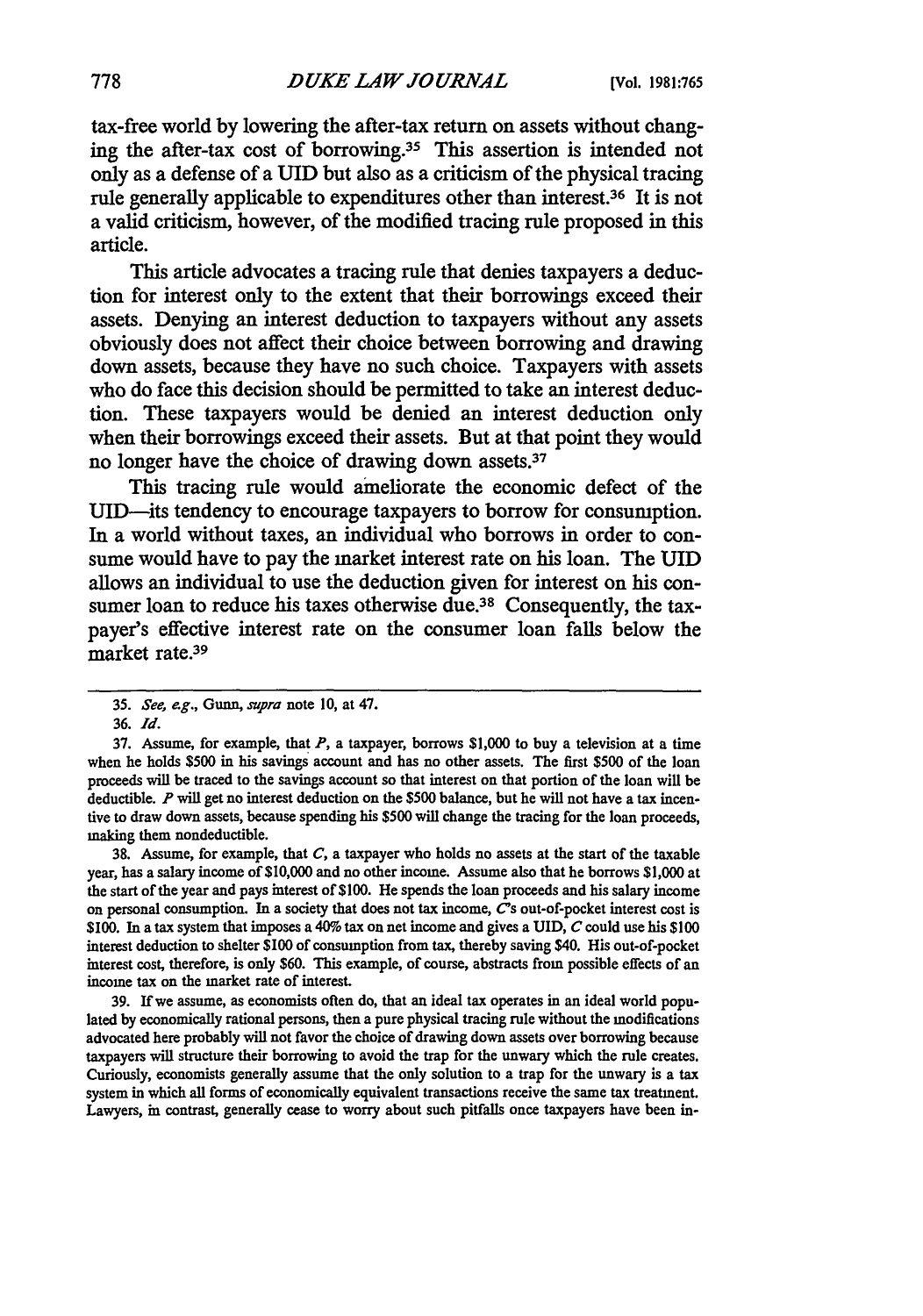## III. THE DEDUCTIBILITY OF INTEREST PAYMENTS IN A SYSTEM THAT TAXES ONLY REALIZED INCOME

All tax systems use realized income, not Haig/Simons income, as their starting point in defining the tax base. In a realization system no gain or loss is included in the tax base until it materializes in, or is "realized" by, a transaction. The realization system recognizes that annual valuation of the assets of all taxpayers, as Haig/Simons demands, is not feasible.<sup>40</sup>

The tax base in a realization system differs from that of a system based on Haig/Simons in three respects. **All** three differences affect principally the taxation of gains or losses on assets. First, the tax base in a realization system does not include Haig/Simons gains or losses that arise but are not realized during the current tax year. Second, the tax base in a realization system includes gains and losses that arose under Haig/Simons in a prior year but are not realized until the current year. Finally, the tax base in a realization system would be reduced **by** an estimate of the loss in value of wasting assets **by** using depreciation or some other cost-recovery method.<sup>41</sup> Other than these three exceptions, the bases of the ideal realization system and the Haig/Simons system are identical.<sup>42</sup>

formed about the techniques for avoiding them. The difference in outlook may occur because economists often are paid to design rules that avoid such inequities, whereas lawyers often are paid to lead taxpayers around the traps that tax statutes inevitably create.

40. Commentators generally have not attempted to defend the realization rule on theoretical grounds. *See, e.g.,* Shoup, *The White Paper: AccrualAccountingfor Capital Gains and Losses, 18* **CANADIAN** TAX J. 96 (1970). In the recently adopted tax-straddle legislation Congress requires taxpayers to offset their realized straddle losses with their unrealized gains before claiming any losses-a significant departure from the realization doctrine. I.R.C. **§§** 1092, 1256 (added by Economic Recovery Tax Act of 1981, §§ 501, 503, Pub. L. No. 97-34, 95 Stat. 323, 327).

41. *See* Brown & Bulow, *The Definition of Taxable Business Income,* in **COMPREHENSIVE** INCOME TAXATION 241, 244 **(J.** Pechman ed. 1977).

42. The following definitions express the relationship between the two bases. Realized income is equal to:

**(1)** Total gross income received during the taxable year (money income plus the money equivalent of other acquired property and services), minus the sum of

- $(2)$  Basis of assets disposed of during the year, plus
- (3) Estimated depreciation, plus
- (4) Profit seeking expenses, plus

**(5)** Personal expenses excludable from the refined consumption concept.

- Haig/Simons income is equal to:
	- (1) Realized income, plus
	- (2) Unrealized income arising in the taxable year, minus
	- (3) Realized income that arose in a prior taxable year, plus
	- (4) The excess of "real" depreciation (the actual change in value, during the taxa-
	- ble year, of assets held by the taxpayer) over estimated depreciation.

In a Haig/Simons system all interest payments, except those attributable to personal consumption, are deductible from the taxpayer's income sources in computing taxable income. Inter-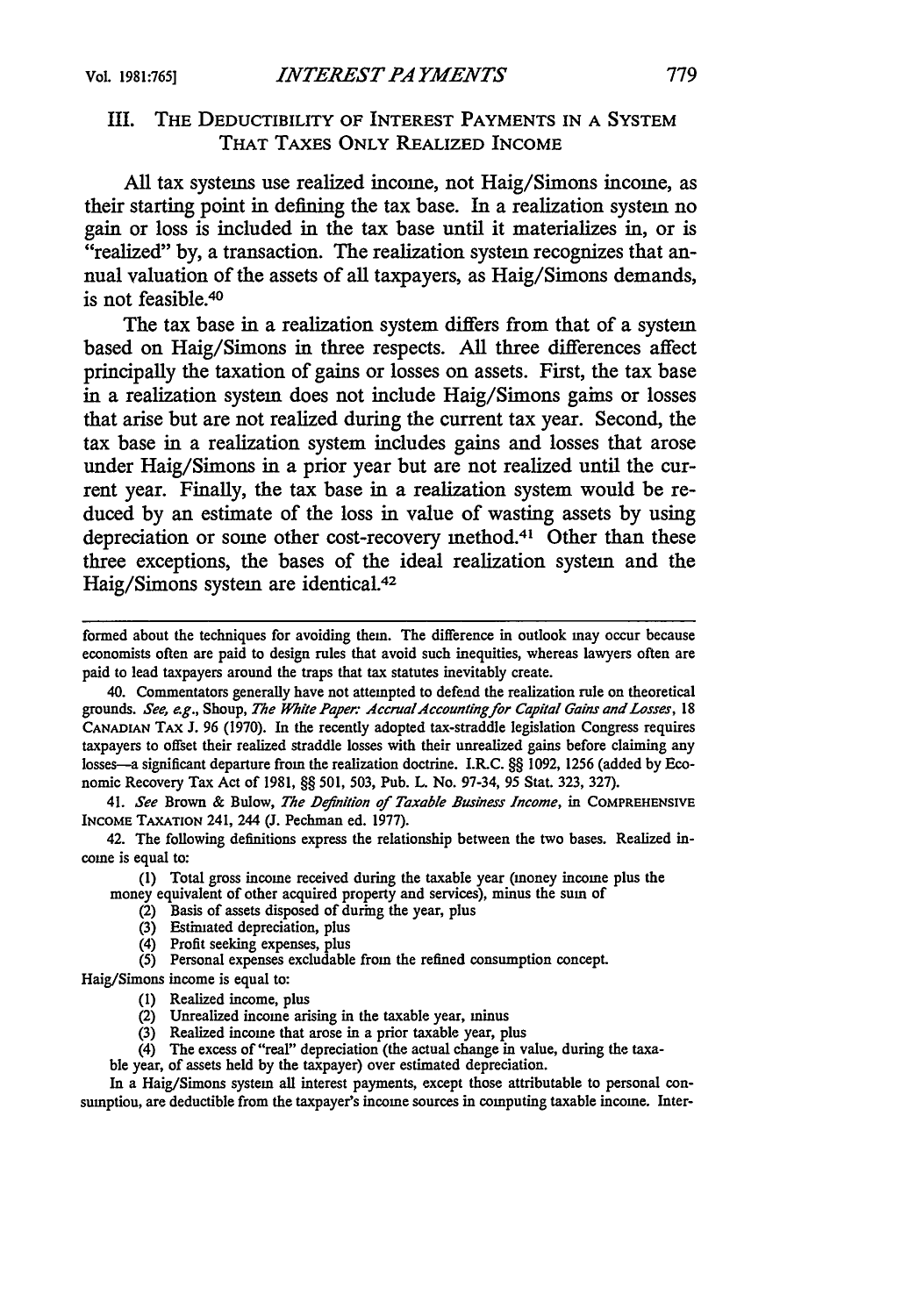The interest deduction rules proposed in this section are patterned after the rules generally accepted as applicable to expenditures other than interest in a realization system. An ideal realization system includes in the tax base the personal consumption and accumulation components of realized income, and denies a deduction for expenditures not traceable to current profit-seeking activities or to some other deductible use.<sup>43</sup>

Expenditures attributable to the acquisition of an asset used for business or pleasure become part of the taxpayer's cost basis in the asset. Basis is an unnecessary concept under Haig/Simons because each year the gain or loss in the value of the asset is recognized in the tax base; under the realization system, the amount received on the disposition of an asset, less its basis, defines taxable gain or loss. If the taxpayer is entitled to a depreciation or similar deduction in the current year, he must reduce the asset's basis **by** the amount of the deduction. <sup>44</sup>

The need to determine the historical cost basis of the asset complicates the treatment given to interest payments in a realization system. Interest payments financing either current consumption or realized accumulation generally can be taxed as under Haig/Simons, but interest

44. Most tax analysts would add interest to the basis of assets acquired with borrowed funds when the interest is paid prior to the construction of the assets, but they have not generalized this rule for all interest payments. *See* I.R.C. § 189. Tax analysts have realized the need, however, to capitalize payments other than interest when those payments are made to acquire a capital asset. The following example illustrates the contrast between the proper treatment of rental payments in a Haig/Simons tax and a realization system. Consider the *XYZ* Power Company, a taxpayer that has undertaken to build an electric generating plant for use in its business. Assume that the construction costs for the plant total one million dollars, which includes a \$100,000 rental fee paid during the taxable year for use of cranes and other heavy equipment. Under Haig/Simons the rental fee would not enter directly into the tax base, even if it were paid out of current income sources. Instead, *XYZ* would compute its taxable income by adding together its consumption for the year, presumably zero, and the net change in its worth for the year. Because the power plant will constitute a portion of *XYZ's* wealth at the close of the taxable year, the costs of acquiring the plant, including the \$100,000 rental fee, indirectly enter into the tax base.

Under a realization system, the \$100,000 rental fee would constitute part of *XYZ's* basis in the power plant, recoverable in later years through deductions for depreciation. The rental fee would not reduce *XYZ's* taxable income for the year, even if the fee were paid out of current income sources. **In effect,** a tax on realized income would trace the \$100,000 rental fee to the construction of the generating plant and would treat it as the cost of an undivided one-tenth share of the plant.

est payments attributable to accumulation enter the tax base indirectly through their impact on the taxpayer's store of wealth on hand at the close of each taxable year. See note **19** supra.

<sup>43.</sup> Some commentators argue that only profit-seeking expenses should be deductible from income sources in an ideal tax on realized income. *See* **S. SURREY, PATHWAYS TO** TAX **REFORM** 12-14, 20-22 (1973). Others suggest that a deduction for some personal expenses, such as medical costs, would provide a better measure of net accretion. *See* Andrews, *Personal Deductions in an Ideal Income Tax,* 86 HARv. L. REv. 309, 331-43 (1972); Turnier, *Evaluating Personal Deductions in an Income Tax-The Ideal,* **66 CORNELL** L. **REV.** 262 (1981). This dispute is beyond the scope of this article.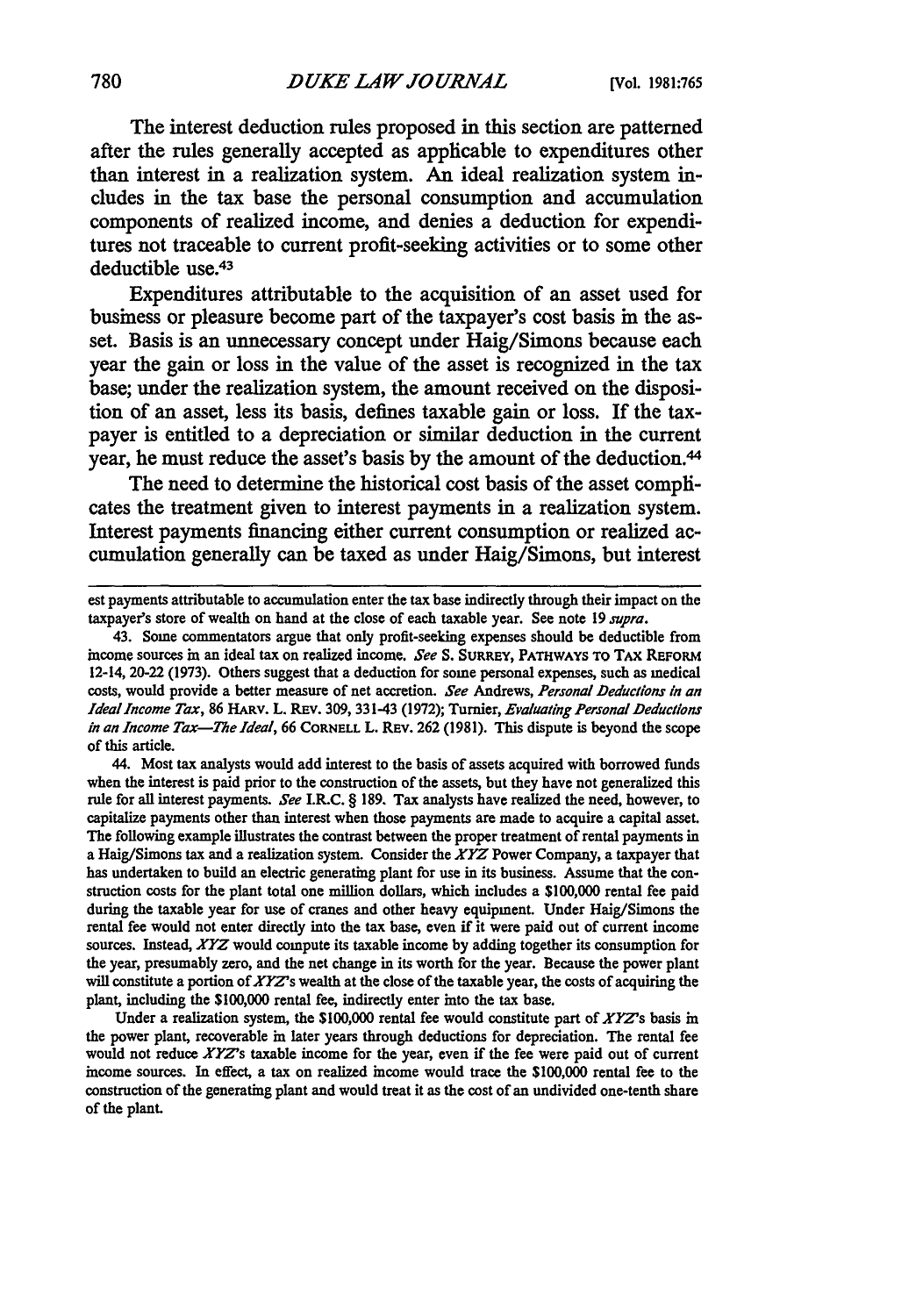payments financing unrealized accumulation must be traced to the benefit financed and are deductible only if the benefit financed is introduced into the tax base. The following variations on the airline ticket example illustrate this problem.

Assume, as in the original airline ticket example,<sup>45</sup> that  $A$  and  $B$ each has an annual salary income of \$12,000 and each holds an asset worth \$1,000. Assume, however, that instead of money market certificates paying 10% annual interest income, each holds vacant land that has not appreciated in value since the time of purchase. Assume finally that  $\vec{A}$  buys the ticket for his vacation from the proceeds of the sale of his land and that *B* finances his ticket by borrowing \$1,000 at 10% interest. Under a strict physical tracing rule, *B* would not receive a deduction for his interest payments, since he used his loan proceeds for personal consumption. In contrast with a Haig/Simons system, no deduction would be allowed even if *B* could trace the loan proceeds to a deemed repurchase of his land, because land is a nondepreciable capital asset and no acquisition costs are deductible until gain or loss is realized. This result is intuitively appealing because it causes both *A* and *B* to have taxable income of \$12,000 and thus to pay equal taxes. To achieve this result the tax system requires a practicable and theoretically justifiable method for tracing the proceeds of the loan to their tax-significant use.<sup>46</sup>

Although a proper tracing rule would have to tie loan proceeds to their tax-significant use to justify denying  $B$  his current deduction, the rule would also have to be constructed to minimize traps for the unwary taxpayer. Consider the following variation. The tax-sophisticated *B,* faced with a physical tracing rule, sells his land, uses the proceeds to purchase his airline ticket, and then repurchases his land with the proceeds of his loan. The shuffle would not make his interest payments deductible, but it would cause them to be added to his basis in the land, instead of being attributed to personal consumption. This type of trap for the unwary has no analogue in a Haig/Simons income tax system because taxpayers in that system receive the same tax benefit from capital expenditures as they receive from current profit-seeking expenditures.<sup>47</sup>

Eliminating such traps is not always desirable. Assume that  $A$  and *B* are both holding bonds worth \$1,000 paying 10% annual taxable in-

<sup>45.</sup> See text accompanying notes 16-18 *supra.*

<sup>46.</sup> Without a workable tracing rule, the tax treatment of all interest payments must be identical because the system is unable to attribute such payments to the financing of accumulation as opposed to consumption.

<sup>47.</sup> Both would be deductible. See note 19 *supra.*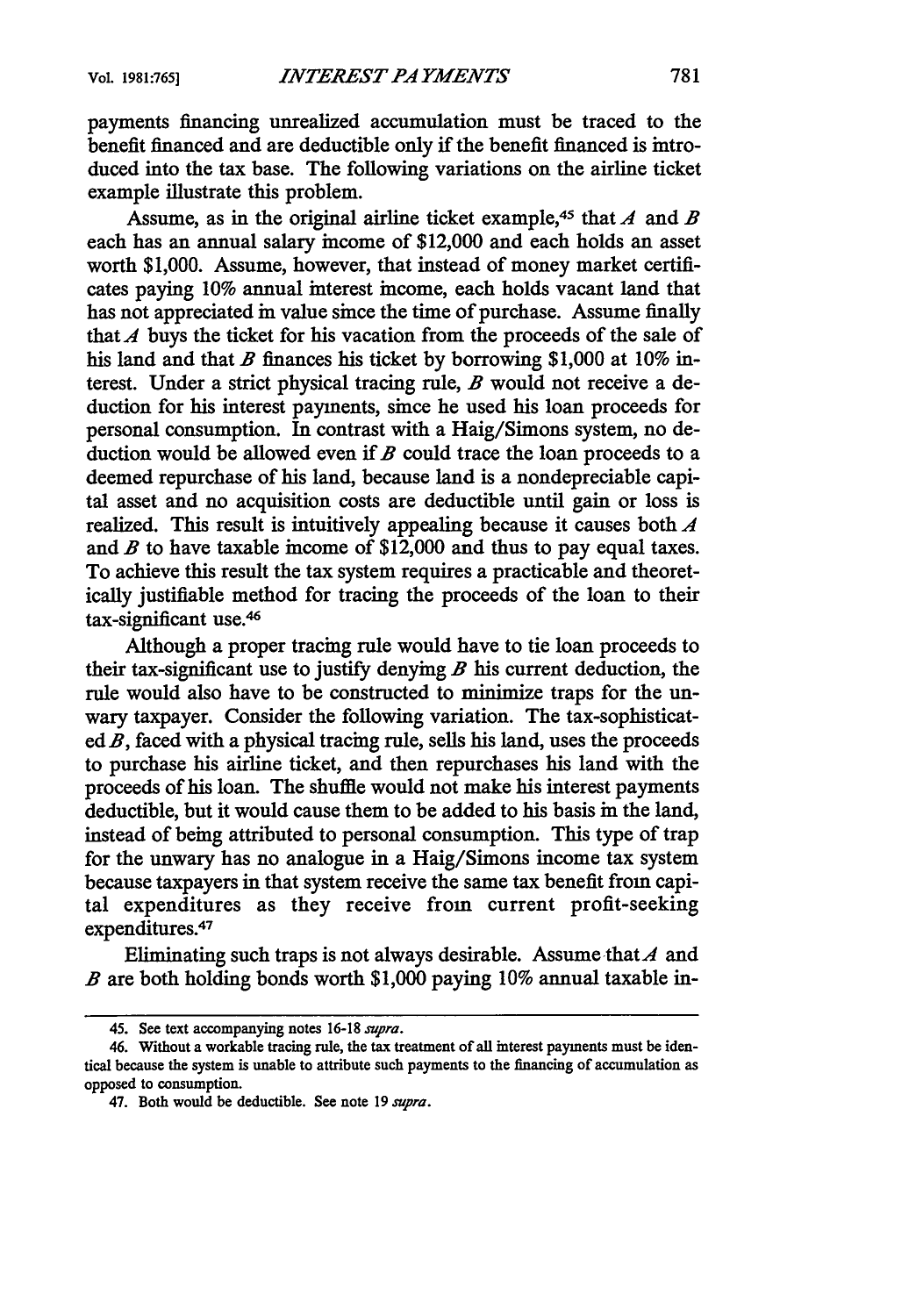terest. Also assume that *B* purchased his bond for \$800, while *A* paid the face amount of \$1,000. Assume finally that *A* sells his bond to finance his trip and *B* borrows \$1,000 to purchase his airline ticket. Under a Haig/Simons system *B* would be permitted to trace his interest payments to the deemed repurchase of his bond and therefore would get his interest deduction. Under a realization system, however, this result is intuitively unappealing, because an actual sale and repurchase of the bond would force *B* to realize a \$200 taxable gain. Thus the deemed repurchase rule would not only eliminate a trap for the unwary, but it would also give  $B$  a tax advantage that he could not otherwise obtain.

As a final example, assume that *A* and *B* are both holding XYZ stock worth \$1,000, which is appreciating at the rate of **5%** annually and pays **5%** annual dividends. Assume also that *A* sells his stock and that *B* gets his \$1,000 **by** borrowing at 10% annual interest. Under these assumptions, *A* and *B* would pay equal taxes only if *B* were allowed a deduction for half of his interest payments—an impossible result under any tracing rule. Yet equal treatment of A and *B* has the same intuitive appeal in this case as it had under the facts of the first variation of the airline ticket example.<sup>48</sup>

Equal treatment of  $A$  and  $B$  can be achieved by treating the interest payments as part of the cost of the current income stream from the XYZ stock, and **by** permitting *B* to recover that portion of the cost currently. But the theoretical justification for such a departure from the generally accepted cost-recovery mechanisms of a realization system requires a special tracing rule capable of matching interest payments to the income stream they finance.

## *A. Proposed Tracing Rules.*

To solve the problems discussed and to give all taxpayers the benefits of expert tax planning, the ideal realization system should employ the following two tracing rules. Rule One directs taxpayers to trace the proceeds of purchase-money loans-for example, home mortgages and consumer credit loans--to the purchases the loan proceeds finance. Rule Two has three components and governs the tax consequences of interest paid on untied loans.49 The first component presumes that tax-

<sup>48.</sup> See text accompanying notes 16-18 supra.

<sup>49.</sup> This article does not attempt a comprehensive definition of a "tied" or an "untied" loan, but simply classifies as "untied" all loans not of the purchase money type. An untied loan does not depend on the existence of security for the loan, but rather on the limitation on the use of the loan proceeds. Thus "fungible" and "nonfungible" might be more descriptive terminology. Most initial home mortgages are tied loans but most second mortgages are untied loans.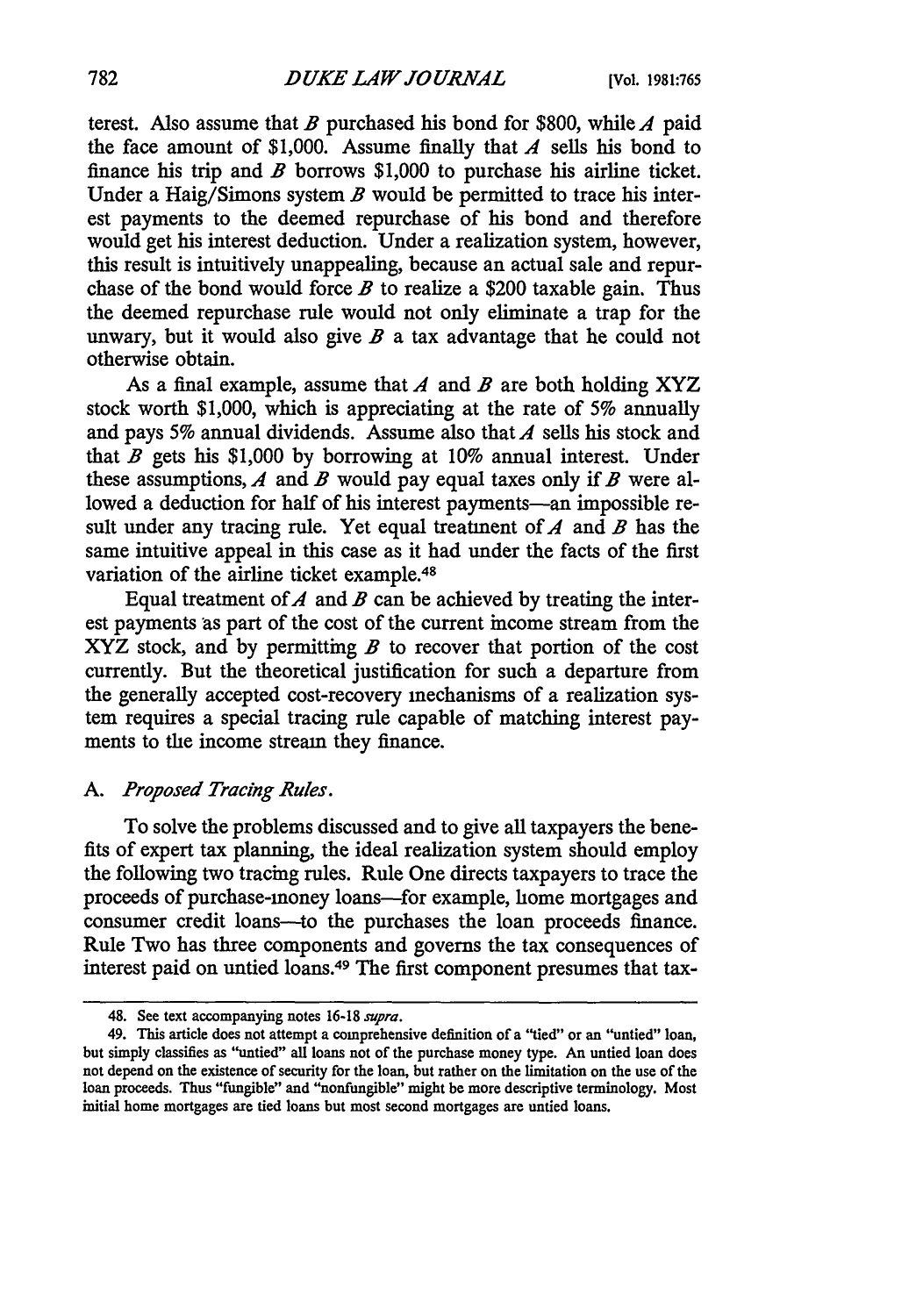payers spend the proceeds of untied loans on purchases made during the taxable year in which the loan proceeds were received. The burden should be on the taxpayer to rebut this presumption. The second component establishes a conclusive presumption that taxpayers contracting more than one loan during the taxable year spend the proceeds of their loans in the order the proceeds were received. The third component directs taxpayers to match their actual purchases made during the tax year with the proceeds of untied loans according to the following accounting conventions:

First, to current business expenses for the year,

Second, to purchases of depreciable properties or other income producing properties that generate an annual deduction under the tax system's cost recovery mechanisms;<sup>50</sup>

Third, to purchases of other income producing property; Fourth, to purchases of consumer durables; and Fifth, to current consumption expenses.

Allocation according to the above plan would attribute untied borrowed dollars and their associated interest payments to the use that would give the taxpayer the tax benefits he could have achieved through optimal tax planning under a physical tracing rule that operates without conventions.5' The following example illustrates how the plan would operate for taxpayers making untied loans.

*Q,* an investment consultant who has a gross business income of \$26,000, takes out an unsecured loan of \$14,000 during the taxable year. Assume that his only asset at the start of the year is a personal residence, purchased for \$60,000, on which he has an outstanding purchase-money mortgage of \$40,000. Assume also that he has made the following expenditures during the year: \$4,000 for interest on his home mortgage; \$1,000 for job-related travel; \$5,000 for the purchase of a money market certificate; and \$3,000 for remodeling his home. Assume finally a balance of \$27,000 for personal consumption, with a reserve for taxes. Under these assumptions Rule One would not directly come into play because *Q* made no purchase-money loans during the year. Unless  $Q$  produced evidence to the contrary, the proceeds of

**<sup>50.</sup>** These purchases would usually be of depreciable property, but could also be of certain income-producing intangibles that would provide a current deduction under the cost-recovery mechanisms suggested in the text accompanying notes **66-67** infra. The ordering among types of income-producing property could easily be provided **by** an operating system in a way that minimized traps for the unwary.

<sup>51.</sup> Taxpayers would be entitled to a deduction greater than the maximum allowable under a physical tracing rule whenever an asset acquired before the loan had appreciated in value **by** the time the loan proceeds had been spent. Under a physical tracing rule, the taxpayer would be forced to realize his gain to be able to trace his loan proceeds to the appreciated asset. See note 65 infra.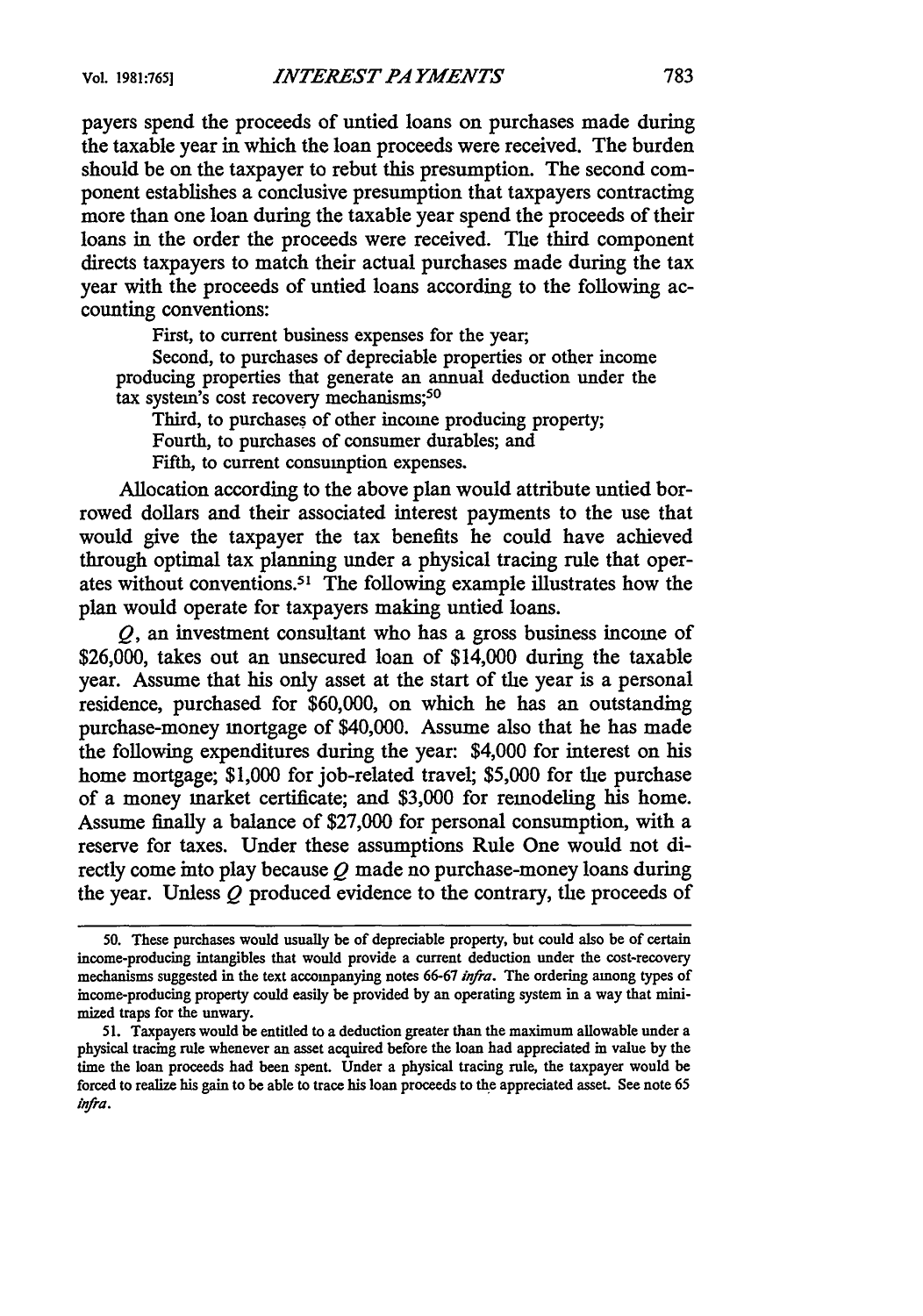the \$14,000 loan would be attributed under Rule Two to expenditures made during the taxable year. The first **\$1,000** of the loan proceeds would be allocated to the job-related travel. Interest for that portion of the loan would be deductible when paid. The next \$5,000 of the loan would be allocated to the money market certificate and capitalized.<sup>52</sup> Three thousand dollars would then be allocated to the renovation of the house and \$4,000 to the payment of interest on the purchase-money mortgage. Interest paid for these portions of the loan would become part of *Q*'s basis in his home.<sup>53</sup> The balance of \$1,000 would be allocated to personal consumption. Only interest tied to the personal consumption portion of the loan would provide no present or future tax benefit to *Q.*

### *B. The Practicability of Physical Tracing.*

*1. Rule One: Physical Tracingfor Purchase-Money Loans.* Physically tracing borrowed funds to a particular use is sometimes difficult and occasionally impossible. For example, a taxpayer who deposits his borrowed funds in a checking or savings account destroys the possibility of physical tracing because his bank balance makes no distinction between deposits on the basis of source.54 In a substantial number of situations, however, physical tracing is easy. For home mortgages and most other loans made to acquire real property, the lender requires the borrower to spend the loan proceeds for a previously agreed upon use. Often the lender will send the loan check directly to a seller in order to protect his security interest in the purchased asset. Most consumer credit given by department stores and other retail outlets can be linked easily to particular purchases, though revolving credit plans complicate the tracing problem. 55 Similarly, wholesalers and distributors usually receive'trade credit from their suppliers for identified goods. Virtually all installment sales contracts tie the installment loan to an identified purchase. The above types of purchase-money loans represent the bulk

54. See note 21 *supra.*

**55.** Customers charging more than one item usually pay interest on their total unpaid balance without any specific tracing of interest payments to particular purchases. After some payments of interest and principal have been made, it becomes impossible, absent some accounting convention, to know the amount of the unpaid principal on any one of the charged purchases. This tracing problem has significance, however, only if some of the charged purchases had a business purpose and some had a personal purpose.

**<sup>52.</sup>** The interest paid for that portion of the loan would **be** recoverable under the tax system's cost recovery mechanisms for income-producing intangibles. See text accompanying notes **66-67** infra.

<sup>53.</sup> The \$4,000 mortgage interest would be added to *Q's* basis in his home under Rule One.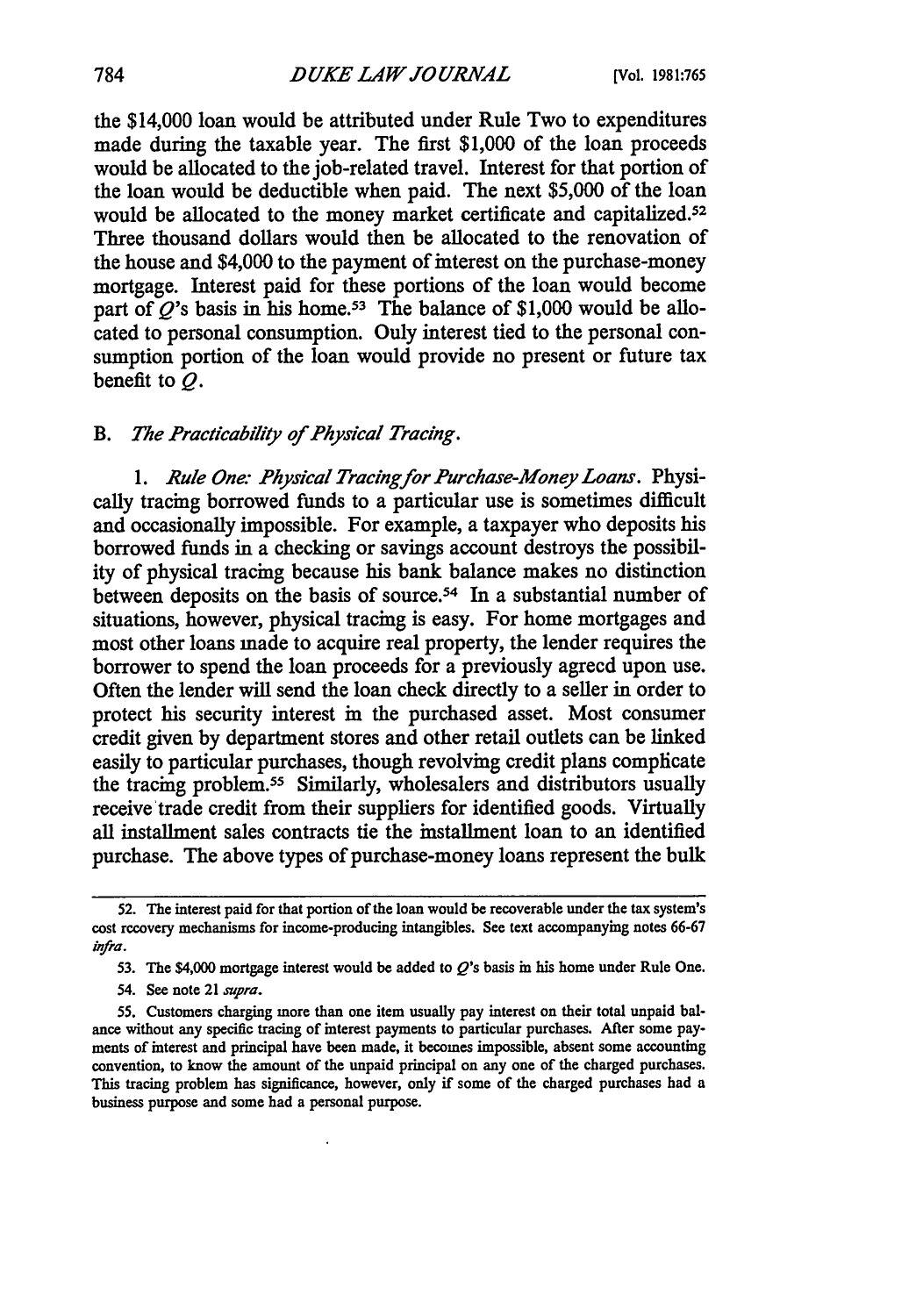of commercial loans made in the United States. <sup>56</sup>

The result of tying purchase-money loans to specific purposes is that instead of fungible dollars,<sup>57</sup> purchase-money borrowers receive goods and services in exchange for their promises to pay interest and principal on their loans. As shown **by** the variations of the airline ticket example, physical tracing of purchase-money loans does not create traps for the unsophisticated unless three conditions exist. First, the borrower must have available a source of funds, other than his loan, which he can use to finance his consumption. Second, he must be able to use those funds without incurring tax on an unrealized gain. Finally, the borrower must be free to divert his loan proceeds from the consumption purchase to the one that will generate a tax benefit, *ie.,* he must have the choice between a purchase-money loan and an untied

**56.** The table below shows amounts borrowed **by** individuals through United States Credit Markets in 1979:

| By Sector and Instrument | Amount        | Percent |  |  |
|--------------------------|---------------|---------|--|--|
| Households:              | \$165         | 80%     |  |  |
| Mortgages                | 109<br>$\sim$ | 53      |  |  |
| <b>Consumer Loans</b>    | 44            | 21      |  |  |
| Other                    | 12            | 6       |  |  |
| Farms:                   | 26            | 13      |  |  |
| Mortgages                | 16            | 8       |  |  |
| Other                    | 10            |         |  |  |
| Nonfarm Noncorporate     | 16            | 8       |  |  |

Billions of dollars, figures are rounded.

Source: Financial and Business Statistics, 66 Fed. Res. Bull. A44 (Sept. **1980).**

Mortgages and installment credit loans represented about seven-eighths of all commercial loans made to individuals in **1979. Of** the \$382 billion in consumer credit outstanding (other than mortgages) during 1979, 30% was for installment automobile loans, 14% was for revolving installment loans, 4% was for installment mobile home loans, and 32% was for other installment loans. Only 19% was for noninstallment loans. 66 Fed. Res. Bull. A42, A44 (Sept. 1980).

57. Many commentators assume that the proceeds of a loan can be spent for anything the taxpayer desires. They then conclude that fungibility makes a farce of tracing. *See* Note, *The* Deductibility of Interest Costs by a Taxpayer Holding Tax-Exempt Obligations: A Neutral Principle *ofAllocation,* 61 VA. L. REv. 211, 221 (1975).

Gunn restates the classical fungibility argument against tracing as follows: But even if taxpayer purpose could somehow be established, denying interest deductions to those who borrow for personal as opposed to business reasons would make no sense. Compare a taxpayer who borrows **\$100,000** to buy business assets, and who later uses his own cash to buy a \$100,000 house with another who borrows the same amount to buy a house and later uses money not borrowed to buy business assets. The first might be said to have had a business motive for borrowing, and the second a personal motive. Yet each, after buying the business assets and the house, is in the same economic position as

the other, each has the same gross income, the same interest payments, and the same annual consumption. A taxpayer's motive for borrowing is not only hard to find, it is not even worth looking for.

*Gunn, supra* note 10, at 47. In Gunn's example, the apparent unfairness to the person using borrowed funds to purchase his house is illusory because the taxpayer could have easily avoided the less favorable tax consequences by using the borrowed dollars for business. He has identified a trap for the unwary, not a fundamental fairness problem.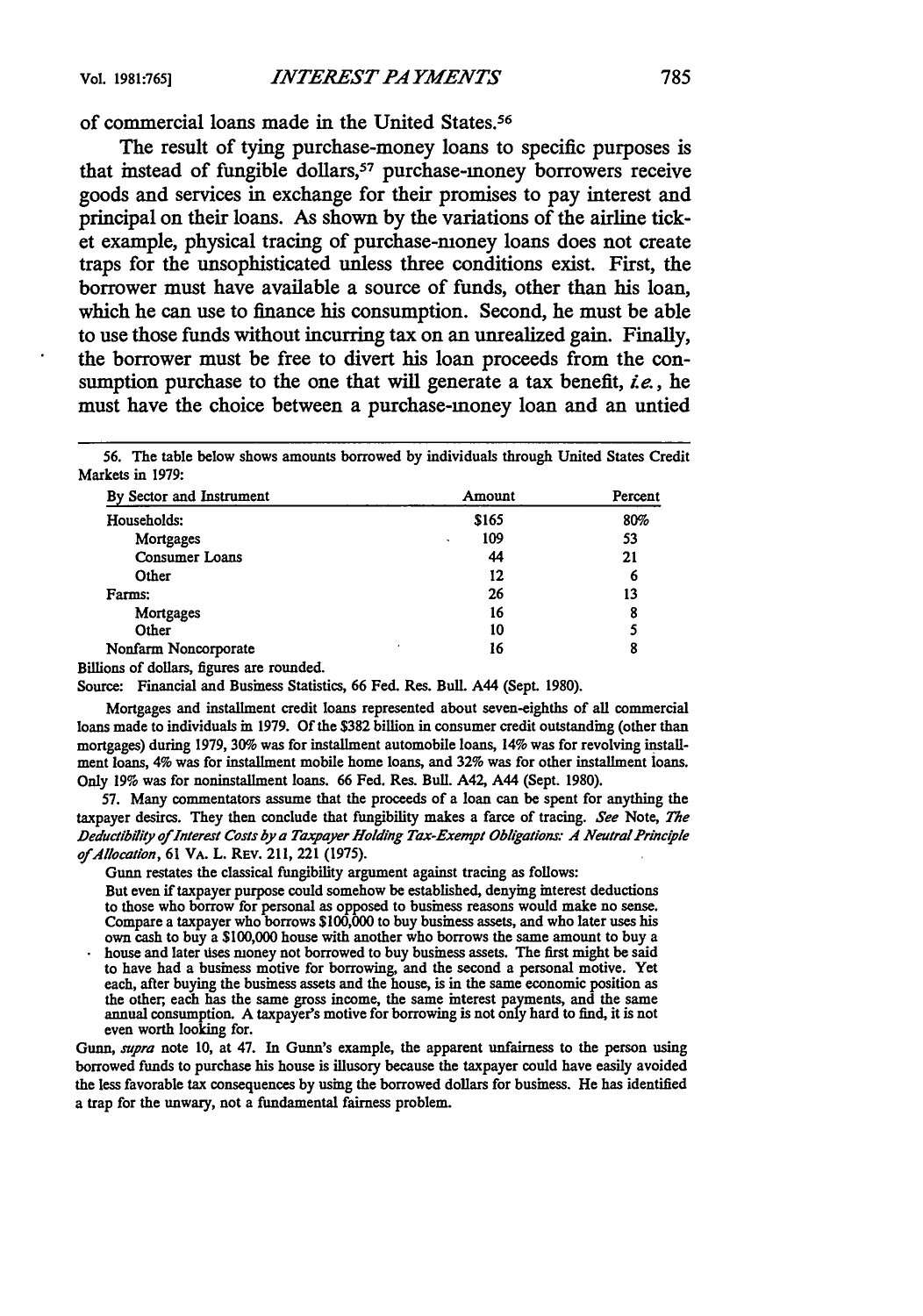loan. Those borrowers who can meet all three conditions, however, will be confronted by the previously discussed traps for the unwary taxpayer.<sup>58</sup> Those traps are tolerable in a tax system based on realized income because they arise infrequently.<sup>59</sup>

The most important purchase-money loan is the home mortgage. Although few home purchasers have the option of making an untied loan, a significant number probably have some discretion concerning the size of their down payment.60 Because lending institutions usually favor large down payments,<sup>61</sup> perhaps they could be relied on to eliminate the trap for the unwary by informing borrowers of the possible tax advantage of untied loans.62

Borrowers who could obtain nonrecourse loans would probably never get caught by a trap for the unwary for two reasons. First, nonreconrse borrowers typically are knowledgeable about the tax consequences of tied and untied loans.<sup>63</sup> Second, the nonrecourse feature of such loans would probably be so important to the borrower that he would never choose to make an untied loan. A lending institution would never give a borrower a nonrecourse loan without getting a security interest in previously specified property acquired with the loan proceeds, because a nonrecourse loan without such a security interest would be practically uncollectible.

Similarly, taxpayers obtaining trade credit would usually be sophisticated enough to know about the traps for the unwary created by a physical tracing rule for purchase money loans. Also, they would often have business constraints that would make it impossible for them to finance their trade purchases with an untied loan. In any case, trade debtors would rarely receive a major tax advantage from an untied loan because interest on trade credit would usually be a current busi-

**<sup>58.</sup>** See text accompanying note 22 *supra.*

<sup>59.</sup> The vast majority of borrowers appear unable to meet even the least stringent of these conditions, i.e., negotiate an untied loan. Most loans made in the United States are tied to specific purchases. See note 56 *supra.*

<sup>60.</sup> Some taxpayers have the resources to carry a larger mortgage while keeping some assets in reserve, but, given the high cost of borrowing in recent years, this breed of taxpayer is rapidly disappearing.

**<sup>61.</sup>** The larger the down payment, the smaller the risk of loss in the event of default on the loan.

<sup>62.</sup> No trap for the unwary will arise for those taxpayers who do not make purchases that generate a tax benefit during the taxable year.

<sup>63.</sup> For example, many nonrecourse loans are obtained in tax shelter transactions, in which the participants almost by definition would know the tax implications of their actions. For a discussion of the problem of nonrecourse debt in tax shelter transactions, see Popkin, *The Taxation of Borrowing,* 56 IND. **LJ.** 43, 53-65 (1980).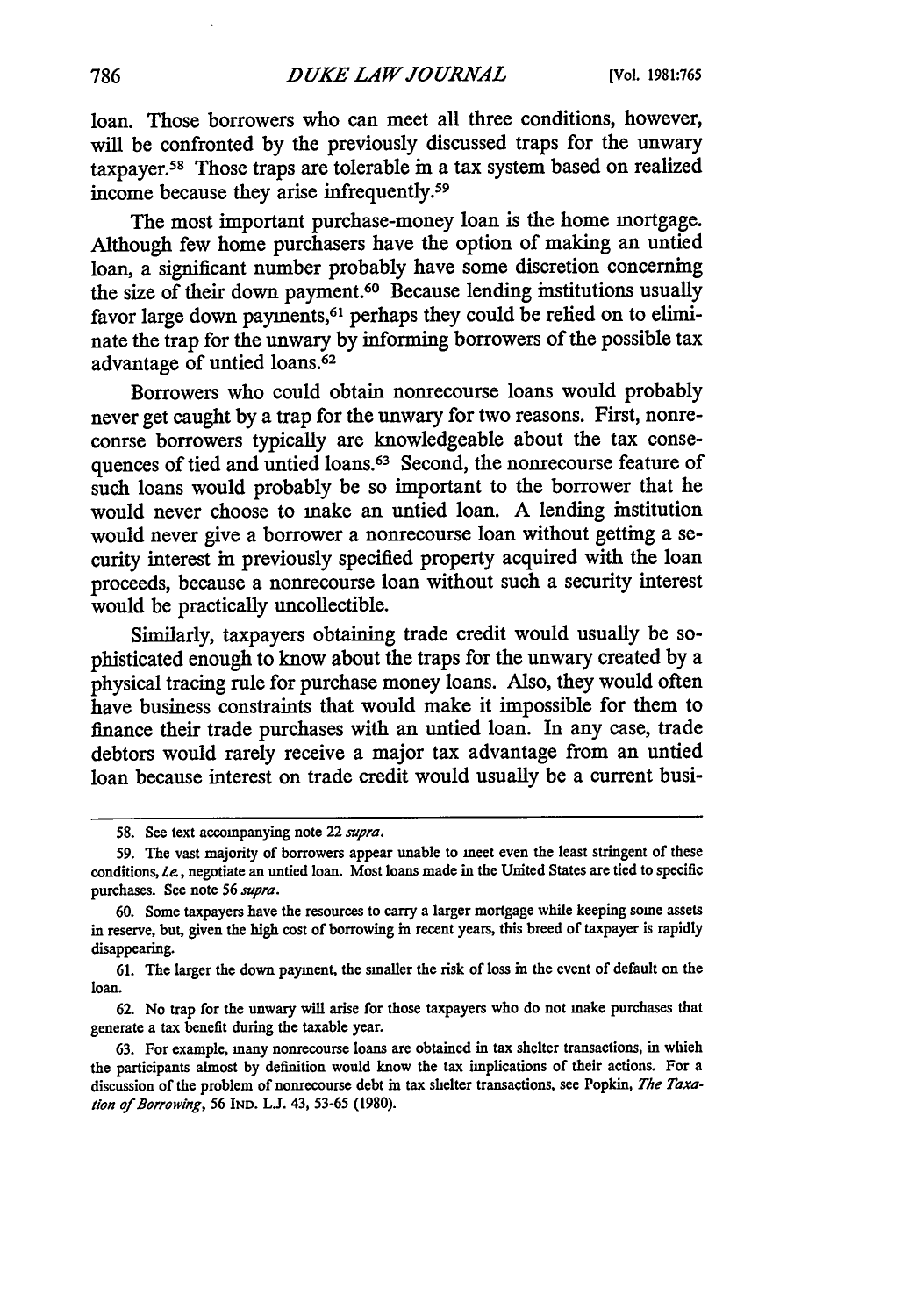ness expense, hence immediately deductible, or an inventory cost deductible soon after purchase as part of the cost of goods sold.

The only group of taxpayers likely to suffer any hardship from a physical tracing rule for purchase money loans would be those making consumer purchases on an installment plan. For the following reasons, however, the pitfalls awaiting this group would be negligible. First, many consumer debtors do not have the borrowing power to obtain an untied loan. Second, because the interest rate on consumer credit is often higher than that on untied loans, those who can obtain an untied loan will have a financial incentive independent of taxes to do so. Third, many borrowers do not make deductible expenditures out of savings or current income sources during the taxable year in which the consumer purchases are made. Finally, many taxpayers could be taught to avoid the pitfalls of tracing, just as many have been taught the advantages of the UID.

2. Rule Two: Modified Physical Tracing for Untied Loans. A Haig/Simons system would avoid traps for the unsophisticated by permitting taxpayers to trace the proceeds of their loans not only to assets acquired during the current taxable year but also to the deemed reacquisition of assets on hand at the start of that year. As illustrated by the variations on the airline ticket example, such a tracing rule in an ideal realization system wonld do more than merely eliminate these pitfalls. It would also permit taxpayers holding appreciated property a tax advantage that they could otherwise obtain only by recognizing their accrued gain on the appreciated property. 64 For this reason the tracing rules for untied loans should require taxpayers to trace the proceeds from untied loans to the acquisition of assets purchased during the taxable year in which the loan proceeds were spent.

The only theoretical shortcoming of the above rule is that it would produce a trap for certain taxpayers holding unappreciated property at the start of the taxable year. $65$  Those taxpayers would occasionally be

<sup>64.</sup> See text following note 47 *supra.*

<sup>65.</sup> Another apparent shortcoming of the proposed tracing rule is that it would permit a taxpayer to trace his loan proceeds to a deemed acquisition of property that had appreciated during the current taxable year but prior to the time the taxpayer had actually obtained his loan proceeds. **A** contrary rule, however, would be nearly impossible to administer and would cause taxpayers in some instances to manipulate the timing of the receipt of their loan proceeds.

The tax advantage here is analogous to the one that arises in a Haig/Simons income tax system when taxpayers use property for consumption that has appreciated in value during the year in which it was consumed. Arguably that gain would be taxable in a tax system that taxed "the market value of rights exercised in consumption." See note 12 *supra.* But as a practical matter, a Haig/Simons system that uses sources of income as the starting point in assessing tax burdens would have difficulty reaching such gains. See note 19 *supra.*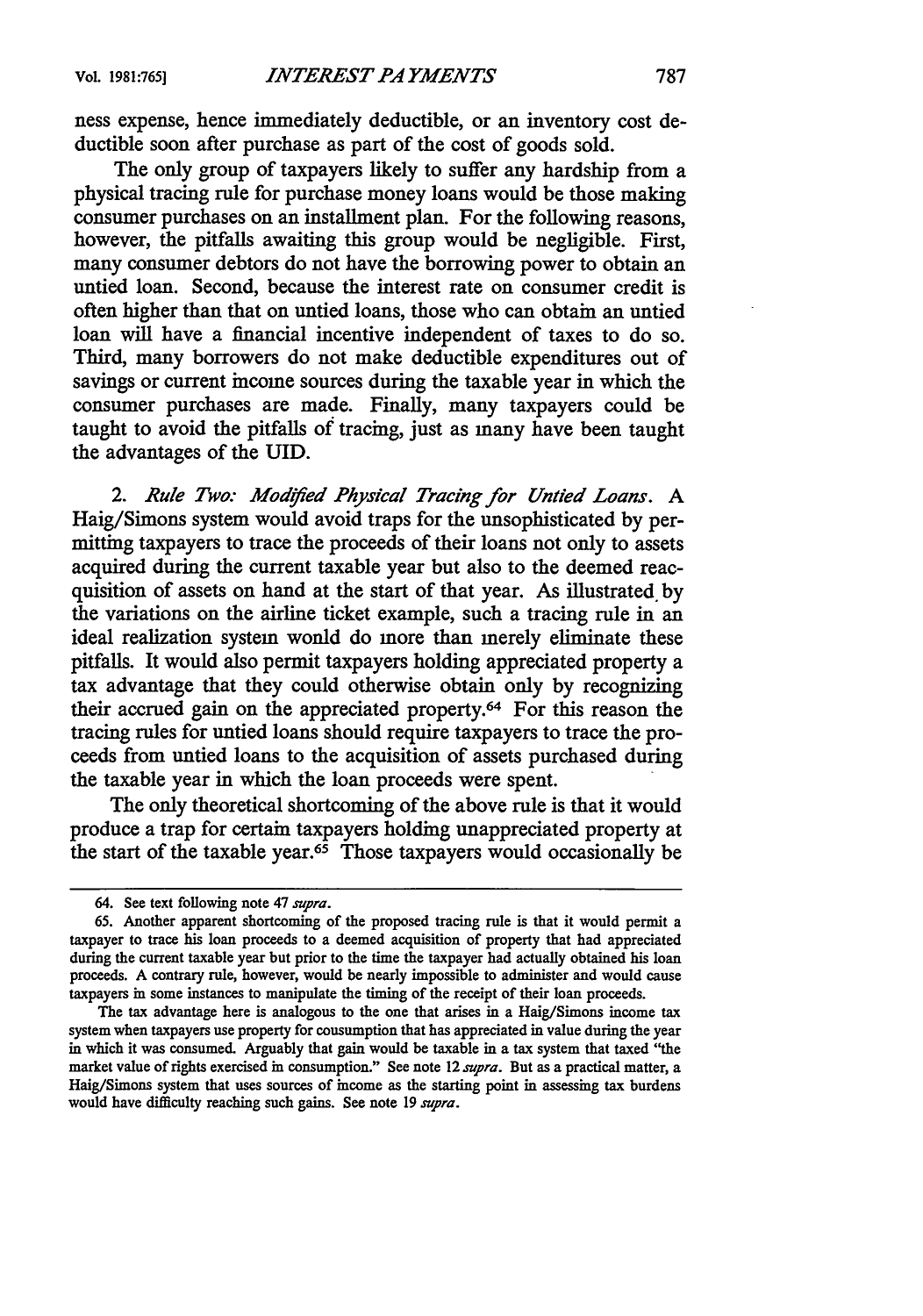in a position to minimize their taxes by actually selling and then reacquiring their unappreciated property. This shortcoming could not be easily eliminated because the presence or absence of unrealized gains is unknowable in a realization system. The significance of this shortcoming is undoubtedly modest.

Rule Two also eliminates potential tax losses for taxpayers who either cannot prove that they have spent their loan proceeds during the current year or cannot trace the proceeds of two or more loans to the year's expenditures. It does so by establishing a rebuttable presumption that taxpayers spend the proceeds of their loans during the taxable year in which they actually receive those proceeds, and by establishing a conclusive presumption that taxpayers spend the proceeds of their loans in the order in which those proceeds are received.

The proposed tracing rules serve three separate functions. First, they keep tracing simple by requiring the taxpayer to do little more than is now required of him. In order to receive a deduction for any interest used to finance a purchase he need only prove that he made an expenditure-as he is required to do under the present tax system. Second, the rules eliminate most traps for the unsophisticated, thereby assuring fairness. Third, by giving the taxpayer the benefit of several presumptions, the rules minimize both the enforcement burden on the tax collector and the record-keeping responsibilities of the taxpayer.

# *C. Cost Recovery Mechanisms for Nondepreciable Assets Acquired with Borrowed Money.*

Two special problems arise in an ideal realization system when interest payments are made on a loan that financed the acquisition of an income producing asset. One problem concerns the timing of the deduction for interest payments when those payments are made in years following the year in which the taxpayer used the borrowed money to acquire a depreciable asset. This problem is beyond the scope of this article. The second problem involves the proper cost recovery mechanisms for interest paid to acquire income-producing intangibles and other nonwasting assets—the problem illustrated by the second variant on the airline ticket example.<sup>66</sup> This section proposes and defends some practical solutions to this second problem.

Consider, for example *J,* the owner/manager of a drygoods store, who purchases a gallon of green paint on day one for \$10. On day six, she purchases an identical can of green paint for \$12. On day ten, she hires two painters, one to paint the basement of her house and the other to paint the storeroom of her drygoods store. By using the \$10 paint for pleasure, *J* would never pay tax on the \$2 appreciation-under Haig/Simons or a realization system-unless her consumption was measured by the fair market value of goods devoted to consumption at the time of their use rather than **by** the purchase price of those goods.

<sup>66.</sup> See text following note 47 *supra.*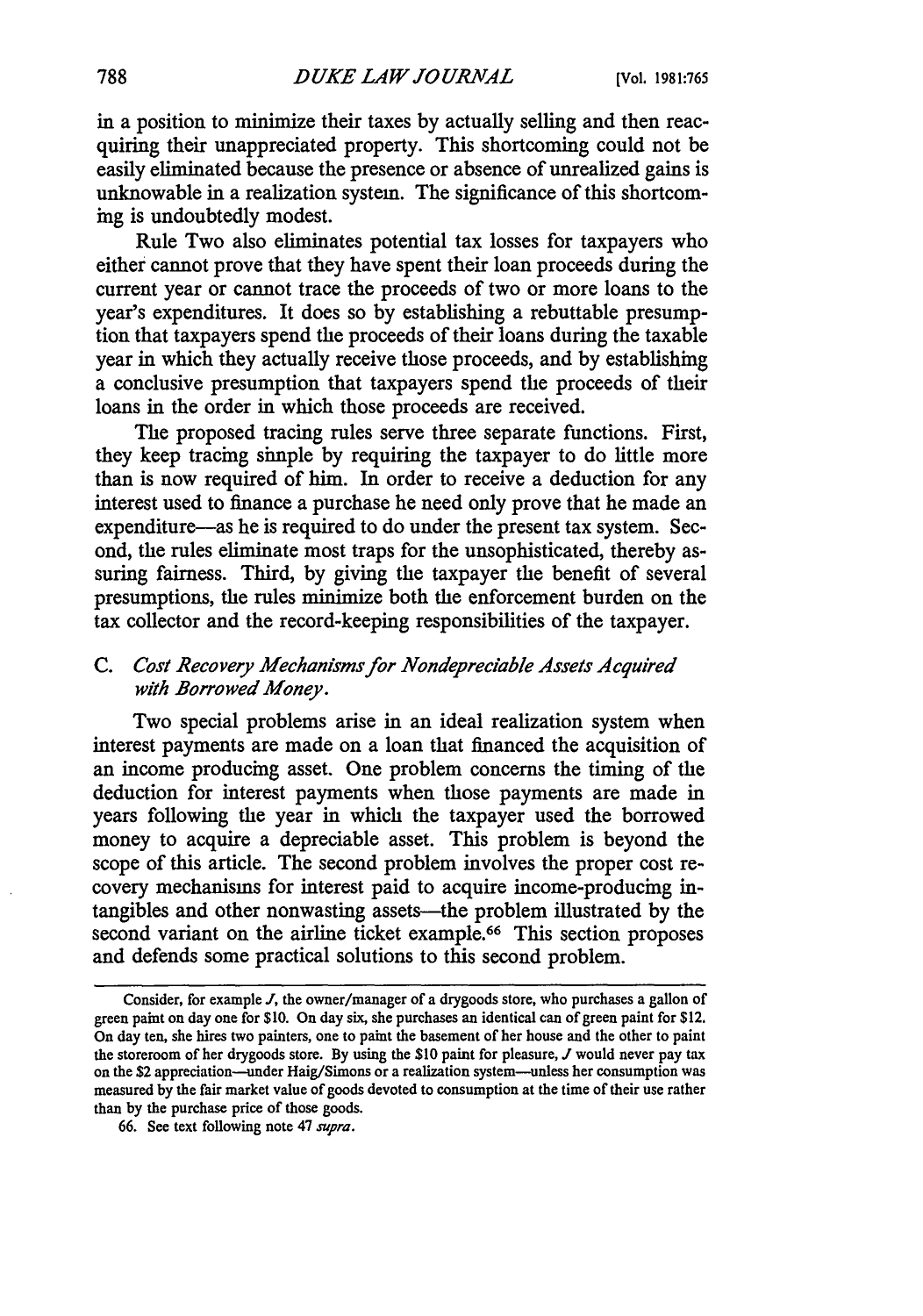A tax system built strictly on Haig/Simons principles would automatically link the timing of a deduction for interest paid to acquire an asset with the taxation of the gain on that asset. For example, assume that a taxpayer borrows \$1,000 to buy a parcel of land, paying \$100 per year in interest on the loan. The land increases in value by \$200 each year and the taxpayer sells the land after five years for \$2,000. Under a Haig/Simons tax system, the taxpayer would compute his annual accumulation by subtracting the fair market value of his assets on hand at the start of the taxable year from the fair market value of his assets on hand at the close of the year. The taxpayer would therefore include in each year's income \$200 of unrealized gain on the land, but he would exclude from income the \$100 expended to pay his interest cost.

A tax system that deviated from Haig/Simons by taxing only realized gains would match the gain from the sale of the land against the costs of producing that gain by capitalizing the annual interest payments. At the time of sale, the taxpayer would have a basis in the land of \$1,500-the sum of the \$1,000 purchase price and the five \$100 interest payments-and hence a gain of \$500. Capitalizing interest payments achieves the correct theoretical result whenever the taxpayer's gain from the asset purchased with borrowed funds comes solely from capital appreciation. In those situations, delaying the deduction for interest until the asset is sold vindicates the fundamental tax-accounting principle of a realization system that deductions should be matched with the income they generate.<sup>67</sup> Merely capitalizing all interest payments that are traced to the acquisition of an asset, however, produces incorrect results for assets that are generating a current income stream.

For traditional wasting assets, such as machinery, a realization system permits the taxpayer to take a current deduction for a portion of each interest payment through the tax code's depreciation mechanism. 68 But commentators have argued that a realization system should not permit taxpayers to deduct any portion of the cost of acquiring so-called nonwasting assets-stocks and bonds are classic exam-

68. For a summary of the simplifying assumptions inherent in common systems of depreciation, see Kahn, *Accelerated Depreciation-Tax Expenditures or Proper Allowance for Measuring Net Income?,* 78 MICH. L. REv. 1 (1979).

*<sup>67.</sup> See, e.g.,* ACCOUNTING PRINCIPLES BD., APB **STATEMENT No.** 4, **BASIC CONCEPTS AND ACCOUNTING** PRINCIPLES **UNDERLYING FINANCIAL STATEMENTS** OF BUSINESS **ENTERPRISES,** Oct. **1970,** *reprinted in* **FINANCIAL ACCOUNTING** STANDARDS BOARD, **FINANCIAL ACCOUNTING STANDARDS, ORIGINAL PRONOUNCEMENTS AS** OF **JULY 1, 1978,** 437, 466:

Expenses are the costs that are associated with the revenue of the period, often directly but frequently indirectly through association with the period to which the revenue has been assigned. Costs to be associated with future revenue or otherwise to be associated with future accounting periods are deferred to future periods as assets.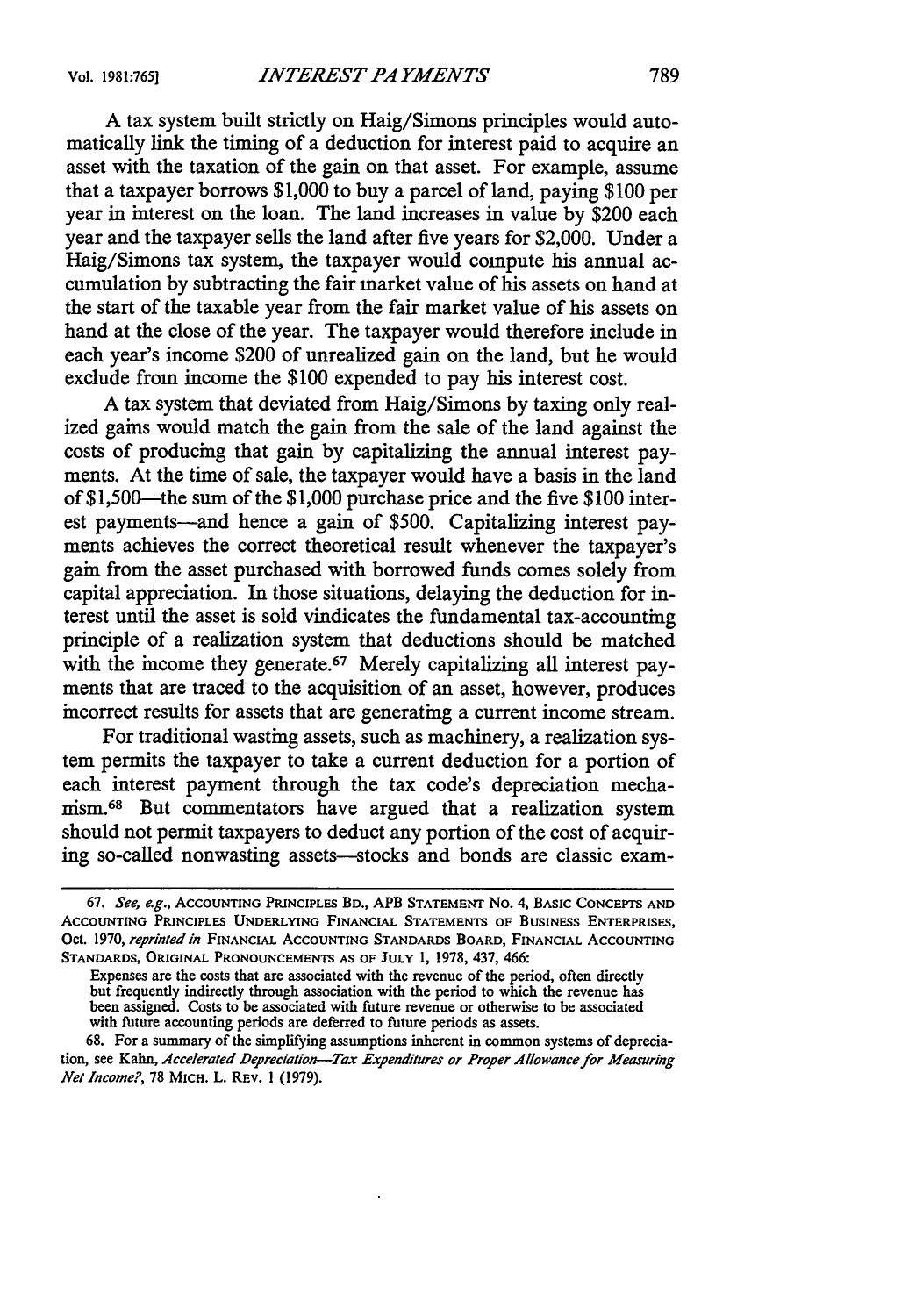pies-until taxpayers have sold or otherwise disposed of those assets.69 That treatment may be defensible whenever the acquisition costs closely approximate the anticipated proceeds from disposition. When nonwasting assets are purchased with borrowed money, however, the total acquisition costs—including interest payments—usually exceed the proceeds from disposition. Under such circumstances at least some portion of the acquisition cost should be matched with the current income generated **by** those assets, as the following example illustrates.

Consider *M,* who has **\$1,000** of savings which he uses to purchase a four-year bond with a face amount of **\$1,000** and a 12% annual return. Ownership of the bond confers on  $M$  two intertwined though distinct rights: the right to receive the face amount of the bond after four years, and the right to four annual interest payments of \$120. **If** *M* were to allocate his cost basis between those two rights according to their respective fair market values, his annual net interest income would be reduced, but the increase in the annual unrealized gain from his right to collect the face amount of the bond would offset the reduction in his net interest income. Consequently, his realized and unrealized annual net gains would equal the \$120 interest payment made by the issuer of the bond, regardless of how his basis was allocated. **A** realization system would impose no great hardship on *M* **by** prohibiting him from dividing his cost basis between his current income right and his right to collect the face amount of the bond.

The equities would change if *M* financed his purchase of the fouryear bond **by** borrowing **\$1,000** at **10%** annual interest. Assuming that the loan remained outstanding for four years and was then paid off, *M* would pay a total of \$1,400 to acquire the bond—the \$1,000 purchase price plus \$400 in interest. Under these facts, a realization system would seriously mismatch the timing of *M's* deduction for acquisition

**<sup>69.</sup>** For a discussion of alternative treatments of intangibles, see M. CHIRELSTEIN, FEDERAL INCOME TAXATION: A LAW STUDENT'S GUIDE TO **THE LEADING CASES AND CONCEPTS** 24-32 **(2d** ed. **1979).**

Bittker and Stone pose a fanious question based on a variation of the facts of Helvering **v.** Horst, 311 U.S. 112 (1940). In *Horst* a father held a negotiable bond with negotiable interest coupons attached. He clipped one of the coupons before its due date and gave it to his son, who subsequently cashed the coupon. The Court held that the father was taxable on the interest coupon, relying on the horticultural metaphor that the owner of a tree is taxable on the fruit of that tree. *Id.* at 120. Bittker and Stone ask who would have been taxed on the interest income if the father had given the bond to his daughter and the interest coupon to his son. *See* B. **BITTKER &** L. **STONE, FEDERAL INCOME, ESTATE, AND GIFT** TAxATION 445-46 (5th ed. **1980).** One answer, described in the text, is to allocate the father's cost basis in the bond between his right to interest income and his right to repayment of principal in acordance with the fair market value of those rights at the time of the gifts. The result is that the bare bond and the interest coupons are treated as discount bonds, taxable to the holder under the normal rules for bonds issued at a discount.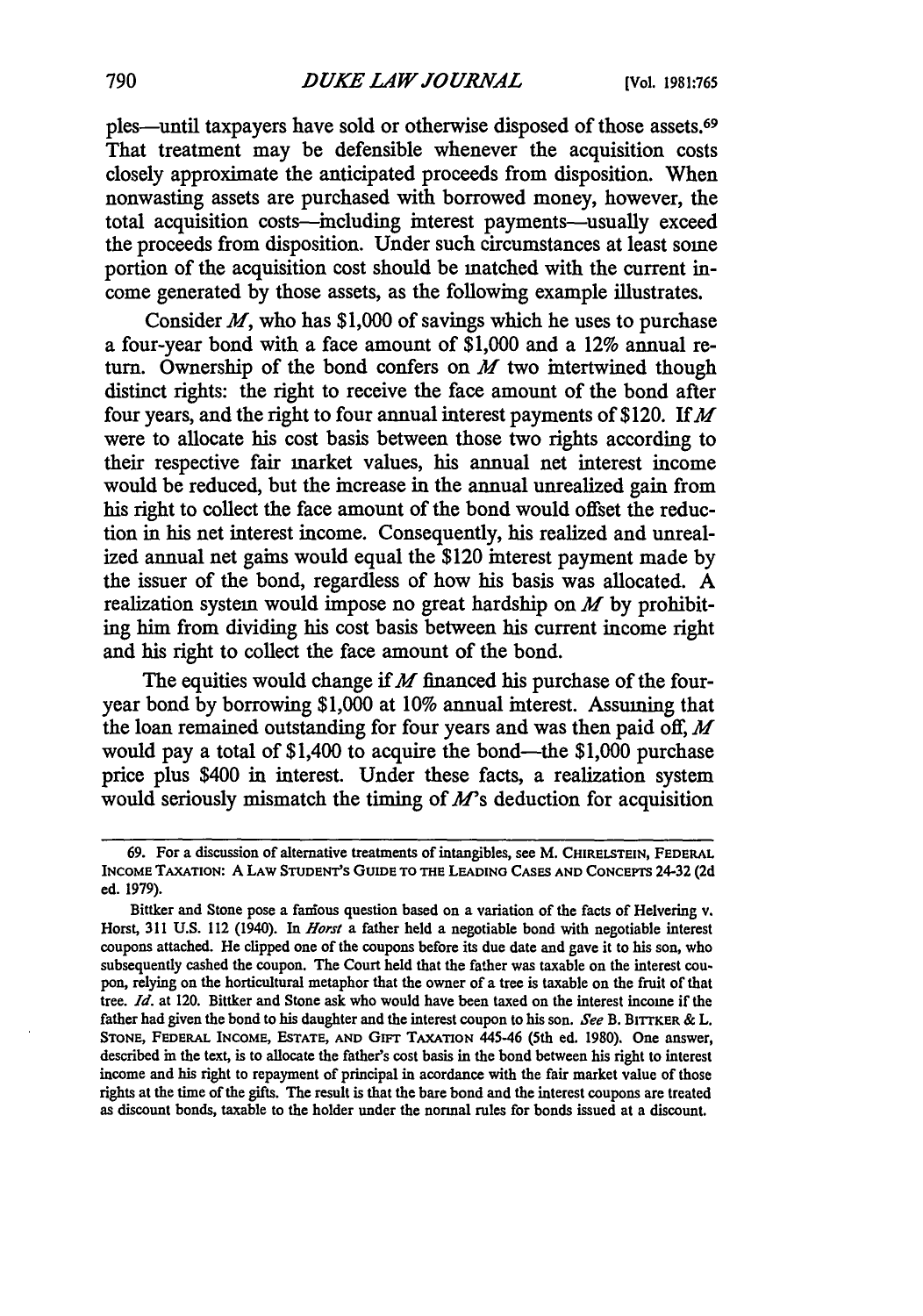costs and the income generated **by** those costs if it were to prohibit any cost recovery until the bond matured. The maximum amount reasonably attributable to *M's* right to collect the face amount of the bond would be **\$1,000** because that is the total he will receive when the bond matures.<sup>70</sup> The balance of his acquisition costs—the \$400 in interest payments-should be allocated to his current income right. The current income right should be viewed as a wasting asset, because its value decreases annually as the income generated **by** that right is collected. Straight line amortization of the \$400 cost of that right produces an annual deduction of **\$100,** the exact amount of *M's* annual interest payment. The cost of acquiring the income right is thus properly matched with the benefit obtained from that right.

The above example illustrates an acceptable tax treatment for assets, such as bonds, that produce current taxable income without any likelihood of capital appreciation.<sup>71</sup> For assets such as common stock, which taxpayers usually hold both for current dividend income and for capital appreciation, a full current deduction for interest payments would be too generous. In theory, the taxpayer should allocate his total acquisition costs, including interest payments, between his current income right and his anticipated proceeds from disposition, presumably

Canada presently prohibits a deduction for personal debt but permits an unlimited deduction for reasonable business debt. It has encountered serious tracing problems with its system. *See* Bale, *The Interest Deduction Dilemma,* 21 **CANADIAN** TAX J. 317 (1973). The Canadian experience illustrates the intractible problems presented by partial tracing. These problems would not arise in a tax system that conditions all interest deductions on the ability of the taxpayer to prove a deductible use of his loan proceeds.

The Canadian government has recently announced its intention to limit the annual tax deduction for interest on investments to the amount of investment income (excluding capital gains) earned in the year. Excess interest payments will be characterized as capital losses or carried forward as a deduction against future investment income and capital gains. *See* **DEPT.** OF Fi-**NANCE, CANADA,** *Budget Paper* 25 **(1981).**

71. Bonds can, of course, generate capital gains and losses through changes in the prevailing interest rate. But the anticipated income from bonds is usually from interest income, not capital appreciation.

**<sup>70.</sup>** This discussion assumes that the current income generated **by** the intangible is subject to tax. Obviously if the income were exempt, then the expenses allocated to the current income would not be deductible.

The exemption for interest on state and local bonds provided in I.R.C. § 103 has caused Congress to deny a deduction under I.R.C. § 265 for interest paid to carry those bonds. Tracing loans used to purchase such bonds has been problematic for two reasons. First, because interest is otherwise deductible, the taxpayer, to preserve his deduction, merely must show that an alternative source of funds was used to purchase the tax-exempt bonds. Second, many tax analysts consider it unfair that taxpayers with savings should be permitted to purchase their taxable assets with borrowed funds and their exempt assets with savings. As illustrated by the Ant/Grasshopper example, no such unfairness exists so long as the taxpayer has been previously taxed on his savings. Of course the exemption of the interest income is itself unfair under traditional income tax principles.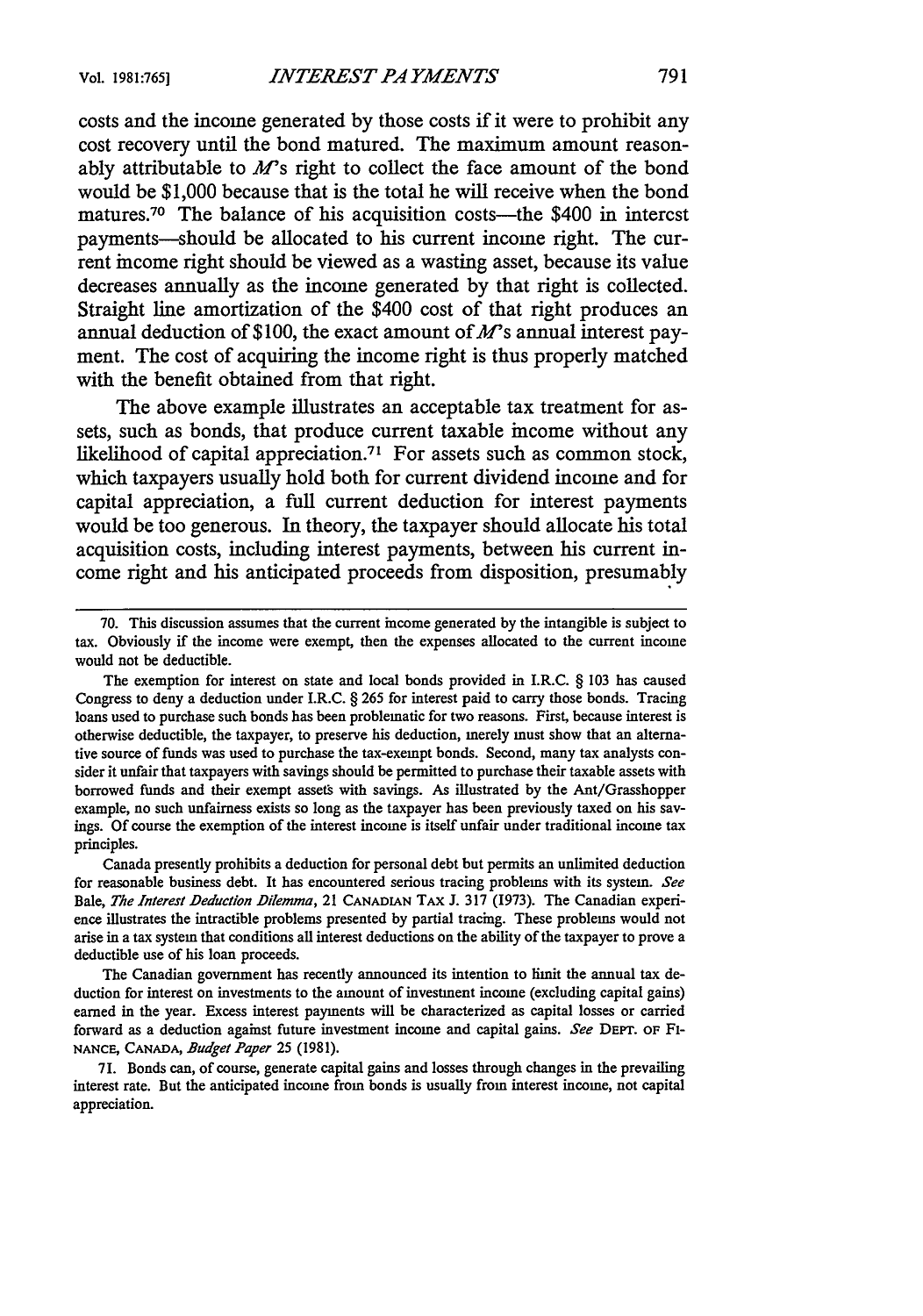on the basis of their respective fair market values. But as a practical matter such an approach is unattractive, because the values of those intertwined rights are virtually unknowable before disposition. Also, taxpayers frequently do not know their total acquisition costs in the year of purchase because the total depends on the amount of interest paid during the term of the loan, a period that is often unfixed or changed.

The realization system could achieve an administratively feasible and theoretically defensible result if the current deduction for interest paid to acquire a nondepreciable asset were limited to the amount of current income generated **by** that asset, the excess interest being added to the taxpayer's basis in the asset. In the two polar cases-all income generated **by** capital appreciation and no income generated **by** capital appreciation—that rule would approximate the correct theoretical result. The rule would also produce an essentially correct result in intermediate cases, but only when the taxpayer's annual rate of return on his investment equals the rate of interest he is paying on his loan.<sup>72</sup> Because economic forces in a perfectly rational economy would equal-

Under less stylized facts, a theoretically correct result would not be reached by limiting the interest deduction to current realized income. Assume, for example, that  $A$  paid only \$8 annual interest on his loan, with the result that *A* would have net income each year of \$2. Since the net royalty income would be taxable currently and the net capital appreciation income would not be taxed until realized, the capital appreciation income would have a higher fair market value than the royalty income. Thus more than half of the \$8 interest payments should be allocated to capital appreciation.

As a further variation, assume that A was paying \$10 annual interest but that A's loan was for only five years. Under the normal rules for acquisition costs other than interest, each of the five interest payments made on the loan should be allocated over the 10 year life of the asset. Assuming for simplicity a straight line method of allocation, then only one-tenth of the \$10 interest payment made in the first year should be allocated to income earned in that year. Arguably onetenth of the interest payments made in later years should also be allocated to the first year, although tax accounting rules generally prohibit taking a deduction for interest until the interest has been paid. Even if interest paid in later years can be allocated to the first year, the total interest allocated to that year would not exceed five-tenths, or one-half, of the annual interest payment. Since half or more of that portion of the payment is attributable to the capital appreciation income stream, no more than one-quarter of the \$10 interest payment (\$250) made in the first year should be deductible as a cost of the royalty income.

**<sup>72.</sup>** Assume, for example, that *A* purchases an intangible asset with a 10 year life for \$100. Assume also that it produces an annual yield of \$10, half in current royalty income and half in capital appreciation. Assume finally that *A* is paying **\$10** per year interest on a 10-year loan, the proceeds of which were used to buy the intangible asset. In a theoretically correct system,  $A$ 's annual interest payments would be allocated between the right to annual royalties and the right to capital appreciation on the basis of the fair market value of each of those rights. Those rights presumably would be valued by discounting the income streams that each was expected to produce. Since the two expected income streams are the same for all years, they have equal value. Thus, half of each interest payment would be allocated to the royalty income and be currently deductible and half would be allocated to capital accumulation and be capitalized. The identical result is obtained by limiting the interest deduction to current realized income.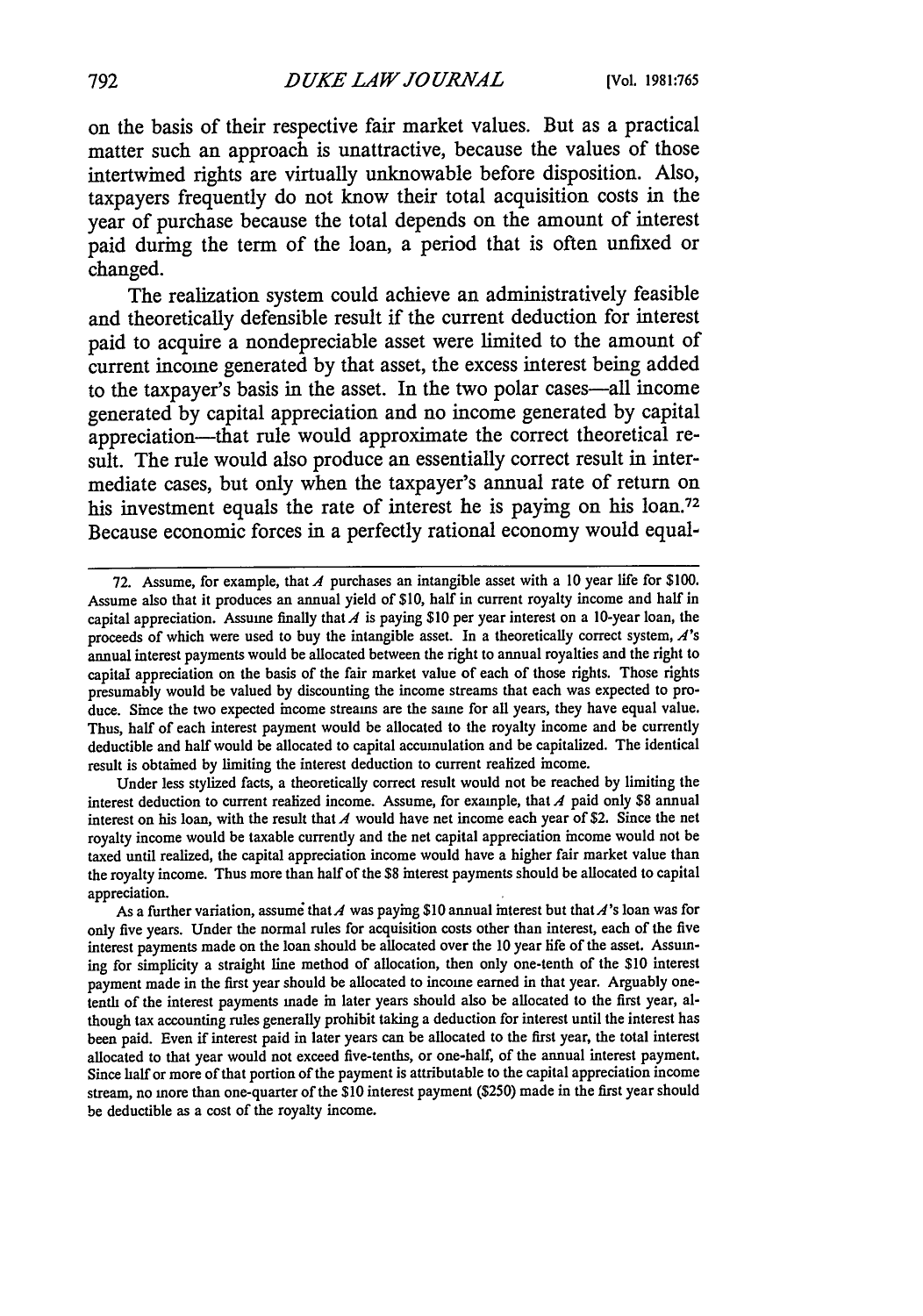ize average rates of return on investment and average interest rates, it is likely that the circumstances of the real world will tend somewhat in that direction.73 Even if the result in intermediate cases is a crude approximation of the theoretically correct result, it is far more accurate than the result of the UID.<sup>74</sup>

## *D. Fairness of Tracing in a Realization System.*

*1. Fairness in Theory.* A Haig/Simons income tax would permit taxpayers with accumulated wealth to minimize their taxes by financing their nondeductible purchases with saved rather than borrowed dollars. As illustrated by the Ant/Grasshopper example, this result is fair so long as taxpayers with accumulated wealth have paid tax in a prior period on the income out of which that wealth was saved.75 The tracing rules proposed here provide a similar advantage to taxpayers with accumulated wealth, but only if the wealth is held in the form of unappreciated assets. Taxpayers with unrealized gains would be precluded from obtaining a tax advantage that should be enjoyed only by those whose accumulated wealth arose from income already taxed in a prior period.

*2. Fairness in Practice.* Because of the restrictive view of taxable capacity inherent in an ideal tax on realized income, fairness issues under that tax can never be resolved incontrovertibly on a theoretical basis. The practical consequences of tracing, therefore, are an important part of the fairness argument on its behalf. The tracing rules proposed above<sup>76</sup> would automatically solve three practical problems that cannot be solved under the UID, the only practical alternative to tracing, except through ad hoc remedial legislation. Such legislation is inconsistent with the UID ideal.

(a) *Sham transactions.* Most law students learn of the tax policy problems created by the special status of interest payments by studying *Knetsch v. United States.77* The taxpayer in *Knetsch* sought to create a tax shelter for himself by purchasing a deferred annuity bond from the

<sup>73.</sup> Economists routinely make this dubious assumption about the real world.

<sup>74.</sup> The assumption that economic forces at work in the real world tend to equalize rates of return and interest rates is similar to the one made in most of the methods of depreciation that are not intended as an investment subsidy. For example, straight line depreciation assumes that the income generated by an asset will be earned in equal annual amounts over the useful life of the depreciable asset. For accelerated depreciation that intentionally mismatches income and costs, the timing problem for interest payments is beyond the scope of this article.

<sup>75.</sup> See text accompanying notes 29-33 *supra.*

<sup>76.</sup> See text accompanying notes 49-51 *supra.*

<sup>77. 364</sup> U.S. 361 (1960).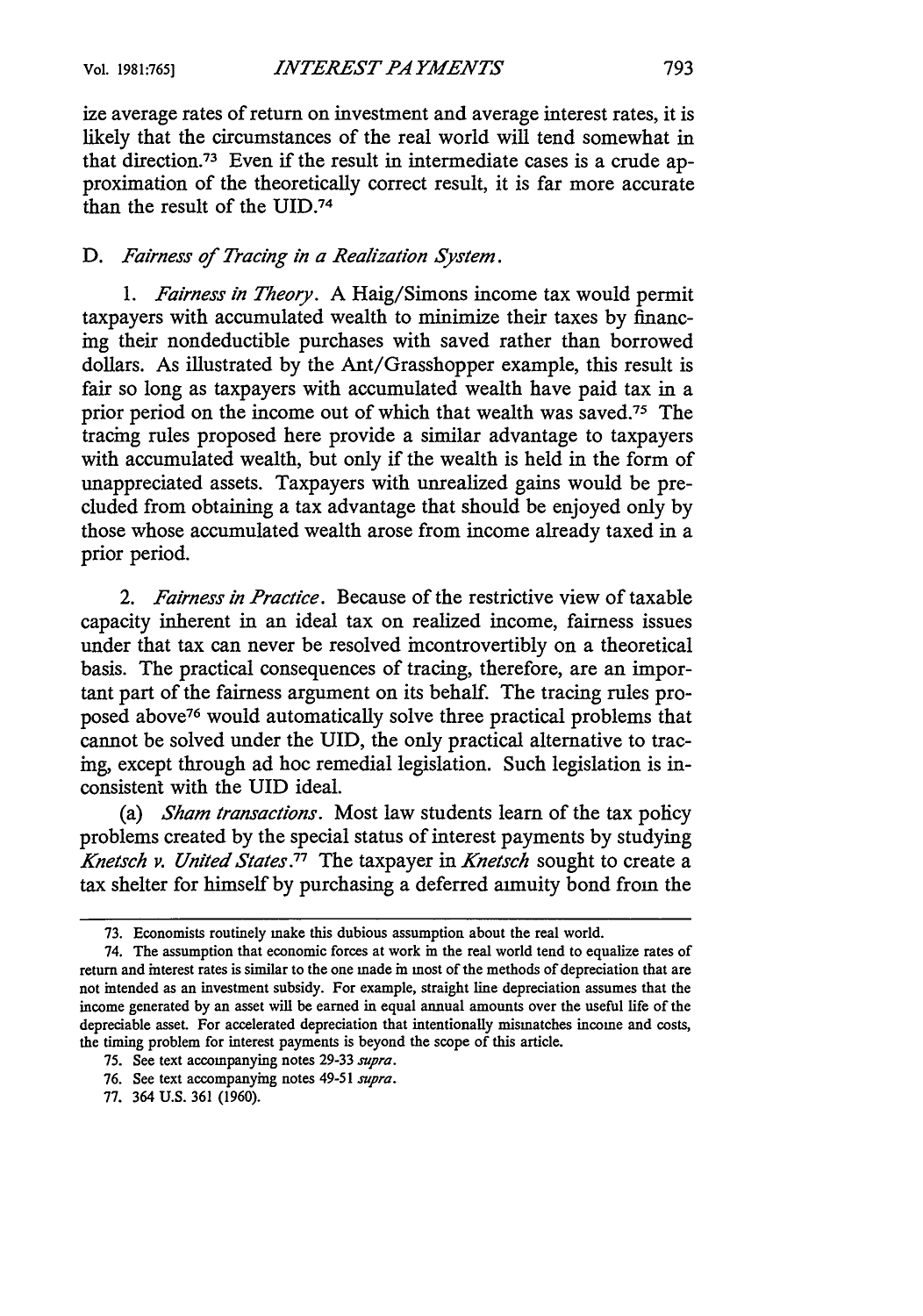Sam Houston Life Insurance Co. and by paying for the bond by borrowing from the company. He then satisfied his obligation to pay interest on his loan by borrowing further from the insurance company, using his expectancy under the annuity bond as security for the loans. Because interest payments were currently deductible and the expectancy on the deferred annuity bond was not taxable until realized, the taxpayer showed a substantial paper loss on the transaction, which he sought to use to offset his income realized from other sources. The Supreme Court held that the taxpayer was not entitled to deduct the interest paid to the insurance company, despite unambiguous language in the tax code to the contrary.78 The Court based its decision on the controversial ground that the transaction was a sham.<sup>79</sup>

The sham transaction doctrine has proved useful to the Internal Revenue Service in controlling outrageous abuses of the interest deduction. But this ad hoc doctrine creates its own set of problems, because tax theory does not specify when it should be applied. 80 The tax shelter problem illustrated by *Knetsch* would not arise in a realization system that adopted the proper tracing rules. Because the loan in *Knetsch* was a purchase-money loan, interest on the loan would become part of the cost of acquiring the deferred annuity bond and would not be deductible currently. The taxpayer would exclude those costs from his tax base in later years under the tax code's cost-recovery rules for annuity contracts-that is, the cost could be used to offset annuity income when he begins to receive annuity payments under his deferred annuity bond.8'

By requiring the taxpayer to capitalize his interest payments, the tracing rules would accurately match the deduction for the interest payments with the income they helped generate. Thus, the tracing rules would destroy the *Knetsch* tax shelter on a principled basis and would, incidentally, destroy analogous tax shelter schemes built on the timing differential between deferred unrealized gains and interest deductions under the UID.<sup>82</sup>

82. In an attempt to destroy the tax benefits of tax motivated straddle transactions, Congress recently required taxpayers engaging in most commodity transactions to capitalize their interest

<sup>78.</sup> *Id.* at 367-69. I.R.C. § 163(a) then, and now, permitted a deduction for "all interest paid or accrued within the taxable year on indebtedness." See note **3** supra.

**<sup>79.</sup>** 364 **U.S.** at **365-66.** Of course the transaction had no economic substance, and the court reached the correct result. But it reached that result only through a forced interpretation of the statute. *See* Blum, *Motive, Intent, and Purpose in Federal Income Taxation,* 34 **U.** CHI. L. **REV.** 485, 517-18 (1967).

<sup>80.</sup> For a collection of cases raising the sham issue, see **S. SURREY,** W. WARREN, P. McDAN-IEL & H. AULT, FEDERAL INCOME TAXTION: CASES AND MATERIALS 561-64 (1972).

<sup>81.</sup> *See* I.R.C. § 72 (permitting a portion of each annuity payment to be treated as a return of capital).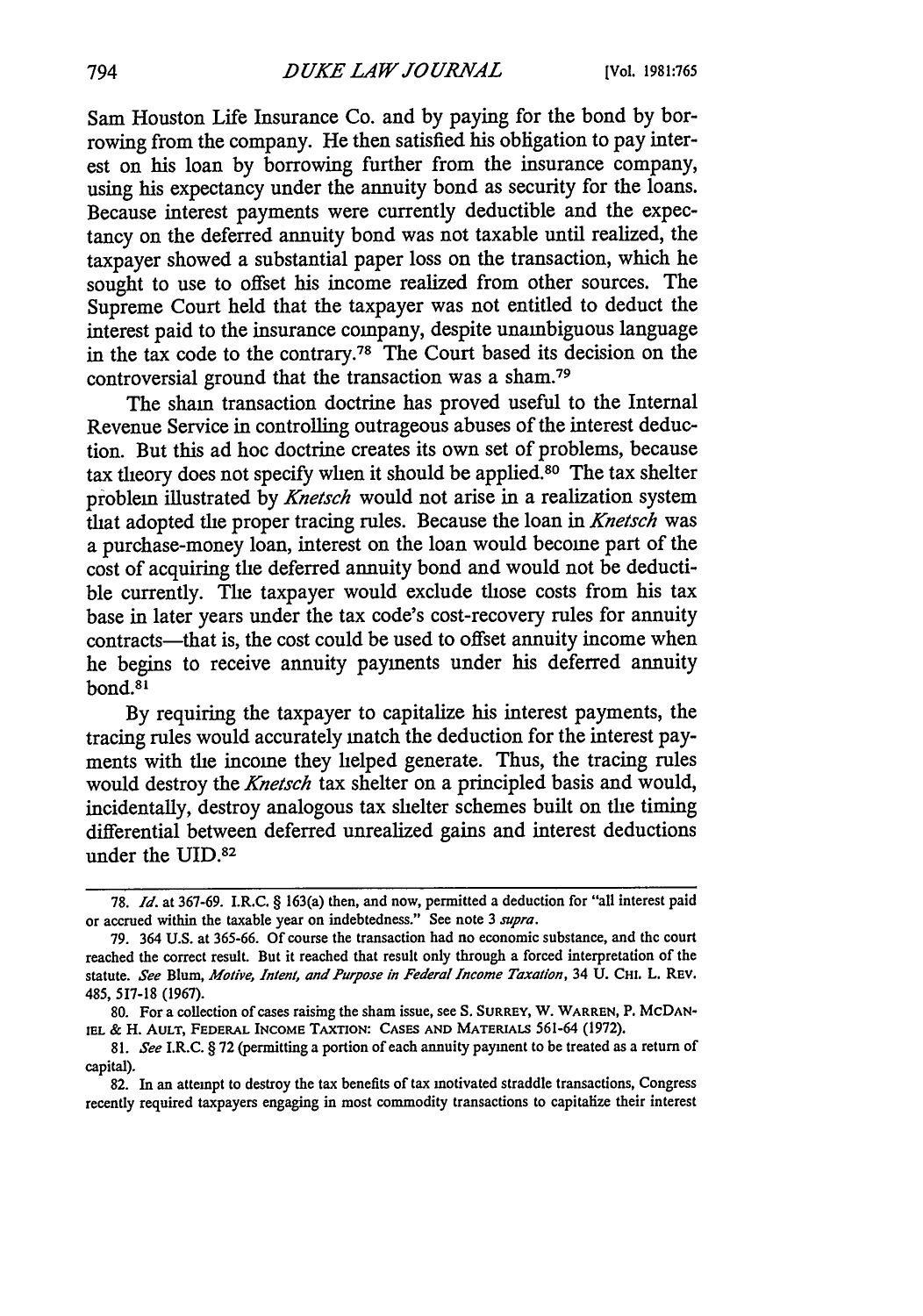*(b) Construction period interest payments.* Many commentators have attacked the indefensible tax shelter opportunities created **by** a current deduction for interest paid on a construction loan prior to the completion of the construction. 83 They have argued correctly that in a realization system the UID mismatches construction period interest payments with the income those payments help generate.<sup>84</sup> Commen-

payments and other carrying charges incurred in order to purchase or hold the commodities. I.R.C. § 263(g) (added by Economic Recovery Tax Act of 1981, § 502, 95 Stat. 327). This provision is consistent with the theory of the interest deduction advanced in this article. The tracing problems that will arise in enforcing this section would be substantially eliminated by the adoption of a tracing requirement for all interest payments.

83. *See, e.g.,* W. ANDREWS, BASIC **FEDERAL INCOME TAXATION** 468-69, 669 (2d ed. 1979).

84. I.R.C. section 189 requires individual taxpayers to capitalize their construction-period interest payments over a 10 year period. (Section 189(c) applies the 10 year period to nonresidential property after 1981 and to residential property, except low-income housing, after 1983). In theory, the payments should be capitalized over the useful life of the constructed asset, but the 10 year rule is arguably fairer and easier to administer in a tax system that permits a current deduction for most interest payments. For an explanation of the congressional reasons for adopting I.R.C. § 189, see **STAFF** OF **THE JOINT COMMITTEE ON** TAXATION, **94TH CONG., 2D SESS., GEN-**ERAL **EXPLANATION OF THE** TAX REFORM ACT OF **1976** 25-26 (Comm. Print 1976), *reprinted in S.* **SURREY,** W. WARREN, P. MCDANIEL **&** H. **AULT,** FEDERAL **INCOME TAXATION,** 192-94 (2d ed. Supp. 1979).

The table below illustrates the significance of the construction period interest issue for many taxpayers. It shows the pattern of deductions under a UID and under the tracing rules proposed in section IIIA for interest paid on a loan that finances the construction of an asset placed in service three years after interest payments begin on the construction loan. For simplicity, the table assumes that the taxpayer computes his depreciation deductions using the straight line method of depreciation.

| Year           | Depreciation<br>Deduction     |                        | Depreciation Deductions<br>for Interest Payments |                                                    |                                     |                                    |    |                          |         |
|----------------|-------------------------------|------------------------|--------------------------------------------------|----------------------------------------------------|-------------------------------------|------------------------------------|----|--------------------------|---------|
|                | for \$80<br>Purchase<br>Price | Year 1<br>ABC          | Year 2<br>A B C                                  | Year 3<br>A B C                                    | Year 4<br>$\overline{A}$ B C        | Year 5<br>A B C                    | А  | Total<br>Deductions<br>в | C       |
|                | 0                             | 0<br>8<br>0            | 0<br>0<br>0                                      | 0<br>0<br>0                                        | 0<br>0<br>0                         | 0<br>0<br>-0                       | 0  | 0                        |         |
| $\overline{2}$ | 0                             | 0<br>0<br>0            | 8<br>0<br>0                                      | $\mathbf{0}$<br>-0<br>0.                           | 0<br>0<br>0                         | $\bf{0}$<br>0<br>-0                | 0  | 0                        | -8<br>8 |
|                |                               |                        |                                                  | 0                                                  | 0                                   | $\bf{0}$<br>0                      |    |                          |         |
| 3              | 0                             | $\mathbf{0}$<br>0<br>0 | 0<br>0<br>$\bf{0}$                               | $\bf{0}$<br>-8                                     | 0<br>0                              | - 0                                | 0  | $\Omega$                 | 8       |
| 4              | 20                            | $2\,2$<br>$\bf{0}$     | $2\,2$<br>$\bf{0}$                               | 2 <sub>2</sub><br>0                                | 28<br>$\mathbf{2}$                  | 0<br>$\mathcal{L}$<br>$\mathbf{0}$ | 30 | 28                       | 28      |
| 5              | 20                            | $2\,2$<br>$\bf{0}$     | $2\quad 2$<br>0                                  | 2 <sub>2</sub><br>$\boldsymbol{0}$                 | $\mathbf{2}$<br>- 0<br>$\mathbf{2}$ | 2<br>-8<br>4                       | 30 | 32                       | 28      |
| 6              | 20                            | 22<br>0                | $\sim$ 2<br>0<br>2                               | $\mathbf{2}$<br>$\overline{2}$<br>$\boldsymbol{0}$ | $\overline{2}$<br>2<br>0            | $\overline{2}$<br>2<br>-0          | 30 | 30                       | 20      |
| 7              | 20                            | 2 <sub>2</sub><br>0    | $\overline{2}$<br>2.<br>$\bf{0}$                 | $\mathbf{2}$<br>2.<br>0                            | $\overline{2}$<br>2<br>0            | $\mathbf{2}$<br>2<br>$\Omega$      | 30 | 30                       | 20      |

#### ANNUAL INTEREST DEDUCTIONS ON FIVE YEAR LOAN USED TO ACQUIRE FOUR YEAR MACHINE WHEN DEPRECIATION BEGINS THREE YEARS AFTER YEAR OF FIRST INTEREST PAYMENT

This table assumes a business machine costing **\$80** with four-year-useful life, being depreciated under the straight line method, with depreciation beginning three years after the first interest payment. Column (A) under each year and under total deductions represents the allowable interest deductions on the assumption that the allowable deduction with respect to an interest payment may not exceed total interest already paid on the loan. Column (B) represents allowable interest deductions on the assumption that no depreciation deduction is allowable with respect to an inter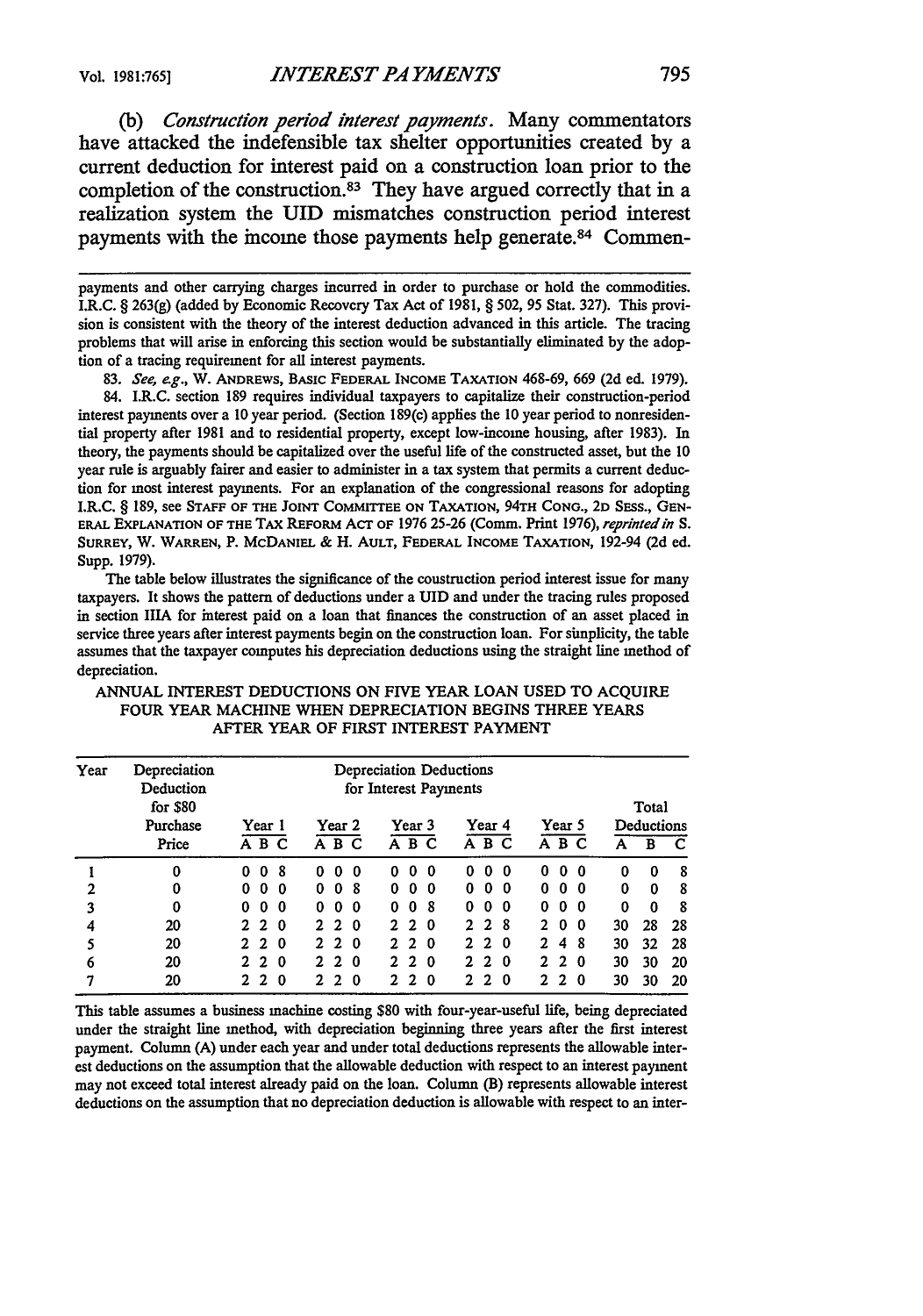tators have failed to notice, however, that mismatching occurs whenever interest payments constitute either a capital cost or an inventory cost. Construction period interest is merely a prominent example of that mismatching.

The tracing rules proposed above would eliminate the tax shelter opportunities created by the mismatching of construction period interest payments with the income they help generate. The tracing rules do not distinguish between construction period and postconstruction interest payments because the tax-significant purposes of construction period and postconstruction interest payments on the same loan are necessarily identical. Interest payments on any loan financing the acquisition of an asset become part of the taxpayer's basis in that asset, recoverable under the tax system's cost-recovery mechanisms. Taxpayers would usually recover their construction period interest payments through depreciation deductions over the useful life of the constructed asset.

(c) *Inflation.* Under inflationary conditions, much of what lenders and borrowers usually characterize as interest might be better characterized as prepayment of principal. Consider, for example, a borrower who takes out a three-year loan of \$10,000, paying 14% annual interest, when the annual rate of inflation is **10%.85** In this situation, a substantial portion of the borrower's nominal interest payments are compensation to the lender for his loss caused by the borrower repaying the \$10,000 principal in dollars of reduced value. Only a small fraction of each periodic payment constitutes a rental fee for the use of borrowed money.86

In a realization system that systematically adjusts tax obligations for inflation, the borrower would match the prepayment-of-principal component of his nominal interest payments with the cancellation of indebtedness income he realized when he paid off his loan obligation in devalued dollars.<sup>87</sup> In theory, the prepaid principal would exactly off-

87. Assume for example that a taxpayer with a three year loan of \$10,000 pays annual interest of \$1,400 and the annual inflation rate during the three year term is 10%. Under an indexing

est payment until that interest has been paid. Column **(C)** represents the allowable interest deductions resulting from a **UID.**

<sup>85.</sup> The definition of inflation is partly a function of the index used to measure it. Indices of inflation inherently measure average changes in the purchasing power of currency.

<sup>86.</sup> *See* R. **MUSGRAVE** & P. MUSGRAVE, *supra* note 13. The difficulties that economists have struggled with in specifying the "real" interest role are recounted in McIntyre, *supra* note 18, at 1186-87. Economists estimate that despite high nominal interests rates in recent years the real rates have been very low, even negative. *See How Inflation Erodes the Income of Fixed-Rate Lenders,* 11 **REAL** ESTATE REV. 43, 50, *reprinted in* BROOKINGS **GENERAL** SEIES **REPRINT 372** (1981).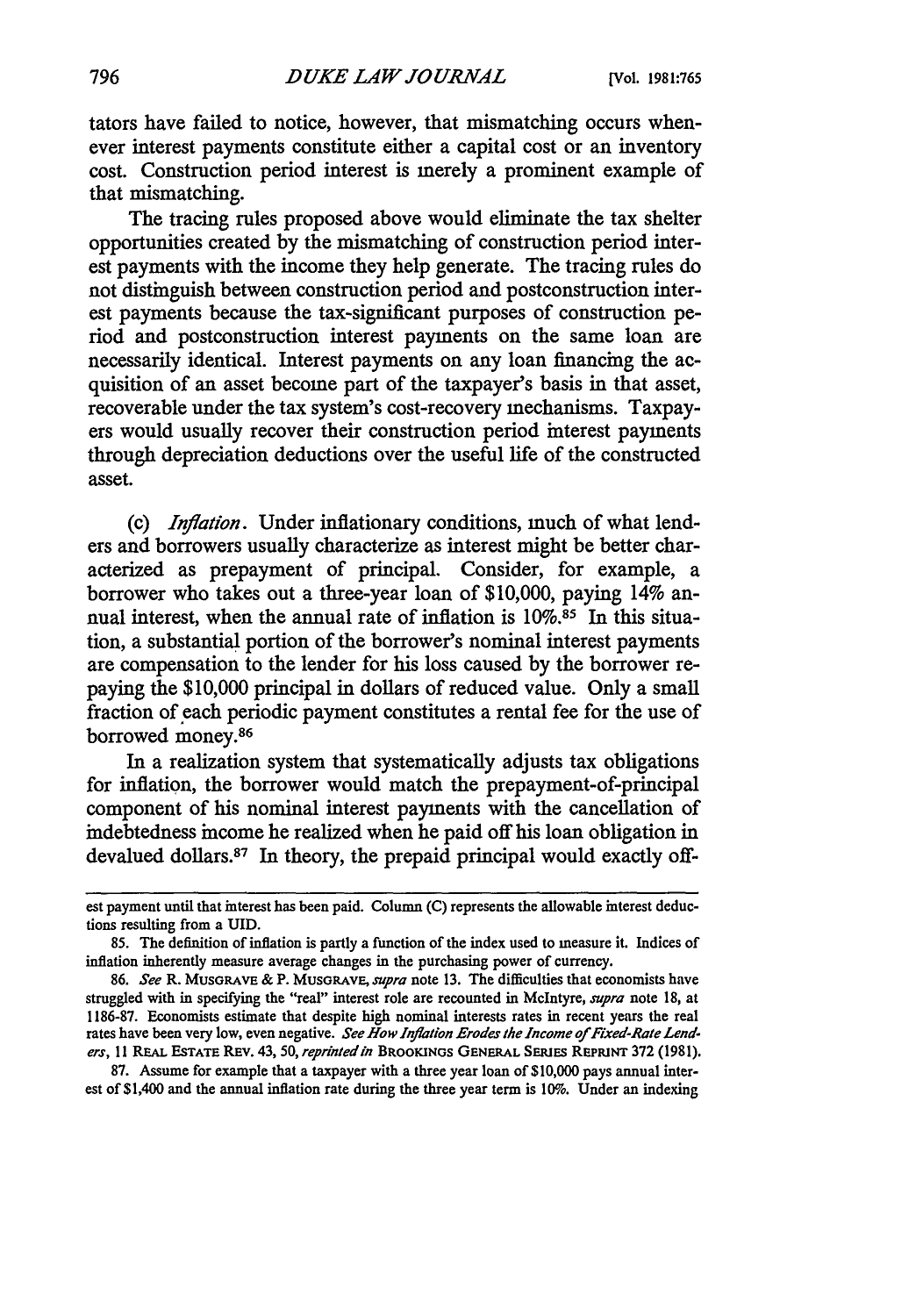set the cancellation-of-indebtedness income whenever market forces, in establishing the interest rate, had accurately predicted the true rate of inflation. An unforeseen inflation rate would produce a windfall gain either for the borrower or for the lender.

In the real world the tax system determines tax obligations in nominal dollars unadjusted for inflation. This computational method gives the borrower two advantages he would not enjoy in an inflation-proof tax system. First, he is not taxed on the cancellation-of-indebtedness income arising from the repayment of his loans in devalued dollars. Second, he is not forced to characterize any of the nominal interest payments as prepaid principal, which would reduce his current deduction. Neither of these advantages can be eliminated easily, for in real world situations the rental fee and the prepayment-of-principal components of nominal interest payments are difficult to distinguish.<sup>88</sup>

The proposed tracing rules would play an important role in limiting the second of the tax advantages just described. Under a tracing system, if a loan had financed personal consumption, the prepaymentof-principal component would provide the borrower with no tax benefit because there would be no interest deduction.<sup>89</sup> Similarly, the prepayment-of-principal component of interest paid on a loan used to acquire an asset would become part of the borrower's cost basis in the acquired asset, and would be deductible only through the tax system's cost-recovery mechanisms. 90 This capitalization requirement, by delaying the deduction for interest payments, would have the salutary effect of reducing the improper tax benefit obtainable under the UID for the prepaid principal component of interest. The following example illustrates this effect.

*A,* a taxpayer, purchases a business asset for \$1,000, financing the purchase completely with a ten-year commercial loan. Assume that *A* pays annual interest on his loan of 14% and that the expected and actual inflation rate is 10% for all relevant periods. If the asset purchased is land, a nondepreciable asset, then  $A$  would capitalize his interest

**88.** McIntyre, *supra* note 18, at 1186-87.

**89.** This conclusion would be subject to the proposed tracing rules giving the taxpayer the benefit of the doubt in appropriate cases.

mechanism only \$400 per year of the nominally interest payment is characterized as interest and \$1,000 is characterized as nondeductible payment of principal. Finally, under the hypothesized indexing mechanism the taxpayer's payment of what is nominally principal is also indexed so that in year three he is treated as having paid only **\$7,000** in satisfaction of his loan. Under these facts the taxpayer has cancellation of indebtedness income of \$3,000 in year three which exactly offsets the **\$3,000** of nominal interest that was nondeductible.

<sup>90.</sup> This article does not discuss the timing of the deduction for interest payments made in years following the year in which the taxpayer used the borrowed money to acquire a depreciable asset.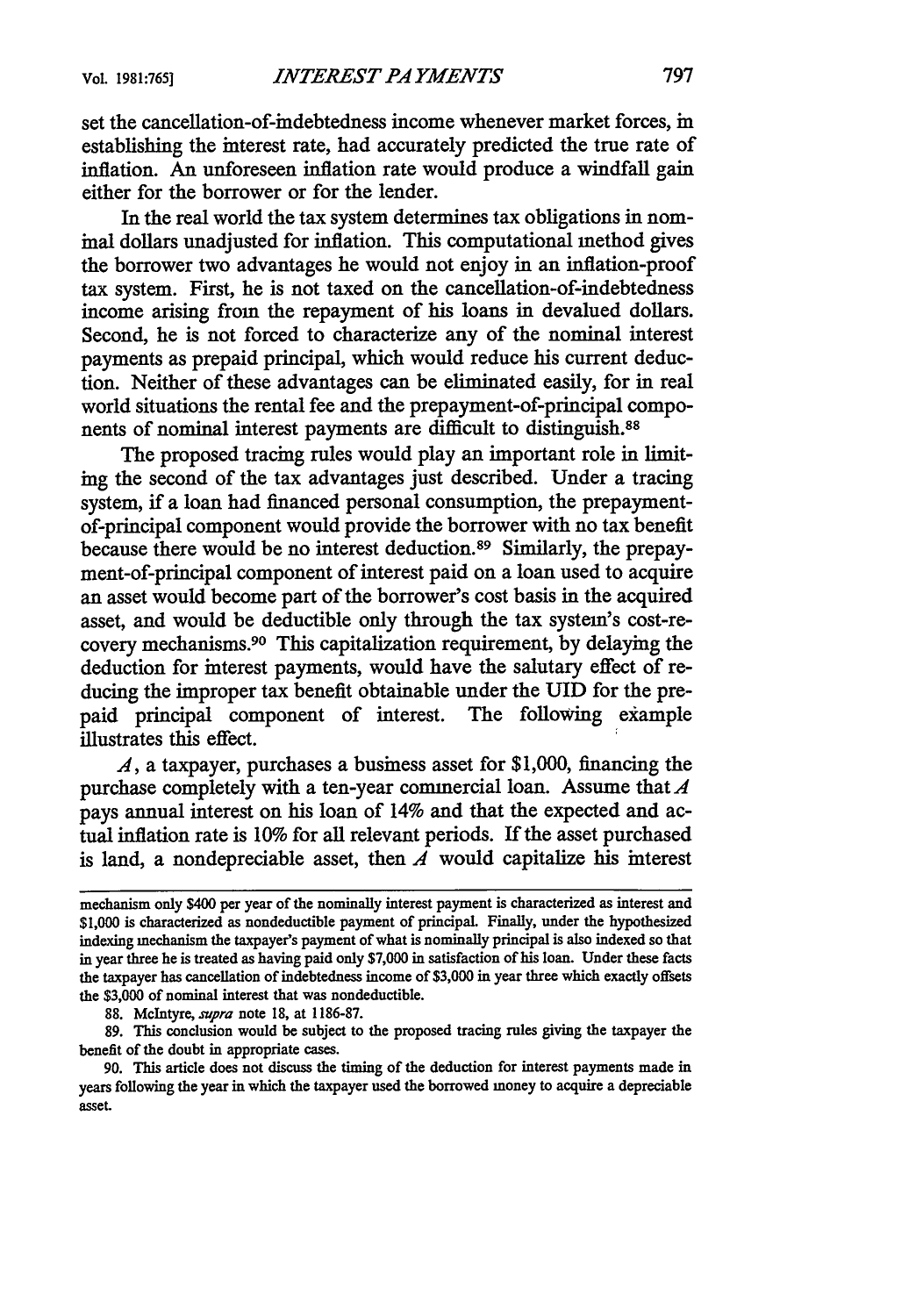payments and receive no tax benefit for them until he disposed of the land. When he ultimately sold the land, the improper benefit he would then obtain from a deduction for the prepaid principal component of interest would offset the improper detriment he would suffer from the use of historical cost, unadjusted for inflation, as his basis in the land. Under the UID, he would get the improper benefit when the interest was paid and would not suffer the offsetting improper detriment until the land was sold.

*IfA* in the above example purchased a depreciable asset with his \$1,000 loan proceeds, he could recover his nominal interest payments over the useful life of the asset. To the extent that he recovered the prepaid principal component of his interest payments through depreciation, he would be getting an improper benefit, though generally a smaller benefit than he would get imder the UID.<sup>91</sup> He would also be suffering an improper detriment from the use of historical cost, unadjusted for inflation, as his basis for depreciation. Under the straightline method of depreciation, the timing of the improper benefit from the deduction for the prepaid component of interest would be coordinated with the improper detriment from the use of unadjusted cost as the basis for depreciation. The UID would not coordinate the improper benefit with the improper detriment.

## *E. Some Economic Effects of Trading in a Realization System.*

An unwanted but unavoidable consequence of an ideal realization system is a tax bias in favor of investments that produce economic income in the form of unrealized appreciation. The UID substantially increases this bias, for it allows taxpayers who use borrowed funds to purchase appreciating assets to deduct their interest payments when made, rather than when they realize the income those payments helped generate. This mismatch of the timing of deductions and income makes it economically attractive for taxpayers to invest in appreciating assets even when the expected return on those assets is less than the projected interest payments.92 The *Knetsch* case illustrates the tax shel-

**<sup>91.</sup>** For nondepreciable assets, the deductibility of the interest payments would be postponed until the time that the gain on the borrower's "cancellation of indebtedness" income is realized, thereby eliminating the timing advantage otherwise resulting from inflation.

<sup>92.</sup> Assume, for example, that  $T$ , a taxpayer in the 50% tax bracket, purchases vacant land with \$1,000 of borrowed funds. Assume also that the land yields an annual deferred gain of \$90 and that *T* takes annual interest deductions of \$100. After six years, *T* would have a real loss of \$60 on the transaction. Under a UID, however, *T* would have received annual tax reductions of \$50 with a discounted value of \$240 (assuming a 10% discount rate). That benefit would be offset in part by the tax on the nominal income in year five of \$400, which would have a discounted value of \$137. The net tax benefit of \$103 would more than offset the real loss of \$60.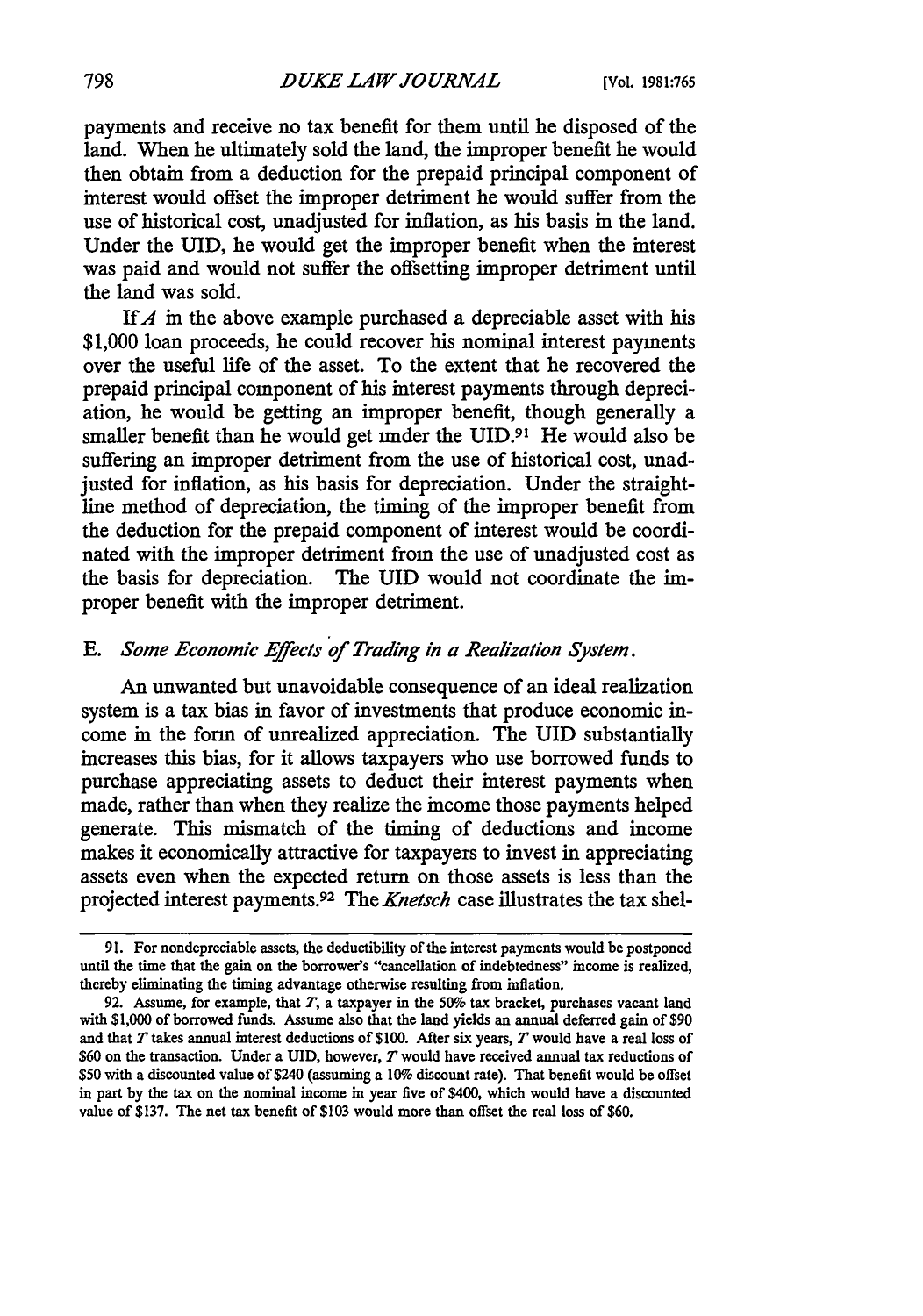ter opportunities created **by** such a mismatch.93 The proposed tracing rules would eliminate the mismatch, and thereby prevent the economic waste that the UID stimulates.

Tracing also tends to reduce the bias in favor of borrowing over drawing down assets which results from the combination of a UID and a realization rule. **A** realization system, regardless of its treatment of interest, encourages taxpayers holding appreciated assets to finance their purchases **by** borrowing rather than **by** disposing of their appreciated assets, because disposing of such assets triggers the realization of gain and borrowing historically does not.94 **By** reducing the effective cost of borrowing below the market rate of interest, a UID increases the bias against disposing of appreciated assets and introduces a new bias against disposing of unappreciated assets.<sup>95</sup>

The bias against drawing down assets resulting from a UID has undesirable economic consequences for two reasons. First, **by** inducing taxpayers to continue to hold assets they would sell in a world without taxes, the bias arguably reduces the efficiency of the market as an allocation device in some instances. The effect is especially critical when investment in productive resources is distorted.96 In addition, **by** in effect subsidizing taxpayers who borrow for consumption purposes, the bias tends to favor consumption over investment, an undesirable outcome whenever total societal investment is inadequate.

During inflationary periods the economic gains to society from tracing will increase substantially. **By** permitting taxpayers a current deduction on the portion of their interest payments that represents prepayment of principal, the **UID** gives taxpayers a tax incentive to spend money, especially on consumption goods, consumer durables, and assets whose yield comes in the form of capital appreciation. The tax

To the extent that the tax cost of realizing gains mitigates the tendency of a realization system to stimulate overinvestment in assets producing unrealized income, it adds to the efficiency of the economy. *See* McIntyre, *"How Serious a Problem is Capital Gains Lock-in?,"* 12 **TAX** NOTES 1492 **(1981).** The tax bias produced **by** a **UID,** however, is neither benign nor helpful, because it stimulates consumption, not investment, and increases the attractiveness of investing in assets producing unrealized gains without reducing the tax disincentive againt disposing of profitable investment assets.

**<sup>93.</sup>** See notes **77-79** *supra* and accompanying text.

<sup>94.</sup> See Popkin, *supra* note **63,** for a challenge to that traditional treatment of borrowing.

**<sup>95.</sup>** Ironically, commentators favoring a UID would make neutrality between borrowing and drawing down assets the decisive issue in the choice between a **UID** and a tracing system. See note **I** *I supra.*

**<sup>96.</sup>** The tax bias against drawing down appreciated assets created **by** a realization rule proba**bly** is benign in some instances, although economists typically argue to the contrary. For example, society has little or nothing at stake when the potential tax on unrealized gains discourages taxpayers from shuffling their stock portfolios, because the identity of the owner of the stock of a publicly traded corporation has no obvious effect on the net income produced **by** that corporation.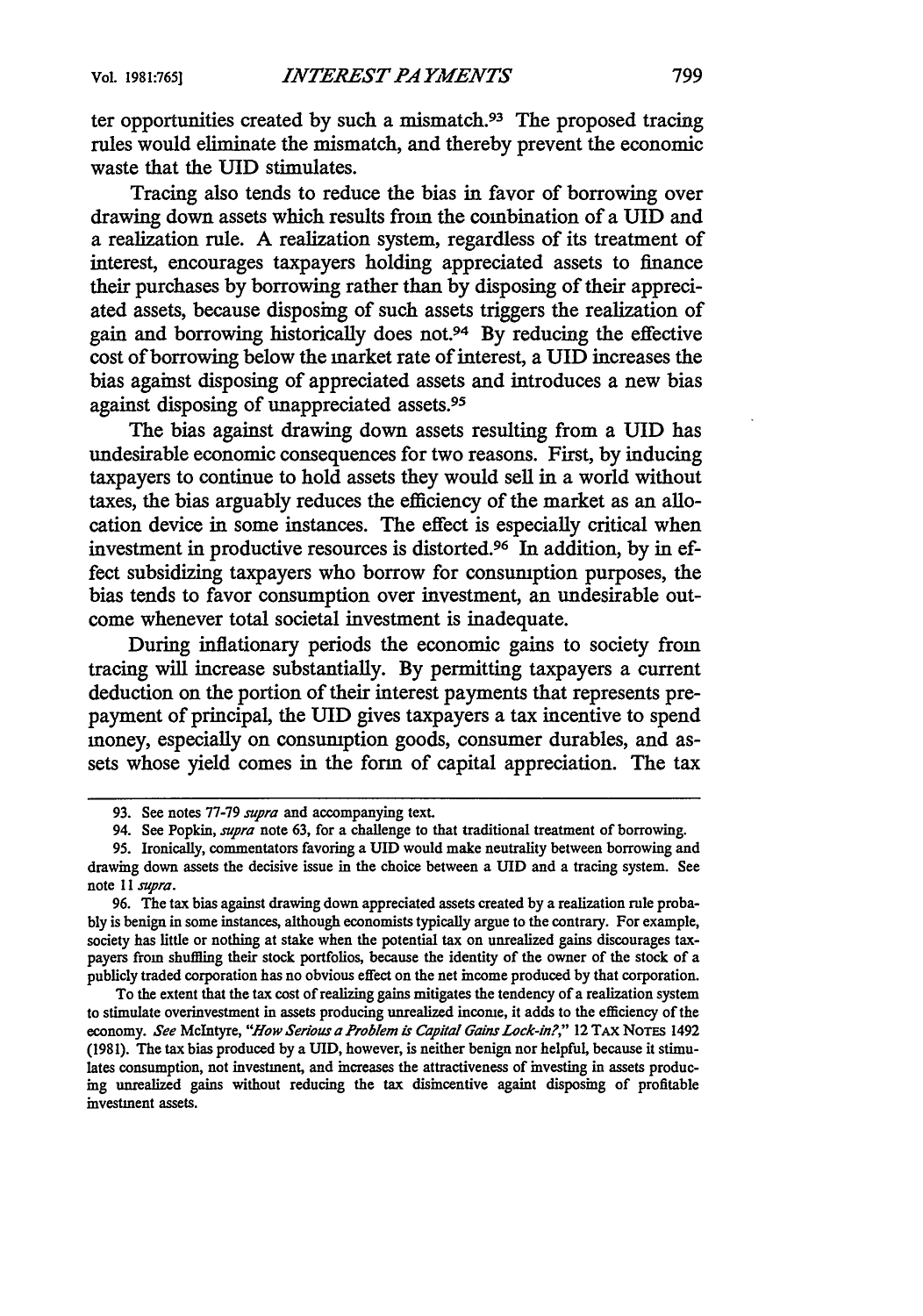#### **800** *DUKE LAW JOURN4L* **[Vol. 1981:765**

incentive for such purchases tends to exacerbate inflation, both by stimulating an already overstimulated demand and by reducing the effectiveness of higher interest rates as an inflation control mechanism. In contrast, tracing would prevent taxpayers from getting a current deduction for interest on, loans that financed such purchases. It would thereby eliminate the undesirable effects of the UID.

# IV. **THE** IMPORTANCE OF TRACING **IN** TAX SYSTEMS THAT TAX ACCORDING TO INCOME **SOURCE**

Source distinctions are endemic in all real world tax systems, despite the Haig/Simons admonition against them. Although the types of source distinctions vary considerably among national tax systems, all governments provide for special treatment of capital gains, 97 imputed income from home ownership,<sup>98</sup> and the foreign income of their nationals.99 The United States, for example, provides preferential treatment for capital gains,<sup>100</sup> an exemption for imputed income from home ownership,<sup>101</sup> and a tax credit for taxes paid to foreign governments on foreign source income.102 The merits of these source distinctions are beyond the scope of this article.<sup>103</sup> Whatever their merits, they should be limited to net income from the favored sources, rather than gross income. The tracing rules set forth in Section III would play an indispensable role in confining source preferences to net income.

### *A. Capital Gains.*

All existing tax systems, except those that exempt capital gains entirely, defer the taxation of capital appreciation income until that in-

102. I.R.C. §§ 901-908.

**103.** A tax system must necessarily administer its tax on foreign income and imputed income differently, even **if** it decides to impose uniform burdens on such income.

<sup>97.</sup> For a general discussion of alternative treatments of capital gains, see R. GOODE, supra note 6, at 176-86.

<sup>98.</sup> For a survey of national attempts to tax imputed income from home ownership, see Merz, Foreign Income Tax Treatment of the Imputed Rental Value of Owner-Occupied Housing. Synopsis and Commentary, 30 **NAT'L** TAx **J.** 435 **(1977)** (reporting that 42 countries make some attempt at taxing the imputed rental value of personal residences).

<sup>99.</sup> For a general discussion of alternative methods of taxing foreign income, see **UNITED NATIONS, DEPARTMENT OF ECONOMIC AND SOCIAL AFFAIRS, TAX TREATIES BETWEEN DEVEL-OPED AND DEVELOPING** COUNTRIES **39-44, U.N.** Doc. **57/ECA/l 10 (1969)** [hereinafter cited as **TAX** TREATIES].

**<sup>100.</sup>** I.R.C. § 1202 (excluding 60% of net gains from income).

**<sup>101.</sup>** No tax code provision established this exemption. Rather, the imputed income has been excluded from the tax base through custom and administrative inaction. At one time the exclusion was justified on the constitutional ground that imputed income was not realized for purposes of the sixteenth amendment. See, *ag.,* Helvering v. Independent Life Ins. Co., **292 U.S. 371, 379** (1934) (dicta).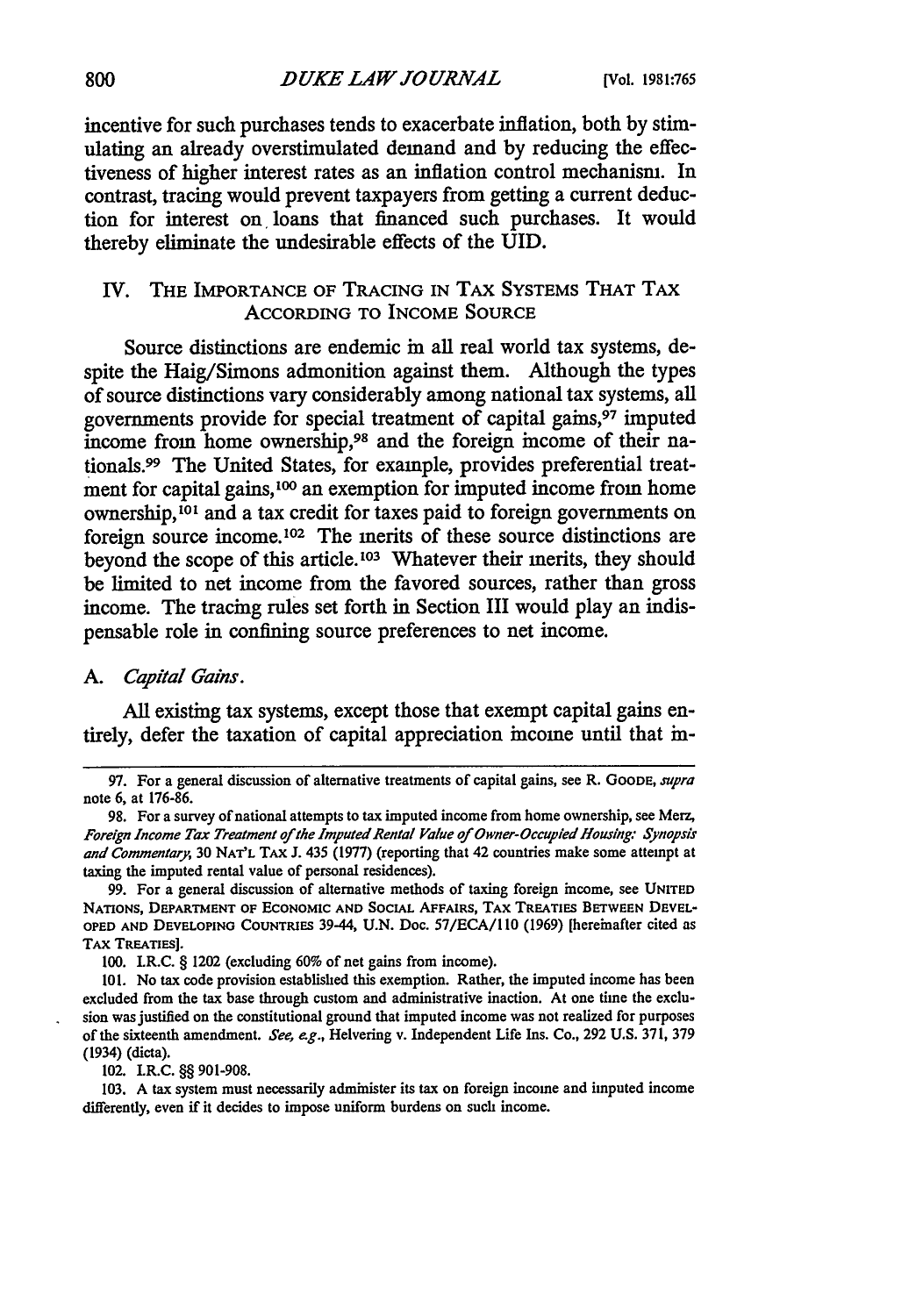come has been realized.104 Most systems then tax the realized capital gains at either a reduced rate or, equivalently, exempt a portion of the gains from the income base.<sup>105</sup> In combination with the UID, these preferences create dramatic tax shelter opportunities for borrowers, as the following example illustrates.

Consider *T,* a taxpayer in the 50% tax bracket, who purchases an appreciating asset with \$1,000 of borrowed money. Assume that over a three-year period the asset appreciates at a 10% annual rate to \$1,331, and that *T* then sells the asset for that amount. Assume also that *T* pays annual interest of \$100 on his loan. *T* therefore realizes gross income of \$331 on the purchase and sale of the asset, and has paid total interest of \$300. Under the proposed tracing rules he realizes net income of \$31 in the third year from the whole transaction. Assuming a preferential capital gains rate of 20%, he will pay \$6.20 in tax on his gain in that year.

In contrast, under a UID system, T's capital gain would have been \$331, resulting in a tax of \$66.20. He also would have taken annual interest deductions of \$100 against his ordinary income, for a total tax savings of \$150.<sup>106</sup> The net tax on the whole transaction would have been negative \$83.80. In addition, because his interest payments were deductible before his capital gains were realized, he will enjoy a cash flow advantage as well.<sup>107</sup>

The above example may understate the tax benefits of the UID. Higher interest rates, higher tax rates on ordinary income, longer holding periods, and lower capital gains rates all magnify those benefits. In effect, a UID creates a negative income tax for high bracket taxpayers who borrow to finance the purchase of appreciating assets.<sup>108</sup> No tax system should intend such a result.

<sup>104.</sup> At one time Canada considered accrual taxation of gains on publicly traded securities. *See* Shoup, *The White Paper: Accrual Accounting for Capital Gains and Losses,* **18 CANADIAN** TAX **J. 96** (1970).

<sup>105.</sup> The United States once did both. With progressive rates, the relationship between a preferential rate and a partial exemption will not be the same for all taxpayers. *See* Wetzler, *Capital Gains and Losses,* in COMPREHENSIVE INCOME TAXATION **115 (J.** Pechman ed. 1977).

<sup>106.</sup> The \$150 total is the sum of the deductions for three years of \$100 multiplied by the *50%* tax rate.

**<sup>107.</sup>** For an example of this deferral benefit, see note **92** *supra.*

**<sup>108.</sup>** *See* Halperin, *Capital Gains and Ordinary Deductions: Negative Income Tax for the Wealthy,* 12 B.C. **INDUS.** & COM. L. REv. **387** (1971). *See also S.* SURREY, W. WARREN, P. MC-**DANIEL &** H. **AULT, FEDERAL INCOME TAXATION: CASES AND MATERIALS** 450 (Supp. **1979).**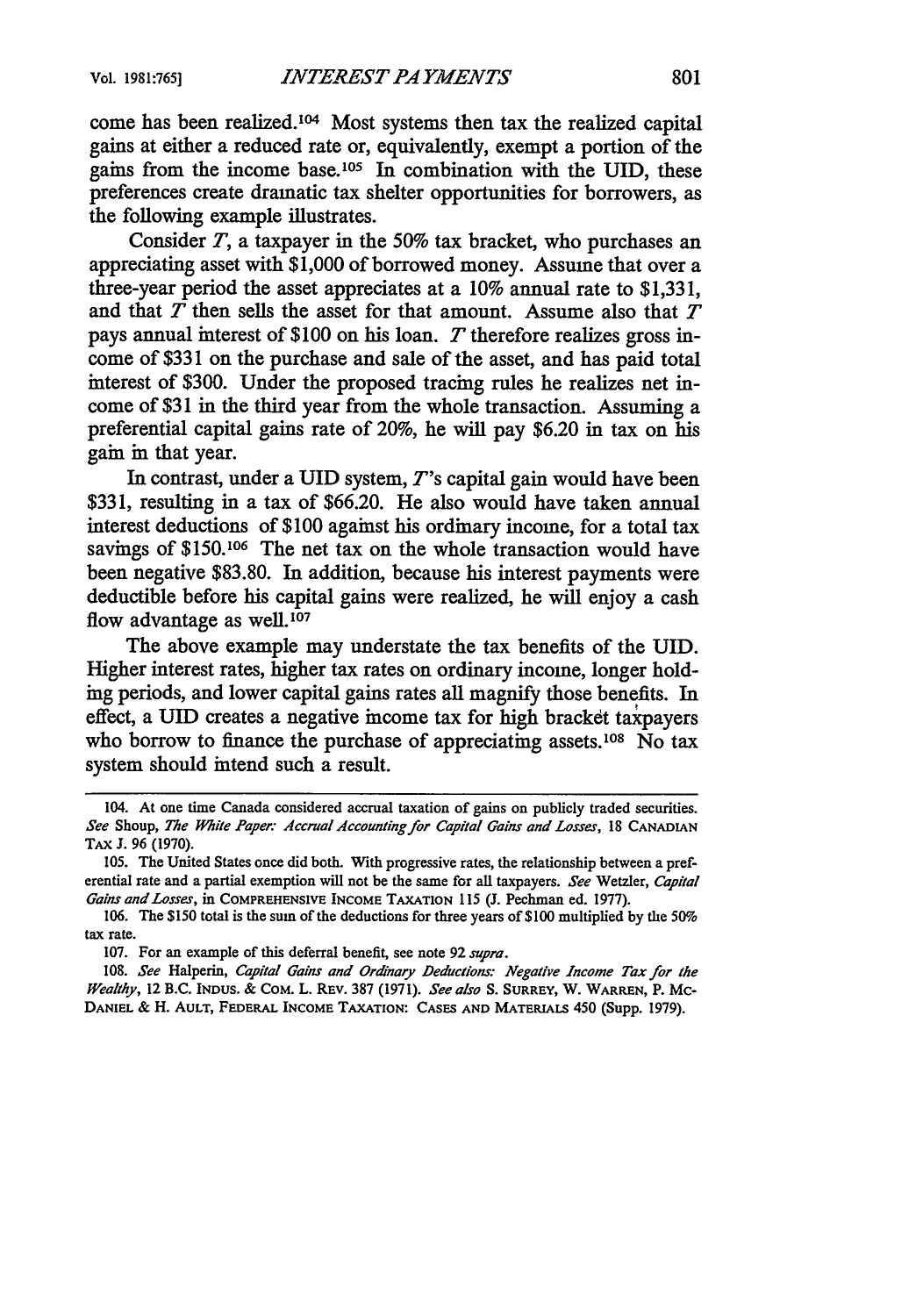# *B. Imputed Income From Home Ownership.*

Many tax analysts believe that an income tax based on Haig/Simons principles would tax as consumption the economic benefit obtained by homeowners from living rent free in their homes.<sup>109</sup> This economic benefit would also be taxable in the realization system described in section III, because that system determines taxable consumption according to Haig/Simons principles. Some governments have actually made half-hearted attempts to tax imputed income from home ownership.<sup>110</sup> The United States has never seriously considered taking that step, probably because of the obvious political and administrative obstacles.<sup>111</sup>

The question arises how a tax system that omits imputed income from the tax base for administrative reasons should treat interest payments on home mortgages. In the pure Haig/Simons system described in Section II, interest payments are excluded from the tax base because the payments do not enter into the valuation of the homeowner/taxpayer's assets at the end of the year and, because the payments finance the acquisition of an asset, they do not constitute a consumption expense.<sup>112</sup> Similarly, in the ideal realization system the taxation vel non of imputed income has no effect on the deductibility of mortgage interest. As with all interest paid on a loan financing the purchase of an asset (including a personal residence), the payments constitute an acquisition cost to be added to basis.<sup>113</sup>

The question therefore becomes whether it is more consistent with Haig/Simons principles simply to exclude imputed income from home ownership from the tax base or to tax the imputed income through some theoretically imperfect method. For an imperfect realization system based on Haig/Simons principles, such as that found in the United States, the answer to this "second best" question is clearly the latter.

At a minimum, such a tax system should classify personal residences as nondepreciable property, thereby denying homeowners the deductions for depreciation that arguably should have been permitted if the in-kind benefits from home ownership had been taxable under an

**<sup>109.</sup>** *See, e.g., R. GOODE, supra* note 6, at 117; W. Hellmuth, *supra* note 6. For a suggestion to the contrary, see McIntyre & Oldman, *Taxation of the Family in a Comprehensive and Simplified Income Tax,* 90 **HARV.** L. **REV.** 1573 n.120 (1977).

<sup>110.</sup> See note 98 *supra.*

<sup>111.</sup> Congress considered taxing imputed income early in the history of the income tax. *See* E. SELIoMAN, THE INCOME TAX, 439, 448-49 (1911).

<sup>112.</sup> See text accompanying note 22 *supra.* These reasons for excluding home mortgage interest payments from the tax base are independent from the question of the tax treatment of imputed income.

<sup>113.</sup> See text accompanying notes 43-44 *supra.*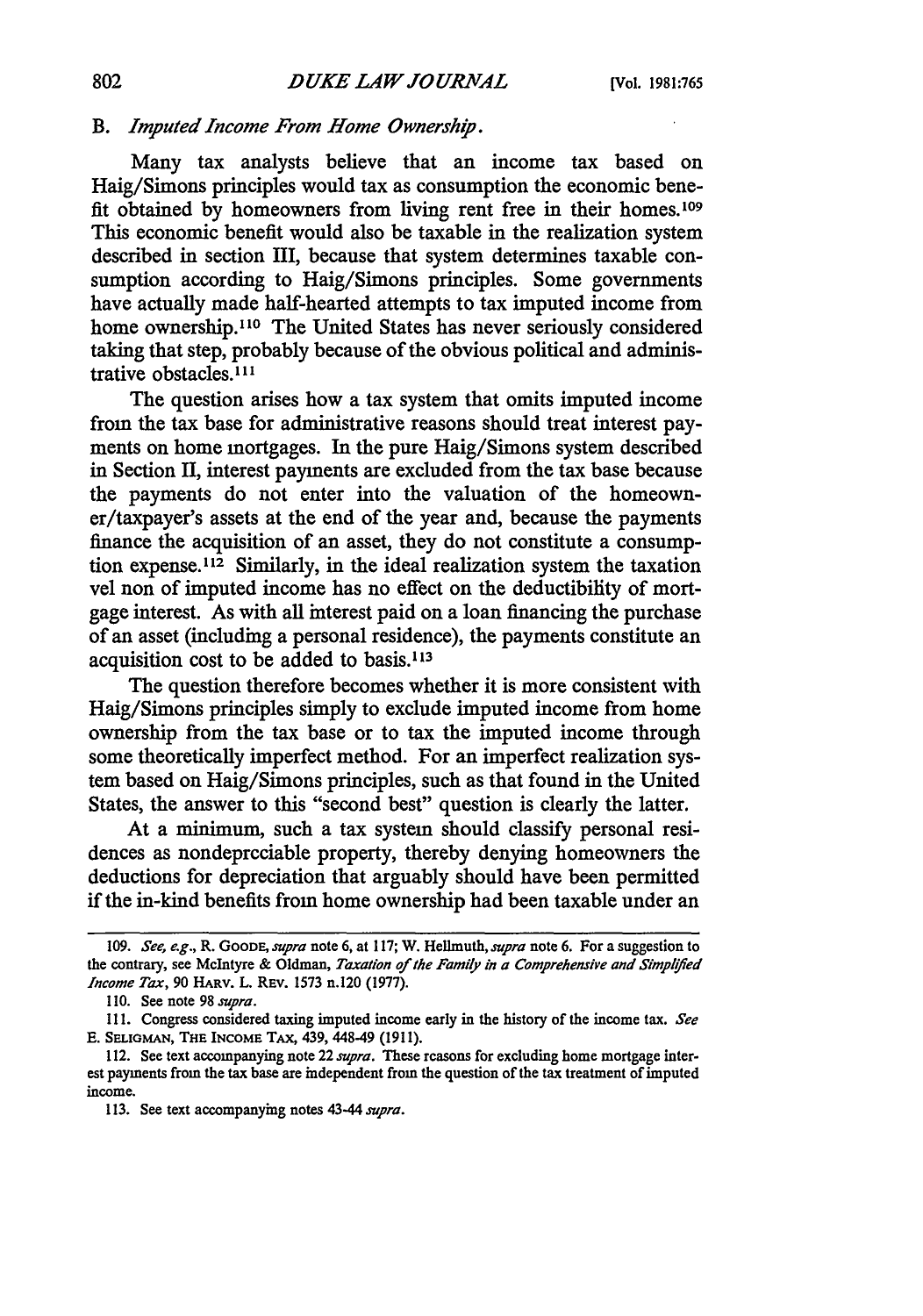ideal realization system.<sup>114</sup> The effect of this classification would be to deny taxpayers a current deduction for home-mortgage interest.<sup>115</sup> As a further refinement, homeowners, regardless of whether they are mortgagors, should be required annually to reduce the basis in their homes by the amount of depreciation that would have been allowed if these in-kind benefits had been taxable, without receiving a compensating reduction of income.<sup>116</sup> This refinement would substantially reduce the tax advantage homeowners enjoy over renters.<sup>117</sup>

For an otherwise pure Haig/Sinnons system that onnits the in-kind benefits of home ownership from the tax base, the "second best" question is more complex. As a practical matter, only two treatments of mortgage interest are worth considering. One is to continue the policy of a pure Haig/Simons system of permitting a deduction for home mortgage interest. The effect would be to exclude both the in-kind benefits of home ownership and the income sources traced to home mortgage interest from the tax base. The alternative, which this article recommends, is to tax the imputed income indirectly, at least in some situations, by denying all taxpayers the right to deduct home mortgage interest.

The choice between the two approaches turns on the ability of each to treat fairly three groups of taxpayers-homeowners with large mortgages, homeowners without a mortgage or with a relatively small mortgage, and renters-because the relative tax burden on these groups is principally affected by the choice.

Some commentators argue that the "second best" case for denying a deduction for interest traceable to home mortgages is a weak one because such a rule, in their view, is fair to renters in comparison to homeowners with large mortgages, but unfair to homeowners with large mortgages in comparison to other homeowners. Whether the fairness in the former situation outweighs the unfairness in the latter depends, they contend, on a complex "second best" calculation<sup>118</sup> that

117. Homeowners would still receive a timing advantage over renters because homeowners would not be taxed on their imputed income until they sold their home. Indirect taxation through basis adjustments would be inconsistent with the rollover of gains permitted under I.R.C. § 1234, and, a fortiori, the exclusion of those gains for certain taxpayers under I.R.C. § 105.

118. See R. MUSGRAVE & P. MUSGRAVE, *supra* note 13, at 256-58; Shoup, *Deduction of Homeowner's Mortgage Interest, Interest on Other Consumer Debt, and Property Taxes, Under the lndi-*

<sup>114.</sup> I.R.C. § 167(a) now achieves this result by limiting depreciation deductions to "property used in the trade or business" or "property held for production of income."

<sup>115.</sup> See Section III.C. *supra.*

<sup>116.</sup> For a discussion of the use of basis adjustments for taxing imputed income indirectly, see Epstein, *The Consumption and Loss of Personal Property Under the Internal Revenue Code,* <sup>23</sup> **STAN.** L. REV. 454, 457-59 (1971).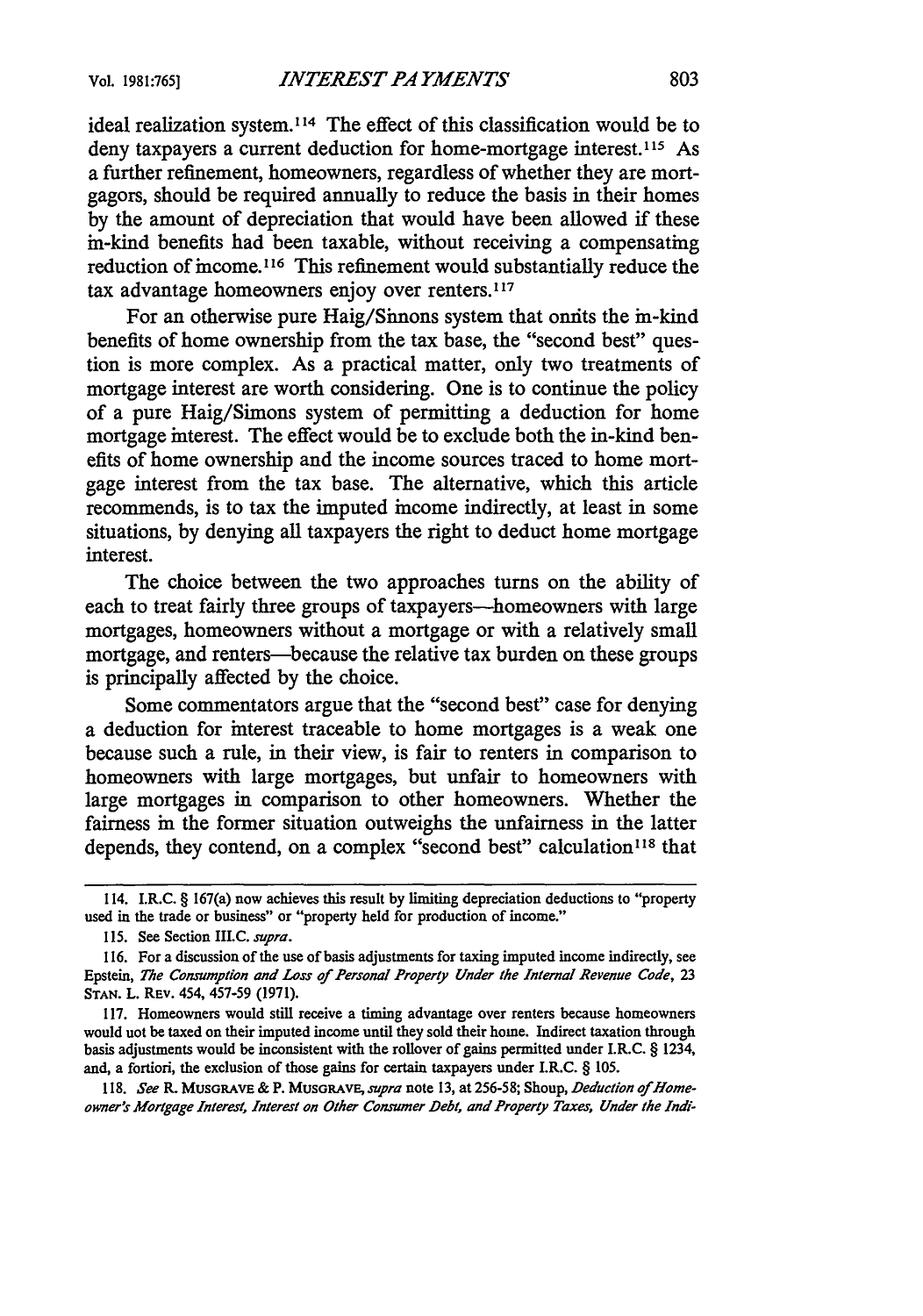economists are unable to make.<sup>119</sup> Their position is intuitively appealing; if home mortgage interest is included in the tax base, all homeowners would enjoy an in-kind benefit from home ownership, but only those homeowners with mortgages would suffer a compensating penalty from a denial of the mortgage interest deduction. This argument is flawed, however, in much the same way the argument against treating interest like other rental payments is flawed.<sup>120</sup>

Consider two taxpayers, *W* and *M,* each earning an annual salary of \$30,000 and each holding a \$50,000 money market certificate paying interest at an annual rate of 10%. Assume that each buys a \$50,000 personal residence, *W* financing his purchase by drawing down his money market certificate and *M* financing his by taking out a \$50,000 home mortgage at an annual interest rate of 10%. Assume also that the houses produce in-kind annual net income of \$5,000. In a pure Haig/Simons system, *W* and *M* each have a taxable income of \$35,000 and would both bear the same tax burden. In a Haig/Simons system that excluded imputed income from the tax base but otherwise conformed with the proposed rules, the burdens of *W* and *M* would still be the same. *W's* only taxable income would be his \$30,000 salary. Although *M* would have a \$30,000 salary plus the \$5,000 income on his money market certificate, *M* would get a deduction of \$5,000 for his mortgage interest payment because that interest, under the proposed tracing rules, constitutes a cost of holding the money market certificate.<sup>121</sup>

As an alternative example, consider two taxpayers, *A* and *G. A* has a salary income of \$30,000 and an interest income of \$5,000 from a \$50,000 money market certificate. G has a salary income of \$35,000. A pure Haig/Simons system would impose the same tax burden *onA* and *G.* Now assume that *A* and G each purchases a home for \$50,000, *A* financing the purchase by cashing in his money market certificate and *G* taking out a \$50,000 home mortgage. A Haig/Simons system that excluded imputed income from the tax base and denied homeowners a

*vidual Income Tax: The Horizontal Equity Issue,* **27 CANADIAN TAX J. 529 (1979);** White & White, *supra* note 10, at 5-6.

<sup>119.</sup> For a suggested approach to this computation, see C. **SHOUP,** PUBLIC **FINANCE** 45-47 (1969).

<sup>120.</sup> White and White, for example, discuss the economic consequences of physical tracing on the one hand and a UID on the other. They do not address the consequences of the tracing system discussed in Section II. *See* White & White, *supra* note **10,** at 5.

<sup>121.</sup> This tracing rule simply removes a trap for the unwary because in a Haig/Simons system that adopts a strict physical tracing rule, a tax-sophisticated *M* would finance his house purchase by drawing down his money market certificate and would then use **his** borrowed funds to purchase an identical certificate.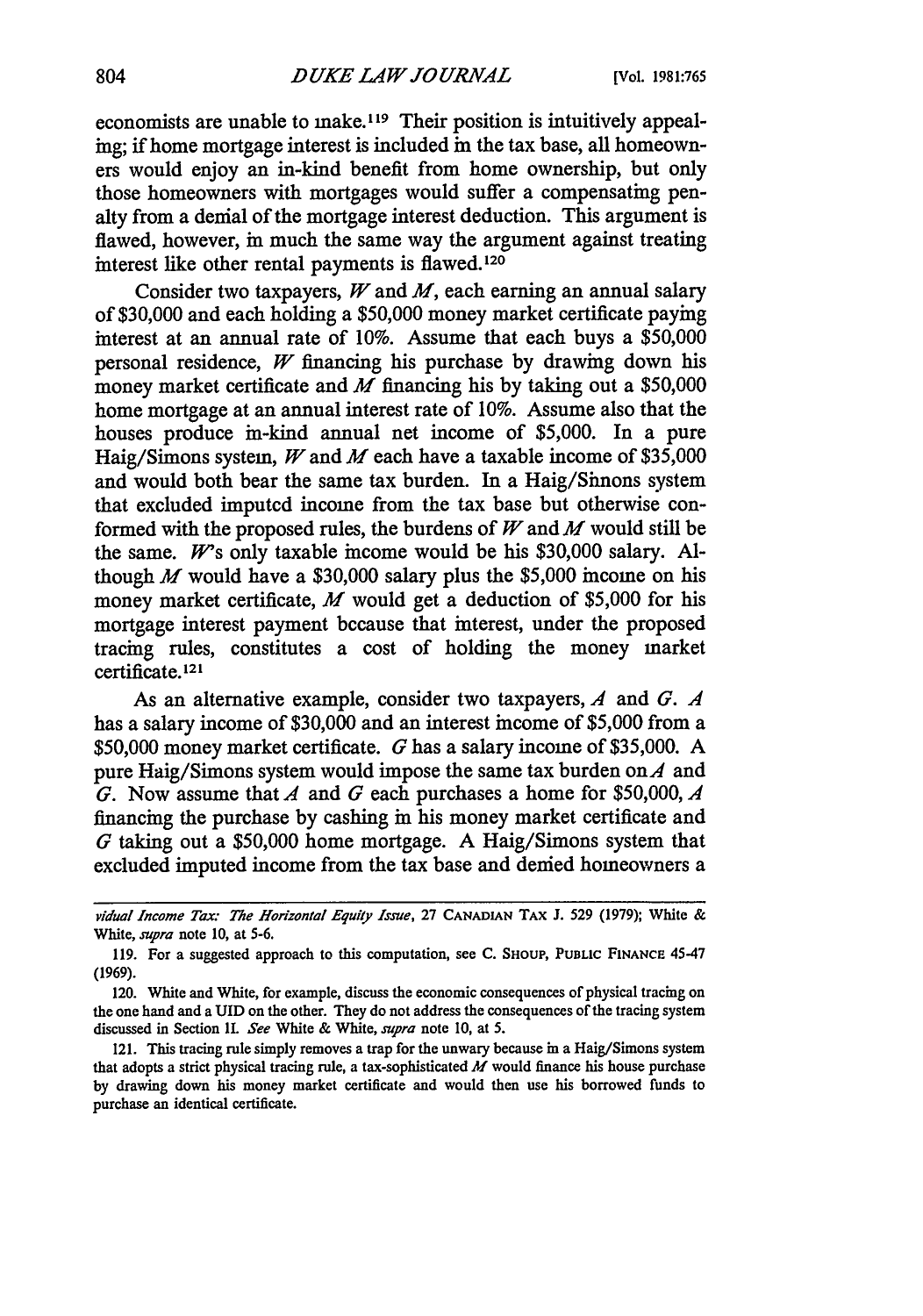deduction for home mortgage interest would impose a greater burden on G than A, because G has a taxable income of \$35,000 and A has a taxable income of only \$30,000, even though both would have \$30,000 to spend after the home purchase. This difference in burdens, however, does not justify the fear that denial of a deduction for home mortgage interest would favor homeowners with no mortgage or with a relatively small mortgage over other homeowners.

The above example is virtually identical to the Ant/Grasshopper example.<sup>122</sup> The only difference is that the consumption expense in the Ant/Grasshopper example is a vacation; in the above example it is a house. A vacation and a house are analogous because when the tax system excludes the in-kind benefits of home ownership from the tax base, the effect of the exclusion is to treat home ownership as a consumption expense--not as a cost of acquiring an income producing asset.123 Thus the lesser burden on A is the normal consequence of an income tax that allows taxpayers to liquidate their savings without incurring tax liability on their potential income from those savings lost by the liquidation.

### *C. Foreign Income and the Interest Deduction Source Rules.*

Many countries tax their nationals—corporations and individuals--on their worldwide income, but a nation's claim to exclusive tax jurisdiction stops at its borders. To avoid multiple taxation of income arising from transnational business operations, most countries acknowledge that primary tax jurisdiction over foreign source income belongs to the country in which the income was generated. This doctrine is often implemented through the mechanism of the foreign tax credit. 24 Although the rules vary, generally countries using the foreign tax credit permit their nationals to credit some or all of the income taxes paid to foreign governments.<sup>125</sup>

The United States tax code permits nationals to use the foreign tax credit to offset taxes otherwise due on their foreign source income. But it imposes a limitation on the credit in order to prevent taxpayers from

<sup>122.</sup> See text preceding note 29 *supra.*

<sup>123.</sup> Because of the problems of measuring the dollar value of the annual benefits to owners from consumer durables, consumption tax advocates have concluded that the purchase of such assets should be treated as a current consumption expense and the yields should be excluded from the base of the consumption tax. *See, e.g.,* TREASURY DEPARTMENT, **BLUEPRINTS FOR** BASIS **TAX** REFORM 121-22 (1977). The same logic applies for an income tax that generally includes consumption as a component of the tax base but does not tax the in-kind benefits from ownership of consumer durables.

<sup>124.</sup> E. **OWENS, THE** FOREIGN TAX CREDIT 2-3 (1961).

<sup>125.</sup> *See* TAX TREATIES, *supra* note 99, at 40-41.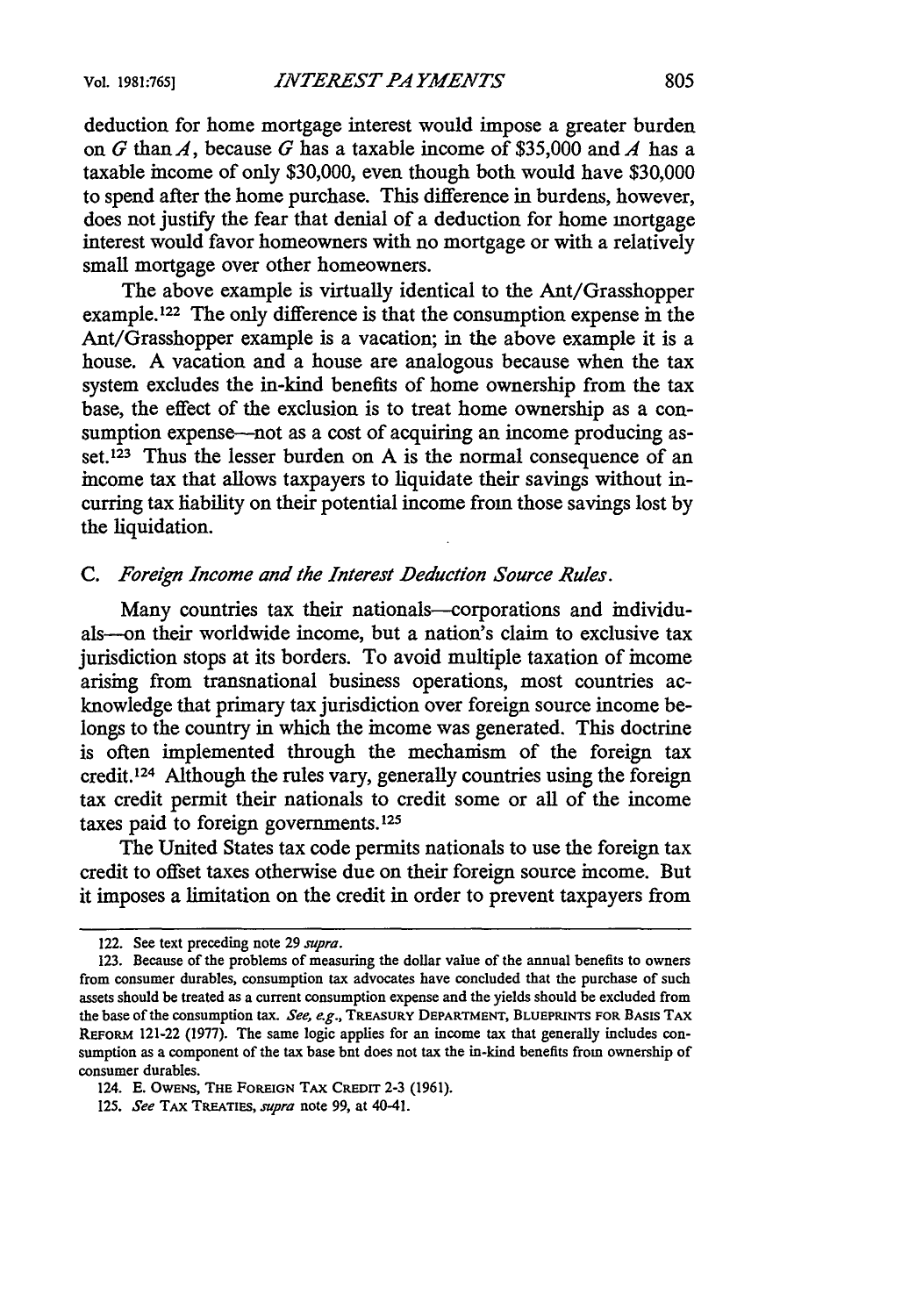using the credit to reduce their taxes on income arising in the United States.<sup>126</sup> To compute the limitation on the credit, nationals must multiply their tentative United States tax liability by a fraction: the numerator is their total net income from foreign sources and the denominator is their total net worldwide income.127 In applying this formula, taxpayers obviously must distinguish between domestic source and foreign source net income.<sup>128</sup>

Taxpayers must know the source of their interest payments in order to reduce their gross foreign source income-defined in some detail in the United States tax code<sup>129</sup>—to net foreign source income. Neither the tax code nor general tax-accounting rules provides guidance to taxpayers in determining the source of their interest payments. 130 In tax accounting the question does not arise, because taxpayers are permitted to deduct their interest payments currently without establishing a link between those payments and the income they helped generate.

To fill the statutory void, the Treasury Department issued detailed source rules in early **1977131** which link interest payments made during the taxable year with the book value of the taxpayer's assets held during that year.132 Under the Treasury's linking formula, a taxpayer computes his interest payments allocable to foreign sources by multiplying his total interest payments for the taxable year by a fraction: the numerator is the book value of assets held by the taxpayer outside the

129. I.R.C. §§ 861-864.

**<sup>126.</sup>** For an explanation of the limitation on the credit, see **UNITED** NATIONS, DEPARTMENT OF **ECONOMIC AND** SOCIAL AFFAIRS, **UNITED** STATES OF AMERICA: **INCOME** TAXATION **OF PRI-VATE** INVESTMENTS **IN DEVELOPING COUNTRIES** 21-26, U.N. Doc. ST/ESA/39 (1976).

<sup>127.</sup> I.R.C. § 904. This limitation is called the "overall limitation," in that it applies to the overall income from foreign sources and is not applied on a country to country basis-the rule employed by most other countries.

<sup>128.</sup> Taxpayers must determine the source of their income in dozens of situations. Besides the limitation on the credit, the most important purpose of the source rules is in determining income of nonresident individuals and corporations subject to tax in the United States. *See, e.g.,* I.R.C. 871, 881.

<sup>130.</sup> I.R.C. § 861(b) states, in relevant part, that from the gross income items specified in § 861(a) "there shall be deducted the expenses, losses and other deductions properly apportioned or allocated thereto and a ratable part of any expenses, losses, or other deductions which cannot definitely be allocated to some item or class of gross income."

<sup>131.</sup> The regulations were issued on Jan. 6, 1977. 42 Fed. Reg. 1195 (1977). For a practitioner-oriented review of the regulations, see Fuller & Granwell, *The Allocation and Apportionment of Deductions,* 31 *TAX* LAW. 125 (1977). For a general introduction to the conflict over the regula**tions,** see Kresge, *Allocation, Apportionment of Deductions to U.S. Income: Analyzing the Prop. Regs,* 40 **J.** TAX. 42 (1974).

<sup>132.</sup> The Treasury's source rule also contained many special rules that can only be explained as concessions to political exigencies. *See* R. McIntyre, Comments of Tax Reform Research Group on Proposed Regulations Dealing with Allocation and Apportionment of Deductions Between Domestic and Foreign Source Gross Income, Dec. 16, 1976 (unpublished comment submitted to Treasury Department).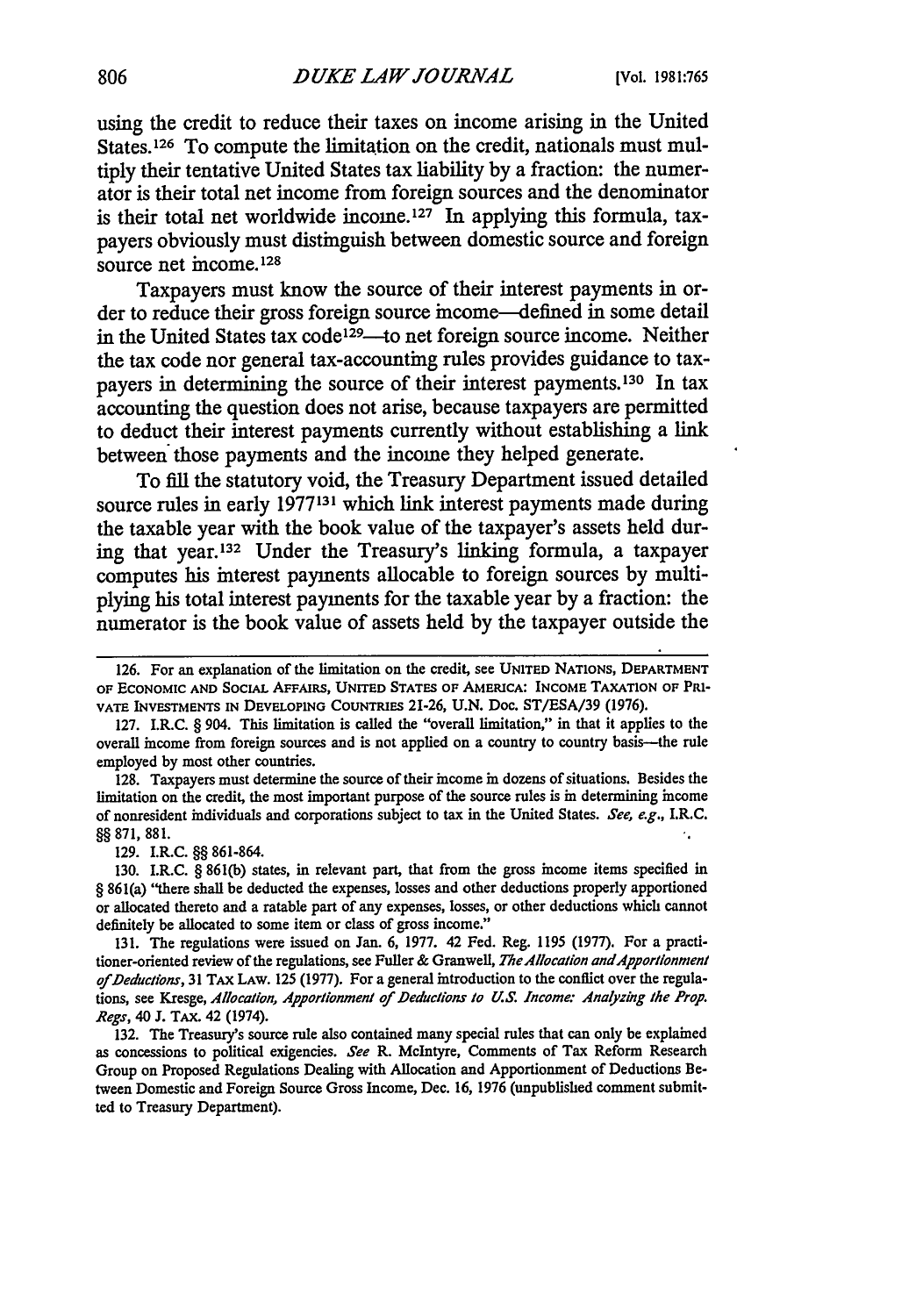United States and the denominator is the book value of all his assets worldwide.133

The following example illustrates, in a simplified setting, the consequences of the Treasury's assets formula source rule. It dramatizes the rule's deficiency by positing a situation in which none of the taxpayer's gross income arises in the country in which his assets are located. In more typical situations-when taxpayers have at least some assets in the country in which they are earning income--the results under the Treasury's rule accidentally overlap with the results from a rule that matches interest deductions with the income they helped generate.

Assume that the Transnational Bank Company, a New York corporation, borrows one million dollars at 10% interest in the United States credit market, and relends the money at 12% interest to a customer residing in Brazil. Assume further that the bank's headquarters are in New York and it has no fixed assets outside the United States. Assume finally that the bank's net income from United States operations is \$400,000.134 Under the Treasury's interest deduction source rule, the \$100,000 in interest payments made by Transnational on the one million dollars reloaned in Brazil are considered a United States source deduction because all of Transnational's assets are located within the United States. Under the source rules for gross income, the \$120,000 received from the Brazilian customer would be foreign source gross income.135 Thus, Transnational would report net foreign income of \$120,000 and net United States source income of \$300,000.

This mismatching of deductions with gross income improperly limits the tax jurisdiction of the United States by permitting the bank to offset taxes due on its United States source income with a credit for taxes paid to a foreign government. As a further illustration, assume that Transnational pays a Brazilian withholding tax of 25% on its \$120,000 Brazilian income. The United States tax code would permit Transnational to take a foreign tax credit for the taxes paid to Brazil subject to the limitation formula described above. Applying a proper interest deduction source rule, Transnational would have net income from Brazil of only \$20,000-\$120,000 of gross income minus the \$100,000 cost of earning the income. Assuming a United States tax rate

<sup>133.</sup> Treas. Reg. § 1.861-8(e)(2) (1977).

<sup>134.</sup> For simplicity, the example assumes that no problems arise in reducing gross income from United States sources to net income.

<sup>135.</sup> Generally, the source of gross interest income is the place of residence of the borrower. See I.R.C. §§ 861(a)(1), 862.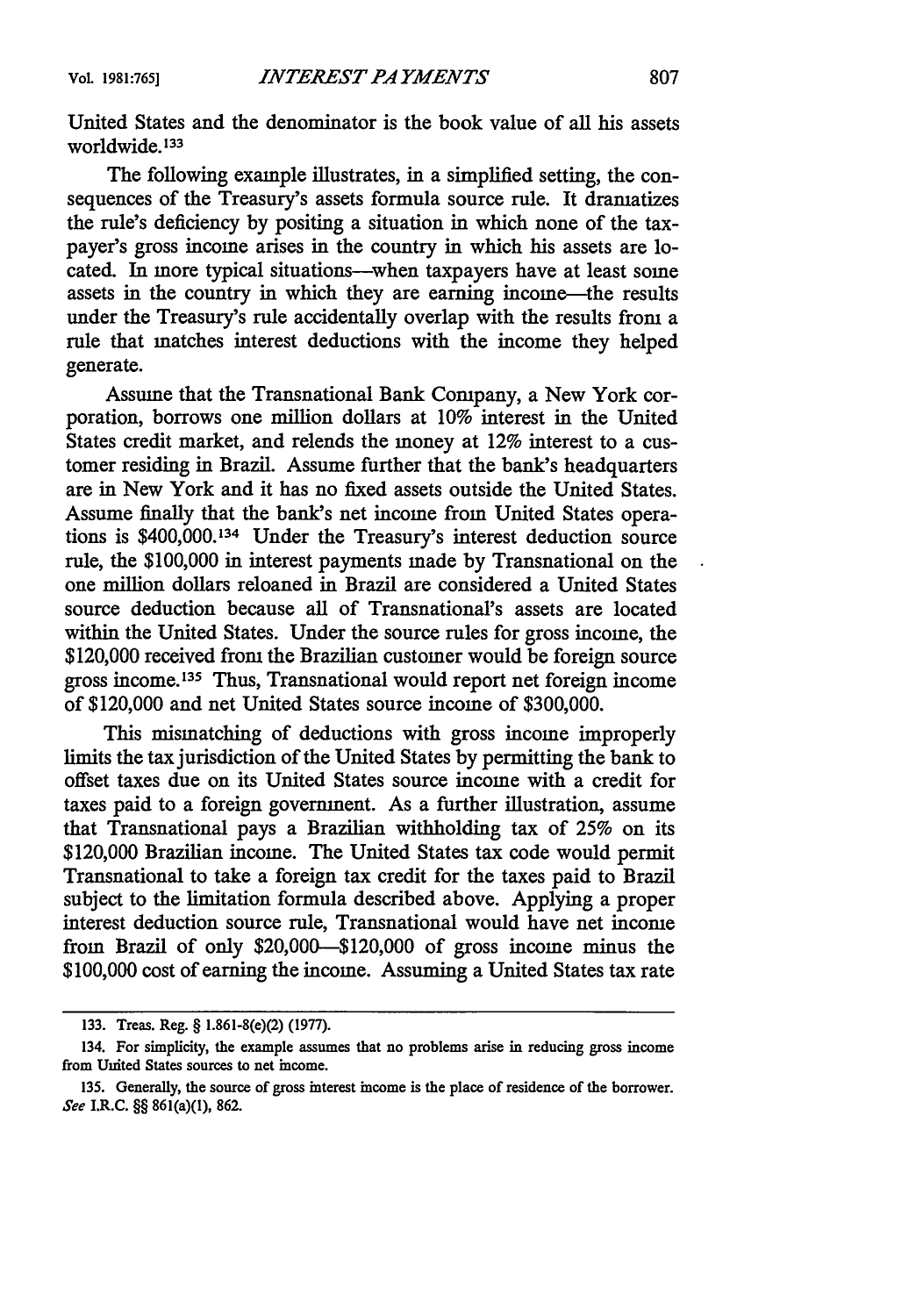of **50%,** the limitation on the foreign tax credit would be **\$10,000.136** Using the Treasury's assets formula, however, the limitation is **\$60,000.137** This limitation allows the entire Brazilian withholding tax of **\$30,000** to be credited. The foreign tax credit, therefore, cancels out the United States tax liability on all of the Brazilian source net income and on \$40,000 of the United States source income.<sup>138</sup>

Although the Treasury thought that its assets formula would properly link interest payments with the income they helped generate, its reasoning was faulty. The Treasury accepted the theory of some UID advocates that because loan proceeds are fungible, interest on a loan cannot be traced to purchases made with the loan proceeds. Burdened with this theory the Treasury reasoned that a cost unrelated to any particular item of income must be a cost of all past and present income, as well as all future income that has been and may be generated **by** expenditures made by the taxpayer.<sup>139</sup> This conclusion left the Treasury in a quandary, because no one can possibly know either the amount of potential gross income from a taxpayer's expenditures or the source of

**<sup>136.</sup>** Under a proper source rule for interest deductions the limitation would be computed as follows:

| Tentative U.S. Tax (50% of \$500,000)                  |  | $= 250,000$ |
|--------------------------------------------------------|--|-------------|
| Net Foreign Source Income                              |  | $= 20,000$  |
| Net World-wide Income                                  |  | $= 500,000$ |
| Limitation (250,000 $\times$ 20,000 $+$ 500,000)       |  | $= 10,000$  |
| 37 TInder the Treasury's assets formula the limitation |  |             |

137. Under the Treasury's assets formula the limitation would be computed as follows:

| Tentative U.S. Tax (50% of 500,000)                      | $= 250,000$ |
|----------------------------------------------------------|-------------|
| Net Foreign Source Income                                | $= 120,000$ |
| Net World-wide Income                                    | $= 500,000$ |
| Limitation $(250,000 \times 120,000 + 500,000) = 60,000$ |             |
|                                                          |             |

138. Assuming **U.S.** net income of \$400,000, the normal U.S. tax, computed at a 50% rate, would be \$200,000. With the improper limitation on the credit, however, the Treasury would collect only \$180,000, or \$20,000 less than its due. That \$20,000 tax reduction is equivalent to an exemption of \$40,000 for a taxpayer in the 50% bracket.

139. Treas. Reg. § 1.861-8(e)(2)(i)-(ii) (1977) contains the collection of buzz words which passes for the theoretical foundation of the Treasury's interest deduction source rule:

Interest---(i) *In general*. The method of allocation and apportionment for interest set forth in this paragraph (e)(2) is based on the approach that money is fungible and that interest expense is attributable to all activities **and** property regardless **of** any **specific** purpose for **increase is altributable to all activities and property regardless of any specific** that all activities and property require funds **and** that management **has** a great deal **of** flexibility as to the source and use of funds. Normally, creditors of a taxpayer subject the money advanced to the taxpayer to the risk of the taxpayer's entire activities and look to money advanced to the taxpayer to the risk of the taxpayer's entire activities and look to the general credit of the taxpayer for payment of the debt. When money is borrowed for a specific purpose, such borrowing will gene

(ii) *Allocation of interest*. Except as provided in subdivisions (iii) and (iv) of this<br>subparagraph, the aggregate of deductions for interest shall be considered related to all gross income **which** the income **producing** activities and properties **of the** taxpayer gener- ate, have generated, **or** could reasonably have **been** expected to generate.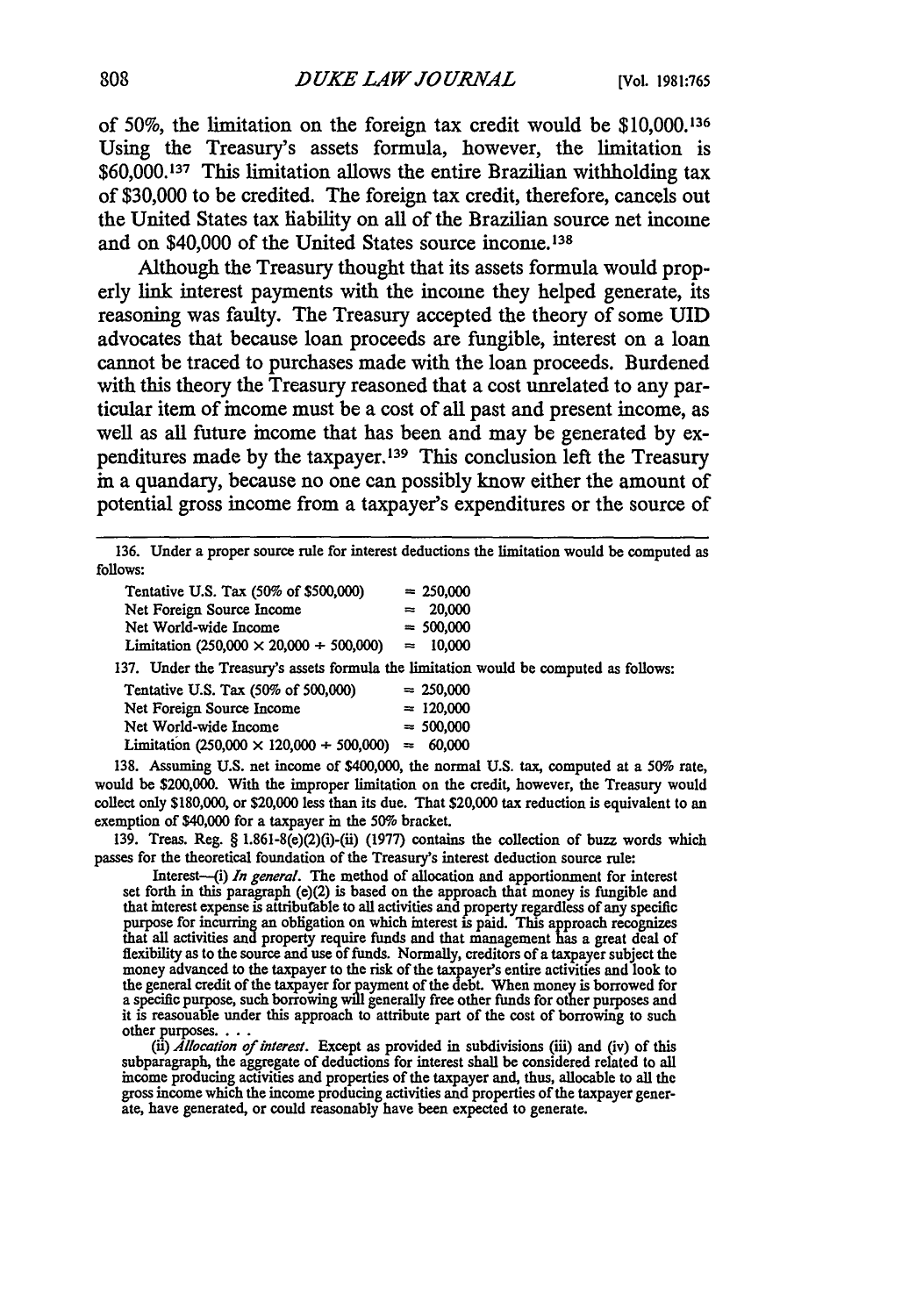that gross income. The Treasury was forced, therefore, to seek some measurable quantity that could serve as a proxy for both total potential gross income and the source of that potential income. It believed that the fair market value of the taxpayer's current assets would be the best available proxy. 140 But to simplify the administration of its source rule, it decided that interest payments should be allocated ratably to the book value of the taxpayer's assets.141

A tax code that adopts the tracing rules advocated in this article would eliminate the source of deduction problem that the Treasury Department has wrestled with unsuccessfully. These tracing rules match interest payments with the income they helped generate—the fundamental requirement for a theoretically defensible source rule. Because taxpayers would not be permitted during the current taxable year to deduct interest payments allocated to future income, the tax authorities would not have to make fanciful guesses about the source of that future income. Instead, the payments would be capitalized and would be linked in later years with the income they helped generate. The tax system's cost-recovery mechanisms would then take over to allocate the appropriate offsets. More generally, the tracing rules determine the character of interest payments, and the source rule applicable to payments of that character controls the deduction of the interest payments.142

## V. CONCLUSION

This article makes three departures from prior inquiries into the nature of interest payments. First, the assumption that interest usually constitutes a current expense-what some economists call "negative income"--must be rejected.<sup>143</sup> Rather, one should recognize that many and probably most borrowers contract to pay interest in order to acquire income producing assets or consumer durables. Thus interest usually constitutes a capital expenditure, and its deductibility should be governed generally by the tax rules designed for such expenditures. Second, one must repudiate the fungibility fallacy: the persistent idea that the fungibility of money precludes the tracing of loan proceeds to their tax-significant use. Indeed, most loans are of the purchase-money

<sup>140.</sup> *See* Treas. Reg. § 1.861-8(e)(2), T.D. 7456, 1977-1 C.B. 200, *as amended by* T.D. 7749, **1981-10** I.R.B. **27.**

<sup>141.</sup> Treas. Reg. § 1.861-8(e)(2), T.D. 7456, 1977-1 C.B. 200, *as amended by* T.D. 7749, **1981- 10** I.R.B. 27.

<sup>142.</sup> For example, interest payments attributable to the production of inventory goods would be linked with the gross receipts earned on the sale of the inventory.

<sup>143.</sup> R. MUSGRAVE & P. MUSGRAVE, *supra* note 13, at 256-57.